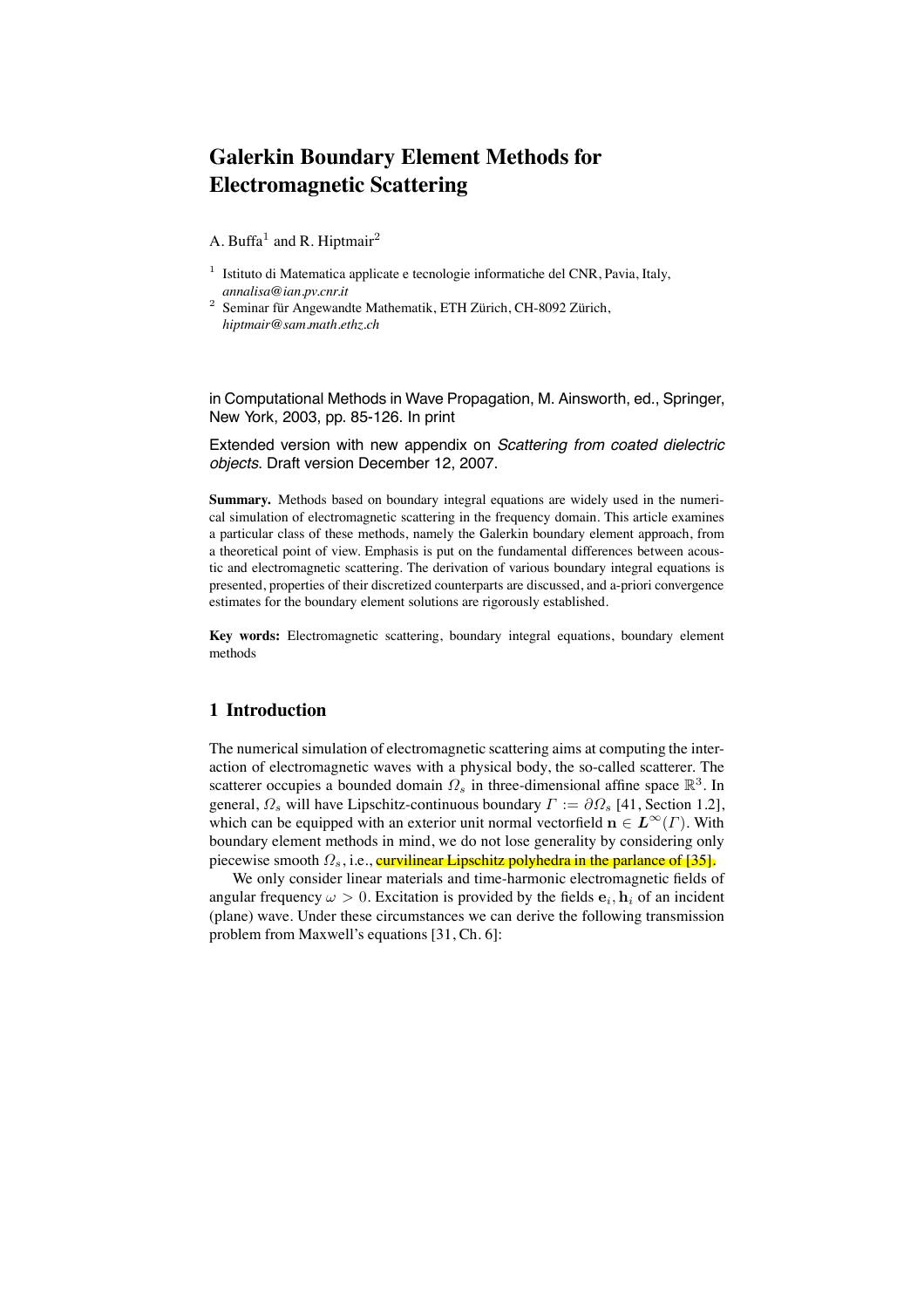$$
\text{curl}\,\mathbf{e} = -i\omega\underline{\mu}\mathbf{h}, \quad \text{curl}\,\mathbf{h} = i\omega\underline{\epsilon}\mathbf{e} \quad \text{in } \Omega_s \cup \Omega',
$$
\n
$$
\gamma_\mathbf{t}^+ \mathbf{e} - \gamma_\mathbf{t}^- \mathbf{e} = -\gamma_\mathbf{t}^+ \mathbf{e}_i, \quad \gamma_\mathbf{t}^+ \mathbf{h} - \gamma_\mathbf{t}^- \mathbf{h} = -\gamma_\mathbf{t}^+ \mathbf{h}_i \quad \text{on } \Gamma \,,
$$
\n
$$
\int\limits_{\partial B_r} |\gamma_\mathbf{t}\mathbf{h} \times \mathbf{n} + \gamma \mathbf{e}|^2 \, \text{d}S \to 0 \quad \text{for } r \to \infty \,.
$$
\n(1)

Here and below,  $B_r$  denotes a ball of radius r centered in the origin,  $\gamma_t$ **u** stands for the tangential trace  $\mathbf{u} \times \mathbf{n}$ , and superscripts – and + tag traces onto  $\Gamma$  from  $\Omega_s$  and  $\Omega' := \mathbb{R}^3 \setminus \overline{\Omega}$ , respectively. The vectorfields  $\mathbf{e} = \mathbf{e}(\mathbf{x})$ ,  $\mathbf{h} = \mathbf{h}(\mathbf{x})$  represent the unknown complex amplitudes (phasors) of the electric and magnetic field, respectively. The material parameters  $\mu = \mu(\mathbf{x})$  (permeability tensor),  $\underline{\epsilon} = \underline{\epsilon}(\mathbf{x})$ (dielectric tensor),  $x \in \mathbb{R}^3$ , are uniformly positive definite and bounded. In fact, information on the scatterer is completely contained in  $\mu$  and  $\underline{\epsilon}$ : inside  $\Omega$ <sub>s</sub> they may vary, but in the "air region"  $\Omega'$  both material parameters agree with the constants  $\mu_0 > 0$  and  $\epsilon_0$ , respectively. At  $\infty$  the so-called Silver-Müller radiation conditions are imposed.

This system of equations can always be reduced to a second order wave equation in terms either of the electric or the magnetic field, e.g., e satisfies the *electric wave equation*

$$
\operatorname{curl} \underline{\mu}^{-1} \operatorname{curl} \mathbf{e} - \omega^2 \underline{\epsilon} \mathbf{e} = 0 \quad \text{in } \Omega_s \cup \Omega' \,. \tag{2}
$$

Note that the uniqueness of solutions of the system (1) is a direct consequence of Rellich's Lemma [24, 53].

Apart from generic dielectric and even lossy scatterers the following special situations are of practical interest.

- **–** The scatterer is assumed to be a "perfect conductor" in which no electric field can exist. This leads to an exterior Dirichlet problem for the electric wave equations in  $\Omega'$ , because the transmission conditions in (1) are replaced by the boundary condition  $\gamma_t^+ \mathbf{e} = -\gamma_t^+ \mathbf{e}_i$  on  $\Gamma$  for the electric field.
- **–** If the scatterer is a thin perfectly conducting sheet, we arrive at a *screen problem*. In this case  $\Omega_s = \emptyset$  and  $\Gamma$  becomes a compact piecewise smooth two-dimensional surface with boundary. As before, we demand  $\gamma_t e = -\gamma_t e_i$  on both sides of Γ. For screen problems  $Ω'$  does not possess a Lipschitz boundary any more. Moreover, the screen  $\Gamma$  itself might not even be a Lipschitz surface itself, in case it branches. The resulting mathematical complications are treated in [16].
- **–** If the scatterer is a good conductor with smooth surface, its impact on the fields can be modelled by *impedance boundary conditions* (Leontovich boundary conditions) [3, 10, 54]

$$
\gamma_{\mathbf{t}}^+ \mathbf{e} - \underline{\eta} (\gamma_{\mathbf{t}}^+ \mathbf{h} \times \mathbf{n}) = \underline{\eta} (\gamma_{\mathbf{t}}^+ \mathbf{h}_i \times \mathbf{n}) - \gamma_{\mathbf{t}}^+ \mathbf{e}_i \quad \text{on } \Gamma.
$$

The surface impedance  $\eta$  is a complex tensor with uniformly positive definite real part and non-zero imaginary part.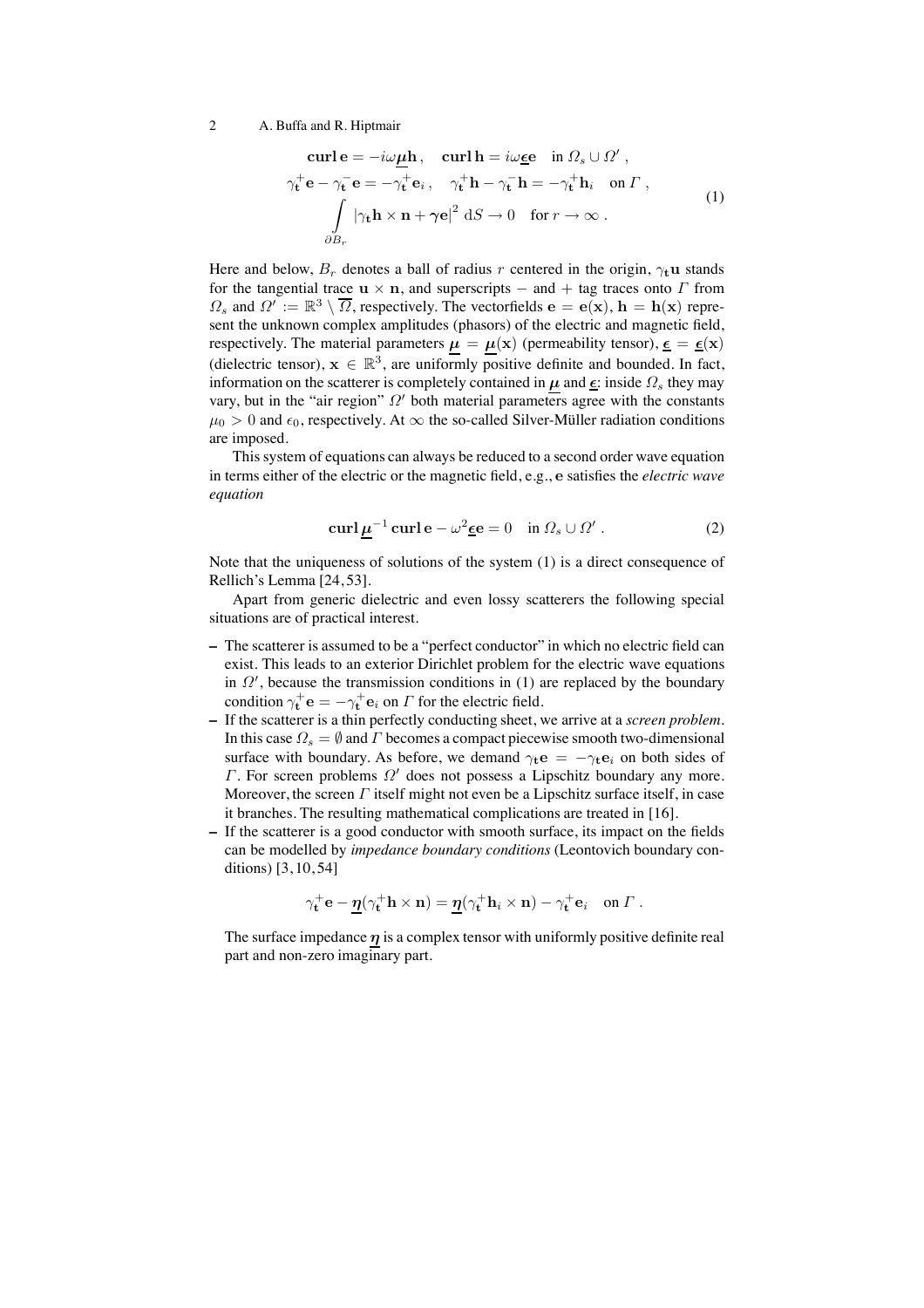All these problems have in common that scattered fields on the unbounded domain  $\Omega'$  have to be determined. As the material coefficients are constant in  $\Omega'$ , boundary integral equation methods are perfectly suited for this job. In addition, they are posed on the two-dimensional surface  $\Gamma$ , which relieves us from meshing (a part of) Ω′ . In the case of complicated geometries this is a strong point in favour of boundary integral equation methods, compared to volume based schemes with absorbing boundary conditions (*cf.* the contribution of T. Hagstrom on absorbing layers and radiation boundary conditions in this collection) at an artificial cut-off boundary.



**Fig. 1.** "Road map" for the derivation and analysis of Galerkin boundary element methods for electromagnetic scattering (BIE = boundary integral equation)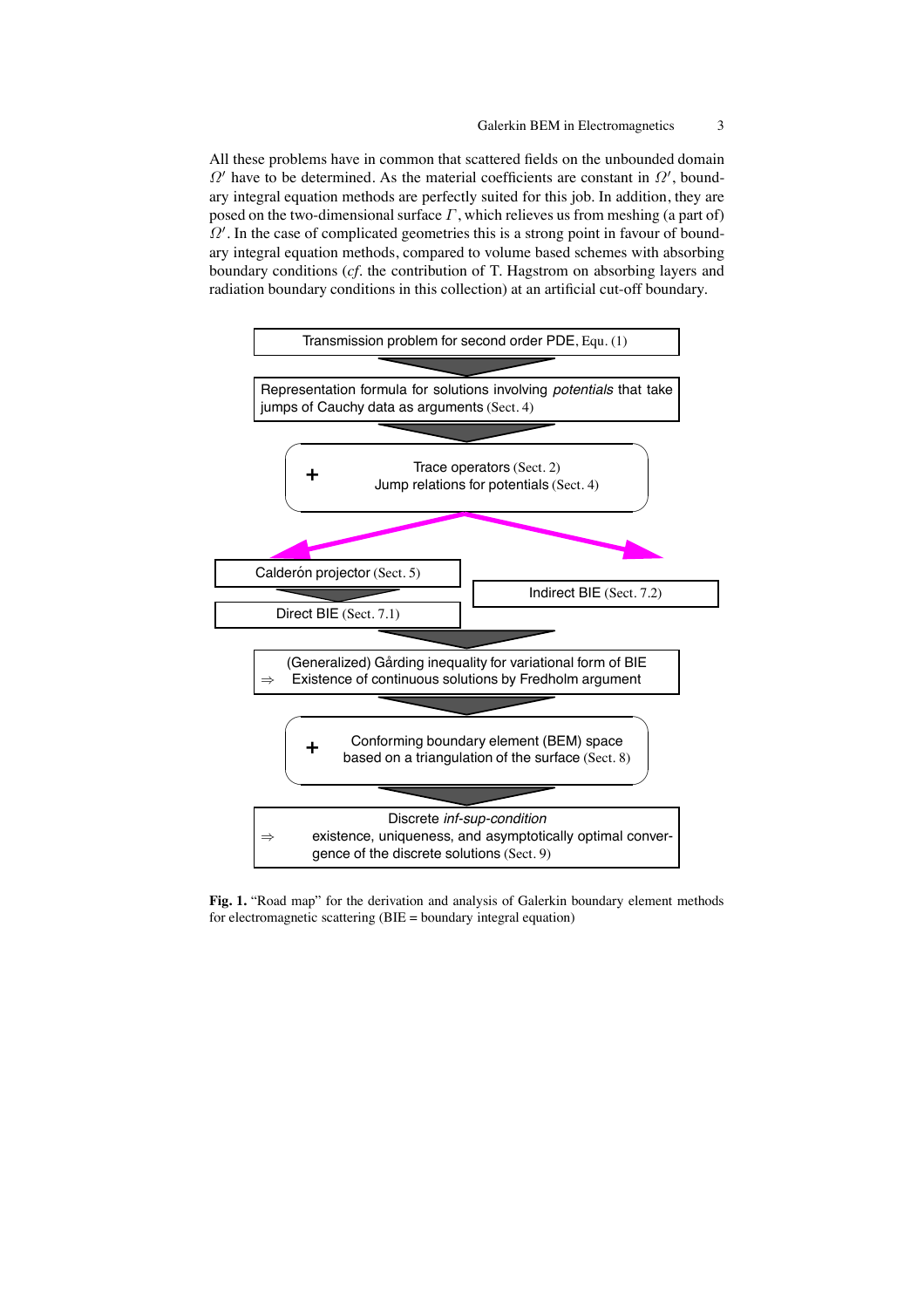In this article we will exclusively deal with the Galerkin method for the discretization of the boundary integral equations. It is based on variational formulations in suitable trace spaces. This permits us to use powerful tools from functional analysis. They pave the way for a rigorous and comprehensive convergence theory. We acknowledge that several other numerical methods based on boundary integral formulations exist and are widely used alternatives to Galerkin schemes:

- **–** the collocation method, which can be regarded as a special Petrov-Galerkin approach [42, Sect. 4.4]
- **–** the method of source potentials, which requires a second surface away from Γ, on which a source distribution is sought. An example of this method for electromagnetic scattering is analysed in [43].
- Nyström methods, which directly tackle the boundary integral equations by means of a quadrature rule. For an exposition we refer to the contribution of O. Bruno in this volume and to [49, Ch. 12].

Unfortunately the theoretical understanding of these methods is rudimentary in comparison with Galerkin schemes. For this reason we us restrict the presentation to Galerkin methods.

As far as Galerkin boundary element methods are concerned, there is a fairly canonical approach to their construction and theoretical examination. This standard procedure is depicted in the flowchart of Fig. 1. The plan of this paper closely follows these lines.

We point out that issues of implementation and efficient solution of the resulting linear systems of equations are not covered by this article. We will also skip quite a few proofs, which the reader may look up in the research papers that underly this survey. In particular, we mention [15, 20] as main references for Sect. 2.1, [45, Ch. 5] for Sect. 3, [31, Ch. 6] and [16, 21] as regards Sects. 4-9, and [44] as source for Sect. 10.

# **2 Function Spaces and Traces**

In order to write problem (1) or equivalent formulations of it in a mathematically rigorous way, we need a precise characterization of the function spaces, on which the equations are posed. This section is devoted to definitions and main properties of function spaces which are concerned with the rigorous formulation of the problem (1). The first section concerns spaces on the domain, either  $\Omega_s$ ,  $\Omega' = \mathbb{R}^3 \setminus \overline{\Omega_s}$  or  $\mathbb{R}^3$ , while in the second we define and characterize suitable spaces on the manifold Γ, which will be of key importance for the definition of integral operators.

# **2.1 Function spaces in the domain**

Let  $\Omega \subseteq \mathbb{R}^3$  be any of the sets  $\Omega_s$ ,  $\Omega'$ ,  $\mathbb{R}^3$  and define the Fréchet space  $L^2_{\text{loc}}(\Omega)$  of complex, vector valued, locally square integrable functions  $\mathbf{u} : \Omega \to \mathbb{C}^3$ . We also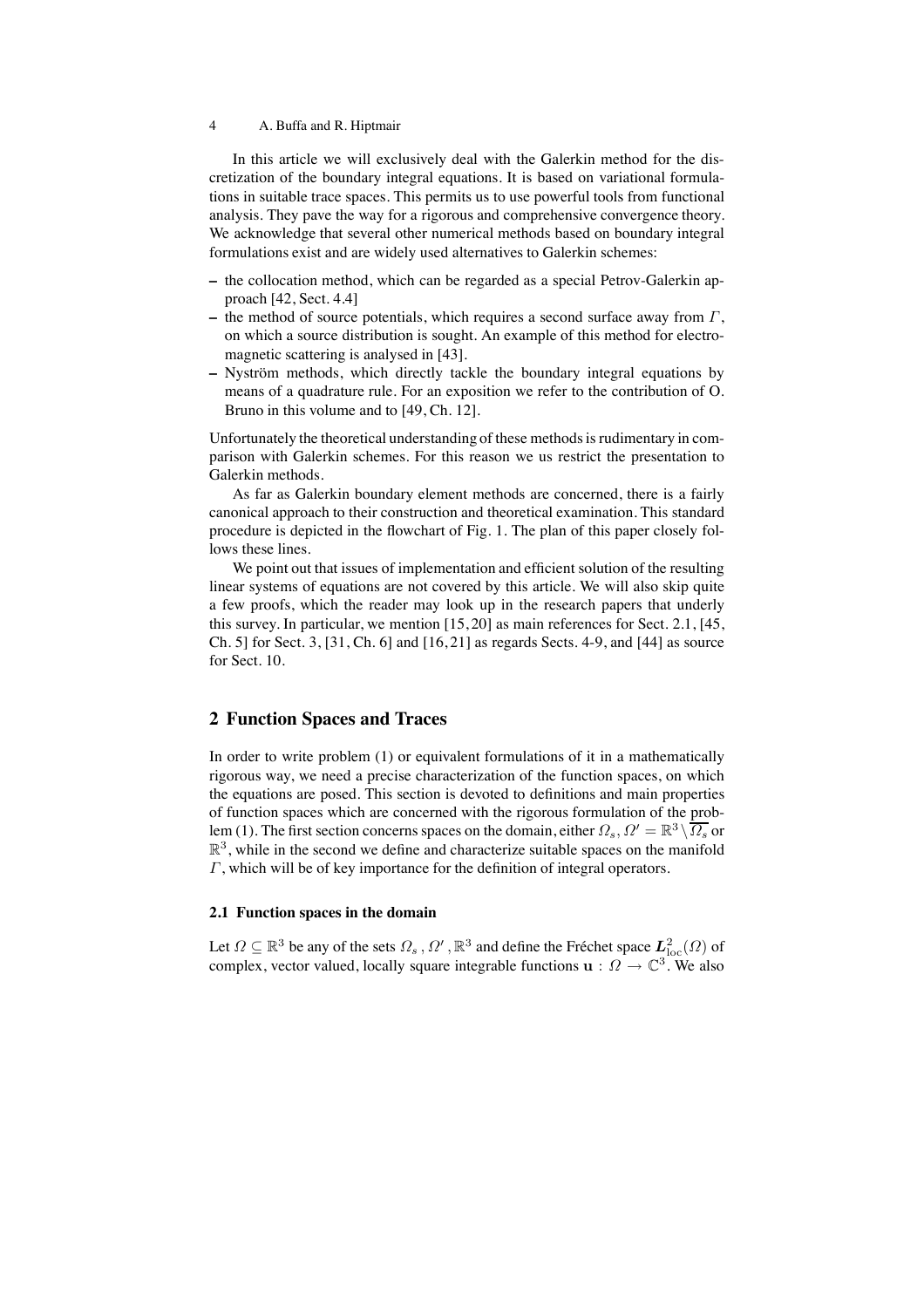make use of the Sobolev spaces  $H^s_{\text{loc}}(\Omega)$ ,  $s \geq 0$  with the convention  $H^0 \equiv L^2$ (see, e.g., [1] for definitions). The sub-fix loc is systematically removed when  $\Omega$ is bounded: in this case, the  $H^s(\Omega)$  are Hilbert spaces endowed with the natural graph-norm  $\|{\bf u}\|_{\bm{H}^s(\varOmega_s)}$  and semi-norm  $|{\bf u}|_{\bm{H}^s(\varOmega_s)}$ , respectively [1]. Round brackets will consistently be used to express inner products.

With d a first order differential operator, we define for any  $s \geq 0$ 

$$
\boldsymbol{H}_{\text{loc}}^s(\mathbf{d},\Omega) := \{ \mathbf{u} \in \boldsymbol{H}_{\text{loc}}^s(\Omega) : \ \mathbf{du} \in \boldsymbol{H}_{\text{loc}}^s(\Omega) \},\tag{3}
$$

$$
\boldsymbol{H}_{\text{loc}}^{s}(\mathbf{d}0,\Omega) := \{ \mathbf{u} \in \boldsymbol{H}_{\text{loc}}^{s}(\Omega) : \ \mathbf{d}\mathbf{u} = 0 \} . \tag{4}
$$

When  $s = 0$ , we simplify the notation by setting  $H^0 = H$ . If  $\Omega$  is bounded,  $\bm{H}_{\mathrm{loc}}^s(\mathbf{d},\varOmega)$  is endowed with the graph norm  $\lVert \cdot \rVert^2_{\bm{H}^s(\mathbf{d},\varOmega)} := \lVert \cdot \rVert^2_{\bm{H}^s(\varOmega)} + \lVert \mathbf{d} \cdot \rVert^2_{\bm{H}^s(\varOmega)}$ and seminorm  $|\cdot|^2_{\bm{H}^s(\mathbf{d},\Omega)} := |\cdot|^2_{\bm{H}^s(\Omega)} + |\mathbf{d} \cdot|^2_{\bm{H}^s(\Omega)}$ . This defines the spaces  $\boldsymbol{H}^{s}(\textbf{curl},\Omega),\boldsymbol{H}^{s}(\text{div},\Omega)$  and  $\boldsymbol{H}^{s}(\textbf{curl}[0,\Omega),\boldsymbol{H}^{s}(\text{div}[0,\Omega)).$ 

¿From Gauß' theorem we obtain integration by parts formulae for the spaces  $H(\text{curl}, \Omega_s)$ ,  $H(\text{div}, \Omega_s)$ . If  $u, v \in C^{\infty}(\overline{\Omega_s})^3$  and  $p \in C^{\infty}(\overline{\Omega_s})$ , then we have  $\text{div}(\mathbf{u}p) = \text{div} \mathbf{u} p + \mathbf{u} \cdot \nabla p$  and  $\text{div}(\mathbf{u} \times \mathbf{v}) = \text{curl} \mathbf{u} \cdot \mathbf{v} - \text{curl} \mathbf{v} \cdot \mathbf{u}$ , and, finally,  $(\mathbf{u} \times \mathbf{v}) \cdot \mathbf{n} = -(\mathbf{u} \times \mathbf{n}) \cdot \mathbf{v}$  on the boundary *Γ*. These imply the following formulae:

$$
\int_{\Omega_s} \text{div}(\mathbf{u}p) = \int_{\Omega_s} (\text{div}\,\mathbf{u}\,p + \mathbf{u}\cdot\nabla p) \,d\mathbf{x} = \int_{\Gamma} p\,\mathbf{u}\cdot\mathbf{n} dS ,
$$
\n(5)

$$
\int_{\Omega_s} (\mathbf{u} \cdot \mathbf{curl} \, \mathbf{v} - \mathbf{curl} \, \mathbf{u} \cdot \mathbf{v}) \, \mathrm{d}\mathbf{x} = \int_{\Gamma} (\mathbf{u} \times \mathbf{n}) \cdot \mathbf{v}_{|\Gamma} \, \mathrm{d}S \,. \tag{6}
$$

These formulae suggest the definitions of the mappings  $\gamma_t : \mathbf{u} \mapsto \mathbf{u}_{| \Gamma} \times \mathbf{n}$  and  $\gamma_{\mathbf{n}}: \mathbf{u} \mapsto \mathbf{u}_{\mid \varGamma} \cdot \mathbf{n}, \mathbf{u} \in C^{\infty}(\overline{\Omega_s})^3.$ 

The trace theorem for  $\mathbf{H}^{1}(\Omega)$  [40, Theorem 1.5.1.1] shows that the tangential trace  $\gamma_t : C^{\infty}(\bar{\Omega}) \mapsto L^{\infty}(\Gamma)$  and the normal trace:  $\gamma_n : C^{\infty}(\bar{\Omega}) \mapsto L^{\infty}(\Gamma)$  are continuous as mappings  $\boldsymbol{H}(\textbf{curl};\Omega) \mapsto \boldsymbol{H}^{-\frac{1}{2}}(\Gamma)$  and  $\boldsymbol{H}(\text{div};\Omega) \mapsto \boldsymbol{H}^{-\frac{1}{2}}(\Gamma)$ , respectively. Here,  $H^{-\frac{1}{2}}(\Gamma)$  and  $H^{-\frac{1}{2}}(\Gamma)$  are the dual space of  $H^{\frac{1}{2}}(\Gamma)$  and  $H^{\frac{1}{2}}(\Gamma) := (H^{\frac{1}{2}}(\Gamma))^3$ , respectively, with respect to the pivot spaces  $L^2(\Gamma)/L^2(\Gamma)$ . Consequently, the traces can be extended to  $H(\text{curl}; \Omega)$  and  $H(\text{div}; \Omega)$ , respectively.

In the sequel we will consider the electric wave equation (2). Now, since the fact that the field is a locally square-integrable function satisfying curl curl  $\mathbf{u} - \mathbf{u} = 0$ , we can conclude that curl curl u is locally square-integrable, too. Hence, the space

$$
\boldsymbol{H}_{\rm loc}(\boldsymbol{\operatorname{curl}}^2,\varOmega):=\{\boldsymbol{u}\in \boldsymbol{H}_{\rm loc}(\boldsymbol{\operatorname{curl}};\varOmega),\;\boldsymbol{\operatorname{curl}}\,\boldsymbol{\operatorname{curl}}\,\boldsymbol{u}\in \boldsymbol{L}^2_{\rm loc}(\varOmega)\}
$$

comes into play as the natural space for the solutions of the electric/magnetic wave equation with constant coefficients. It will be crucial for meaningful strong formulations of electromagnetic transmission problems.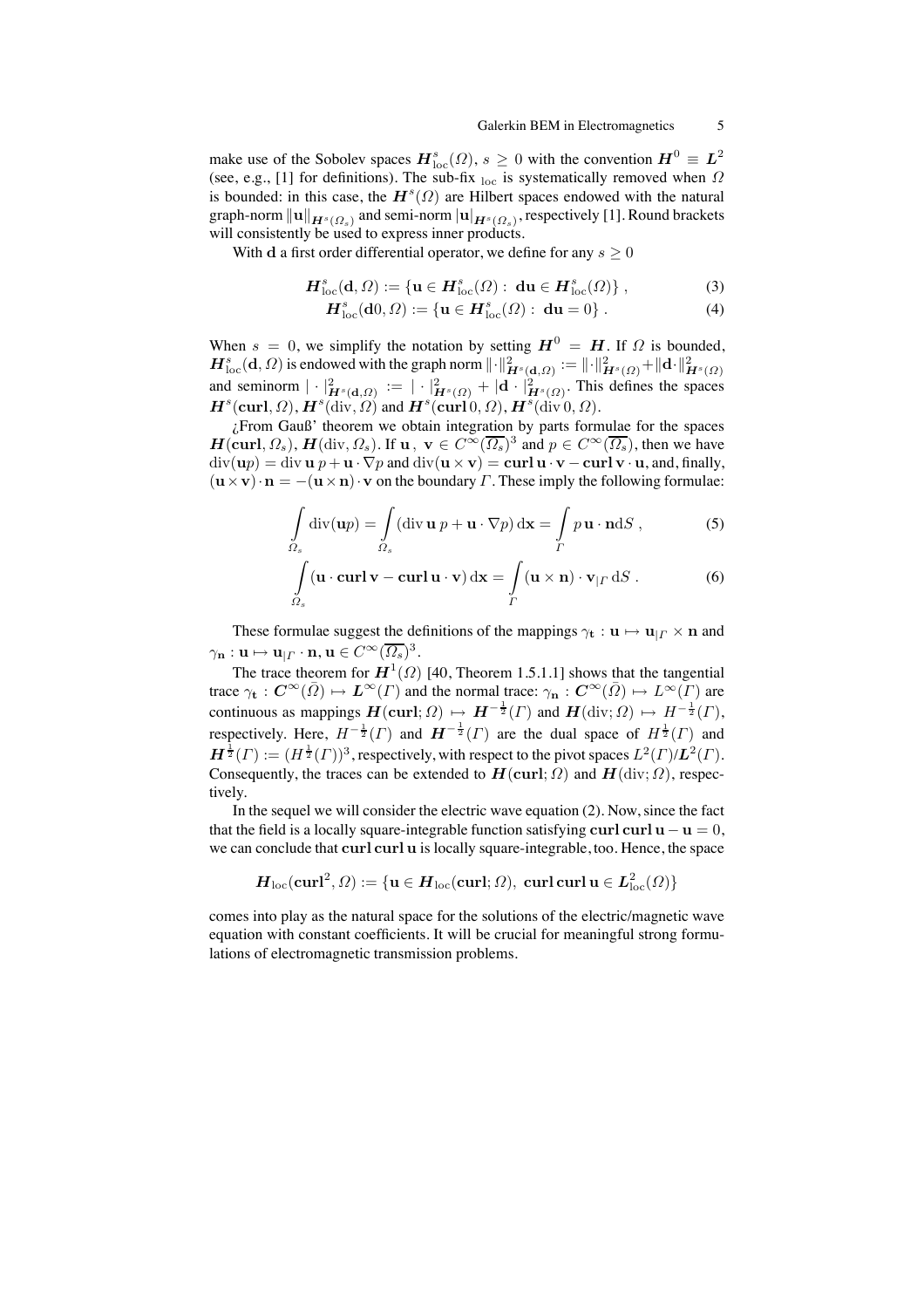#### **2.2 Function spaces on the manifold** Γ

Recall that through local charts one defines standard Sobolev spaces on the manifold  $\Gamma = \partial \Omega_s$ . We denote them as  $H^s(\Gamma), H^s(\Gamma), s \in [-1, 1]$ , for scalars and vectors, respectively. We saw that the tangential trace operator  $\gamma_t$  possesses an interpretation as a continuous mapping  $\mathbf{H}(\text{curl};\Omega) \mapsto \mathbf{H}^{-\frac{1}{2}}(\Gamma)$ . This is actually sufficient for the understanding of homogeneous boundary conditions for fields in the Hilbert space context. However, in order to impose meaningful non-homogeneous boundary conditions or, even more important, to lay the foundations for boundary integral equations we need to identify a proper trace space " $X(\Gamma)$ " of  $H(\text{curl}; \Omega)$ ,  $\Omega \subset \mathbb{R}^3$ a "generic" domain. It has to meet two essential requirements:

- 1. The inner product on X(Γ) has an *intrinsic* definition that does not rely on the embedding of  $\Gamma$  into  $\mathbb{R}^3$ , i.e,  $X(\Gamma)$  should have an interpretation as sections of the tangent bundle to  $T\Gamma$  of  $\Gamma$ .
- 2. We demand that  $\gamma_t : H(\text{curl}; \Omega) \mapsto X(\Gamma)$  is *continuous* and *surjective*.

Note that the same issue for the operator  $\gamma_{\bf n} : \bm{H}(\text{div};\Omega) \to H^{-\frac{1}{2}}(\Gamma)$  was resolved a long time ago [39, Sect. I.2.2].

We emphasize that for the discussion of traces it hardly matters, whether  $\Omega$ is bounded or not. We assume in this section that  $\Omega$  is bounded (this allows for integration on  $\Omega$ ), but with this slight change, the results of this section remain true also for unbounded domains, in particular, the open complement of  $\Omega$ .

**Smooth boundaries.** To illustrate ideas, we first consider a C<sup>∞</sup>*-smooth* Γ. Then the Sobolev spaces  $\mathbf{H}^{s}(\Gamma)$  of functions and  $\mathbf{H}_{t}^{s}(\Gamma)$  of tangential vector-fields, as well as differential surface operators (we shall use the self evident notation  $div_\Gamma$ , curl $_\Gamma$ , curl $_\Gamma$ , ...) can be defined for all  $s \in \mathbb{R}$  using local charts and transformations [24, Sect. 3.1, Appendix] [53, Sect. 2.5.2]. It is a classical result that smooth functions on  $\Gamma$  are dense in all these spaces. Standard trace and tangential trace generate continuous and surjective operators  $\gamma : H^{s+\frac{1}{2}}(\Omega) \mapsto H^s(\overline{\Gamma})$  and  $\gamma_{\mathbf{t}}: \boldsymbol{H}^{s+\frac{1}{2}}(\varOmega) \mapsto \boldsymbol{H}_{\mathbf{t}}^{s}(\varGamma)$  for all  $s > 0$ , where

$$
\boldsymbol{H}_{\mathbf{t}}^{s}(\Gamma) \cong \{ \boldsymbol{\phi} \in \boldsymbol{H}^{s}(\Gamma), \, \boldsymbol{\phi} \cdot \mathbf{n} = 0 \} \subset \boldsymbol{L}_{\mathbf{t}}^{2}(\Gamma) \tag{7}
$$

are Sobolev spaces of tangential vector-fields. We denote by  $\bm{H}_{\mathbf{t}}^{-s}(\varGamma)$  the dual space of  $\mathbf{H}_{\mathbf{t}}^{s}(\Gamma)$  with  $\mathbf{L}_{\mathbf{t}}^{2}(\Gamma)$  as a pivot space. Angle brackets will designate the duality pairings. Now, since for any  $\mathbf{u} \in H(\text{curl}; \Omega)$  we have  $\gamma_t \mathbf{u} \cdot \mathbf{n} = 0$ , thus  $\gamma_t \mathbf{u} \in$  $H<sub>t</sub><sup>-1/2</sup>(\Gamma)$ . Moreover, using both (5) and (6), we can easily see that

$$
\operatorname{div}_{\Gamma}(\gamma_{\mathbf{t}} \mathbf{u}) = \gamma_{\mathbf{n}}(\operatorname{curl} \mathbf{u}) \quad \forall \mathbf{u} \in \mathbf{H}(\operatorname{curl}; \Omega), \tag{8}
$$

which implies  $\text{div}_\Gamma(\gamma_t \mathbf{u}) \in H^{-1/2}(\Gamma)$ .

Now, it is natural to define the space

$$
\boldsymbol{TH}^s(\text{div}_\Gamma; \Gamma) := \{ \boldsymbol{\mu} \in \boldsymbol{H}_t^s(\Gamma), \text{ div}_\Gamma \boldsymbol{\mu} \in H^s(\Gamma) \}. \tag{9}
$$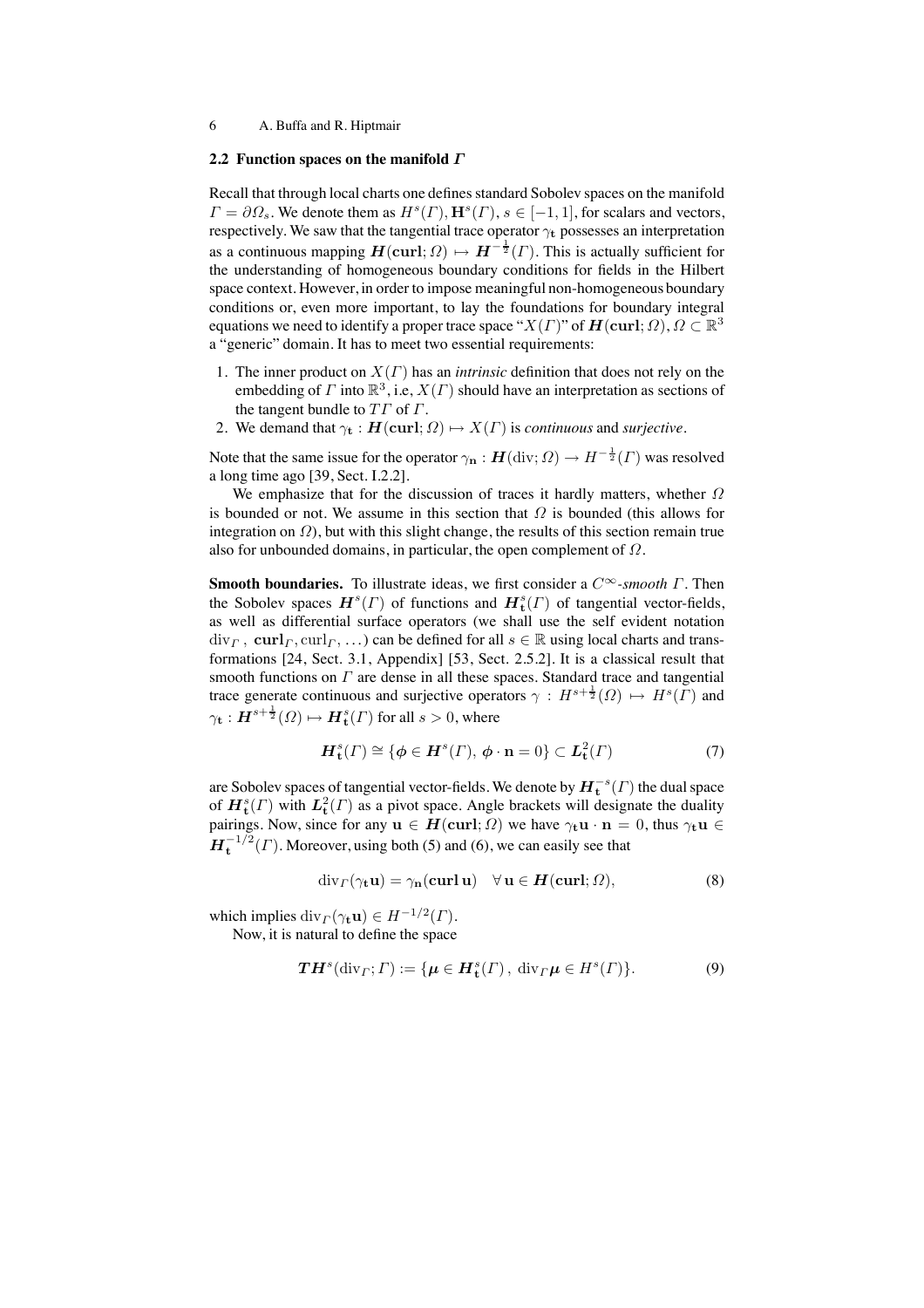The tangential trace  $\gamma_t : H(\text{curl}; \Omega) \mapsto TH^{-\frac{1}{2}}(\text{div}_\Gamma; \Gamma)$  turns out to be continuous and surjective [53, Theorem 5.4.2]. For smooth surfaces the issue of tangential traces in  $H(\text{curl}; \Omega)$  was investigated in the papers of L. Paquet [55] and Alonso/Valli [2]. A survey of the results is also given in the monographs by M. Cessenat [24, Sect. 2.1] and J.-C. Nédélec [53, Sect. 5.4.1].

Moreover, if we define the anti-symmetric pairing

$$
\langle \mu, \eta \rangle_{\tau, \Gamma} := \int\limits_{\Gamma} (\mu \times \mathbf{n}) \cdot \eta \, dS \,, \quad \mu, \eta \in L^2_{\mathbf{t}}(\Gamma) \,, \tag{10}
$$

then we can rewrite (6) as

$$
\int_{\Omega} (\mathbf{curl} \, \mathbf{u} \cdot \mathbf{v} - \mathbf{u} \cdot \mathbf{curl} \, \mathbf{v}) \, \mathrm{d}\mathbf{x} = \langle \gamma_t \mathbf{v}, \gamma_t \mathbf{u} \rangle_{\tau, \Gamma}, \tag{11}
$$

which suggests that the space  $TH^{-\frac{1}{2}}(\text{div}_\Gamma; \Gamma)$  coincides with its dual when using  $\langle \cdot, \cdot \rangle_{\tau}$  as duality pairing. This statement will be clarified in the case of non-smooth surfaces at the end of this section.

**Piecewise smooth and Lipschitz boundaries.** Only recently results have been obtained for non-smooth boundaries. We owe it to the pioneering work of one of the authors together with P. Ciarlet jr., who first examined piecewise smooth boundaries in [14, 17, 18]. The issue of traces of  $H(\text{curl}; \Omega)$  for general Lipschitz-domains was finally settled jointly by one of the authors, M. Costabel and D. Sheen in [20]. These articles and Sect. 2 of [19] supply the main references for the current section.

The challenges faced in the case of piecewise smooth boundaries are highlighted by simple consideration: even if  $\mathbf{u} \in \mathbf{C}^{\infty}(\bar{\Omega})$  we do **not** have  $\gamma_t \mathbf{u} \in \mathbf{H}^{\frac{1}{2}}(\Gamma)$ , because the tangential trace is inevitably discontinuous across edges of  $\Gamma$ . The first consequence of this fact is that  $\gamma_t H^1(\Omega) \times n \nsubseteq \gamma_t H^1(\Omega)$ , although the two objects are both good candidates to be "tangential" vector fields of "regularity"  $\frac{1}{2}$ . Thus we have to resort to the following definition:

**Definition 1.** We introduce the Hilbert space  $H^s_\times(\Gamma) := \gamma_t(H^{s+1/2}(\Omega))$ ,  $s \in$  $(0, 1)$ *, equipped with an inner product that renders*  $\gamma_{\mathbf{t}}$  :  $\mathbf{H}^{s+1/2}(\Omega) \mapsto \mathbf{H}^{s}_{\times}(\Gamma)$ *continuous and surjective. Its dual space with respect to the pairing*  $\langle \cdot, \cdot \rangle_{\tau}$  *F is denoted by*  $H_\times^{-s}(\Gamma)$ *.* 

The dual space is well defined due to the density of  $\mathbf{H} \frac{1}{\times} (I) \subset \mathbf{L}^2_{\mathbf{t}} (I)$ . The case of smooth and non-smooth surfaces differ considerably, which we aim to highlight by different notations:  $\bm{H}_{\mathbf{t}}^s(\varGamma)$  for smooth  $\varGamma$  and  $\bm{H}_{\times}^s(\varGamma)$  for non-smooth  $\varGamma$ .

For curvilinear polyhedra this space can be given a more concrete meaning. To that end, write  $\Gamma^1, \ldots, \Gamma^P, P \in \mathbb{N}$ , for the finitely many curved polygonal faces of *Γ*, i.e.  $\Gamma := \bigcup_{j=1}^{P} \bar{\Gamma}^j$ , meeting at non-degenerate edges. For any tangential vector  $\mu$ , we denote by  $\mu^{j}$  the restriction of  $\mu$  to  $\Gamma^{j}$ . Then, according to [17, Proposition 1.6] an equivalent norm on  $\boldsymbol{H}^{\frac{1}{2}}_{\times}( \Gamma)$  can be expressed as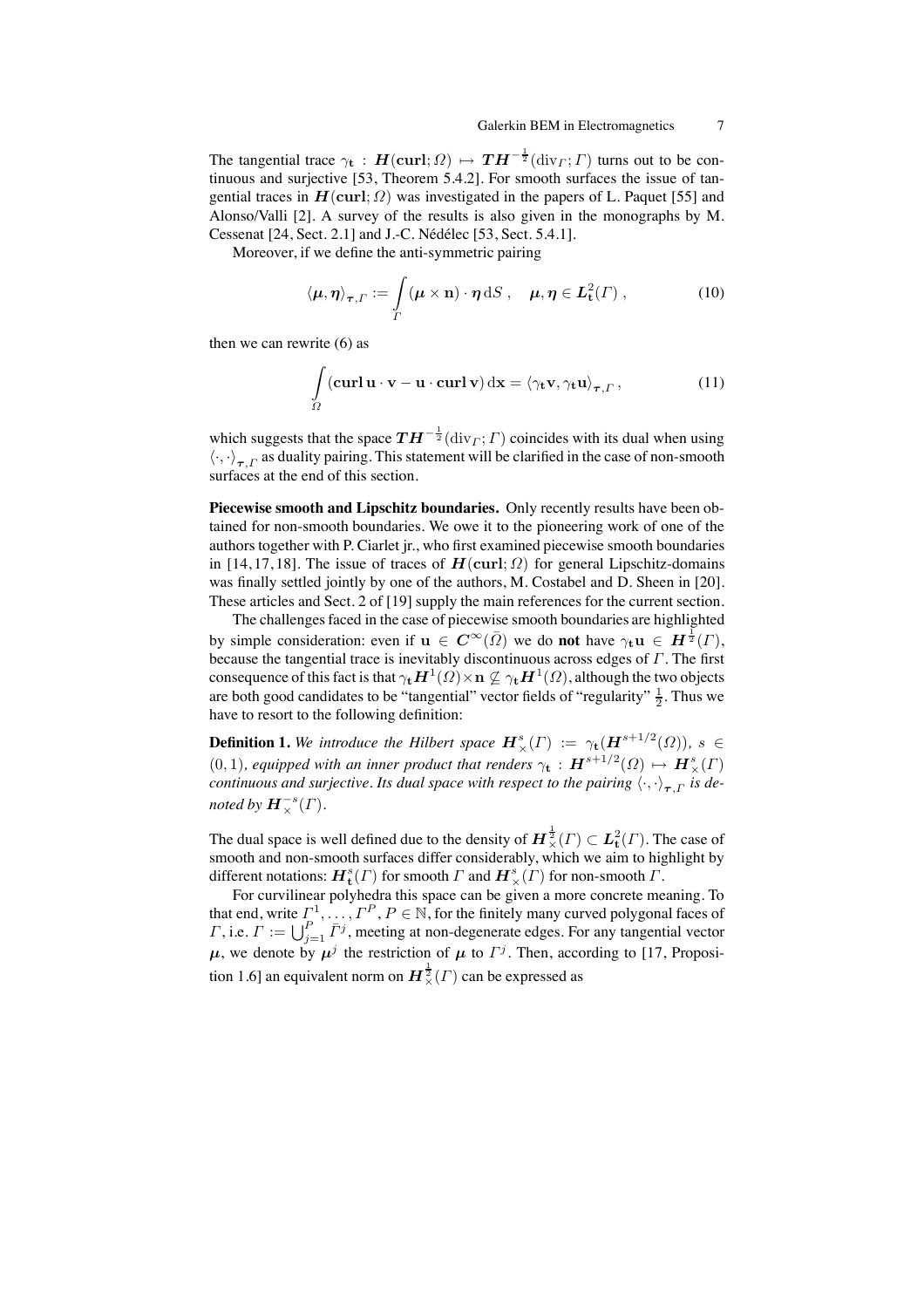$$
\|\mu\|_{\mathbf{H}_{\times}^{\frac{1}{2}}(\Gamma)}^2 := \sum_{j=1}^P \|\mu^j\|_{\mathbf{H}_{\mathbf{t}}^{\frac{1}{2}}(\Gamma^j)}^2 + \sum_{j=1}^P \sum_{i \in \mathcal{I}_{j}} \int_{\Gamma^j \times \Gamma^i} \frac{|\mu^i \cdot \nu^{ij}(\mathbf{x}) - \mu^j \cdot \nu^{ji}(\mathbf{y})|^2}{|\mathbf{x} - \mathbf{y}|^3} \mathrm{d}S^2.
$$

where  $\mathcal{I}_j$  is the set of indices of smooth components abutting  $\Gamma^j$ , and  $v^{ij}$  denotes the tangential outer normal to  $\Gamma^i$  restricted to the edge  $\overline{\Gamma^j} \cap \overline{\Gamma^i}$ . Loosely speaking,  $\bm{H}_{\times}^{\frac{1}{2}}(\Gamma)$  contains vector-fields that are in  $\bm{H}_{\mathbf{t}}^{\frac{1}{2}}(\Gamma^j)$  for each face  $\Gamma^j$  and feature a "weak normal continuity" enforced by the second term in the definition of the norm.

Using (6) and the same reasoning as for regular surfaces, we have that  $\gamma_t$ :  $H(\text{curl};\Omega) \to H^{-\frac{1}{2}}_{\times}(I)$  is linear and continuous. In view of (8), we also know that this operator does not admit a right inverse. In order to repeat the argument sketched above for regular domains, we need a theory of differential operators on non-smooth manifolds. We do not want to delve into the details of these developments, and we refer the reader to [14, 16, 20] for a discussion on the subject. We need only the following definition: for  $\mathbf{u} \in C^{\infty}(\overline{\Omega})$  set

$$
\operatorname{div}_{\Gamma}\gamma_{\mathbf{t}}\mathbf{u} := \begin{cases} \operatorname{div}_{j}(\gamma_{\mathbf{t}}\mathbf{u})^{j} & \text{on } \Gamma^{j} , \\ \left( (\gamma_{\mathbf{t}}\mathbf{u})^{j} \cdot \boldsymbol{\nu}^{ij} + (\gamma_{\mathbf{t}}\mathbf{u})^{i} \cdot \boldsymbol{\nu}^{ji} \right) \delta_{ij} & \text{on } \overline{\Gamma^{j}} \cap \overline{\Gamma^{i}}; \end{cases}
$$
(12)

where  $\delta_{ij}$  is the delta distribution (in local coordinates) whose support is the edge  $\overline{\Gamma^j} \cap \overline{\Gamma^i}$  and  $\text{div}_j$  denotes the 2D-divergence computed on the face  $\Gamma^j$ . By density, this differential operator can be extended to less regular distributions and, in particular, to functionals in  $\overline{H}_{\times}^{-\frac{1}{2}}(\Gamma)$ . Moreover, (8) holds true in the appropriate sense. Thus, we set

$$
\boldsymbol{H}_{\times}^{-\frac{1}{2}}(\mathrm{div}_{\Gamma}, \Gamma) := \{ \boldsymbol{\mu} \in \boldsymbol{H}_{\times}^{-\frac{1}{2}}(\Gamma), \ \mathrm{div}_{\Gamma} \boldsymbol{\mu} \in H^{-\frac{1}{2}}(\Gamma) \} .
$$

Finally, we denote by  $\operatorname{curl}_\Gamma$  the operator adjoint to  $\operatorname{div}_\Gamma$  with respect to the scalar product  $\langle \cdot, \cdot \rangle_{\tau}$ , i.e.,

$$
\langle \mathbf{curl}_{\Gamma} q, \mathbf{p} \rangle_{\boldsymbol{\tau}, \Gamma} = \langle \text{div}_{\Gamma} \mathbf{p}, q \rangle_{\frac{1}{2}, \Gamma}, \quad \mathbf{p} \in \boldsymbol{H}_{\times}^{-\frac{1}{2}}(\text{div}_{\Gamma}, \Gamma), \ q \in H^{\frac{1}{2}}(\Gamma) \ .
$$
 (13)

The following theorem proves that the space  $H_{\times}^{-\frac{1}{2}}(\text{div}_\Gamma, \Gamma)$  fits the criterion announced at the beginning of this section:

**Theorem 1.** *The operator*  $\gamma_t$  :  $\mathbf{H}(\textbf{curl};\Omega) \mapsto \mathbf{H}_\times^{-\frac{1}{2}}(\text{div}_\Gamma,\Gamma)$  is continuous, sur*jective, and possesses a continuous right inverse.*

*Proof.* See Theorem 4.4 in [18] for the case of Lipschitz polyhedra. The more general assertion for Lipschitz domains is shown in [20, Sect. 4].

In the case of Maxwell's equations the role of Cauchy data is played by  $\gamma_t e$  and  $\gamma_t$ h. By the fundamental symmetry of electric and magnetic field,  $H_{\times}^{-\frac{1}{2}}(\text{div}_\Gamma, \Gamma)$ is the right trace space for both fields. Everything is fitting, because this space is its own dual, as is confirmed by the following theorem [20, Lemma 5.6]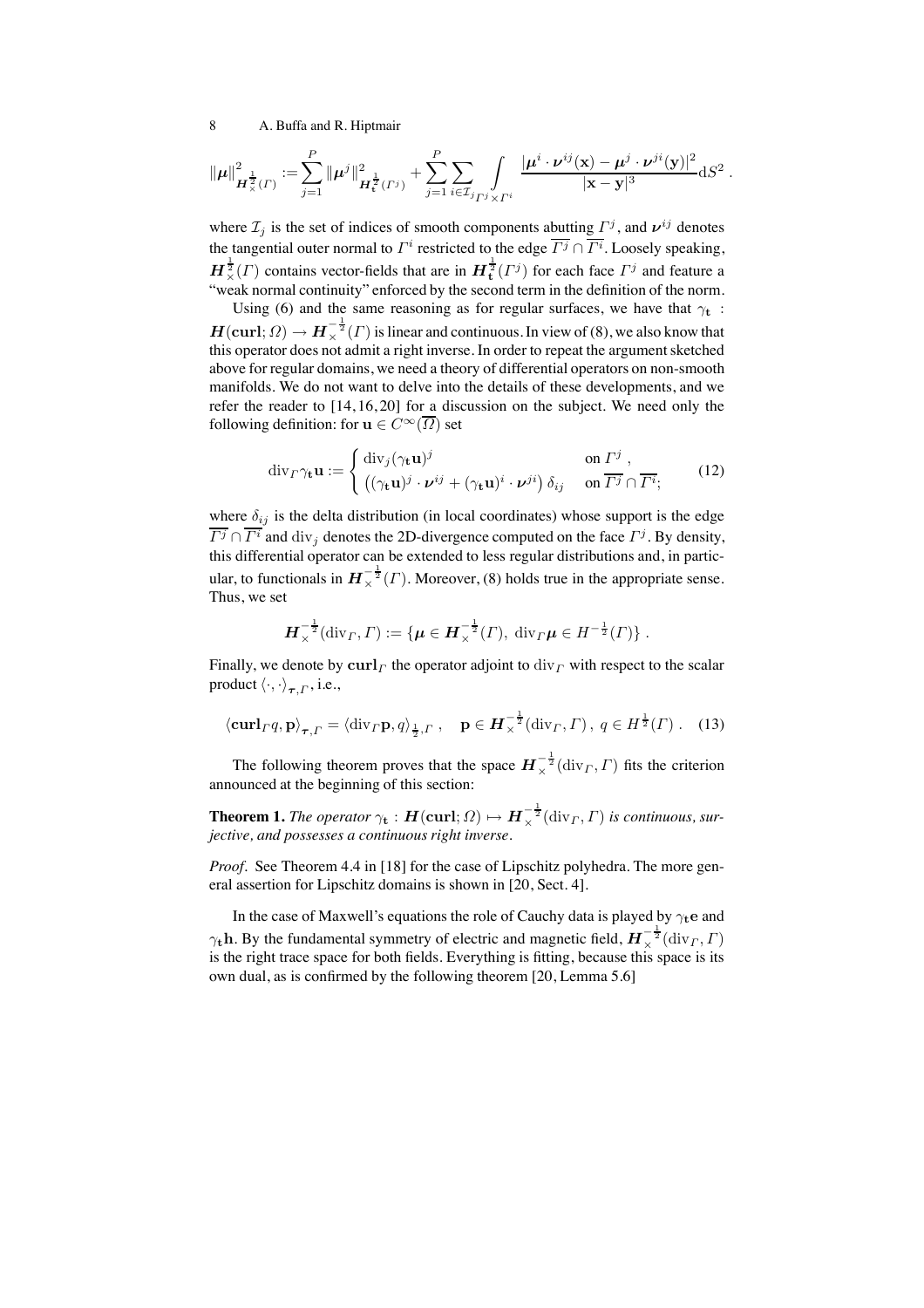**Theorem 2 (Self-duality of**  $\bm{H}_{\times}^{-\frac{1}{2}}(\text{div}_\varGamma,\varGamma)$ **).** *The pairing*  $\langle\cdot,\cdot\rangle_{\bm{\tau},\varGamma}$  *can be extended* to a continuous bilinear form on  $\bm{H}_{\times}^{-\frac{1}{2}}(\mathrm{div}_\varGamma,\varGamma).$  With respect to  $\langle\cdot,\cdot\rangle_{\bm{\tau},\varGamma}$  the space  $\boldsymbol{H}_{\times}^{-\frac{1}{2}}(\operatorname{div}_{\varGamma},\varGamma)$  becomes its own dual.

When we want to examine the convergence of boundary element methods quantitatively, extra smoothness of the functions to be approximated is indispensable. For any  $s > \frac{1}{2}$ , we define  $\mathbf{H}^s_-(\Gamma) := \{ \mathbf{u} \in \mathbf{L}^2_{\mathbf{t}}(\Gamma) : \mathbf{u}_{|\Gamma^j} \in H^s_{\mathbf{t}}(\Gamma^j) \}$  and  $\mathbf{H}^s_\times(\Gamma) := \mathbf{H}^{\frac{1}{2}}_\times(\Gamma) \cap \mathbf{H}^s_-(\Gamma)$ . The corresponding space of scalar functions will be denoted by  $H_-^s(\Gamma)$ . To characterize the smoothness we resort to the family of Hilbert spaces

$$
\boldsymbol{H}_{\times}^{s}(\text{div}_{\Gamma},\Gamma) := \begin{cases} \boldsymbol{H}_{\times}^{-\frac{1}{2}}(\text{div}_{\Gamma},\Gamma) , & \text{if } s = -\frac{1}{2} \,, \\ \{\boldsymbol{\mu} \in \boldsymbol{H}_{\times}^{s}(\Gamma), \, \text{div}_{\Gamma}\boldsymbol{\mu} \in H^{s}(\Gamma) \}, & \text{if } -\frac{1}{2} < s < \frac{1}{2} \,, \\ \{\boldsymbol{\mu} \in \boldsymbol{H}_{\times}^{s}(\Gamma), \, \text{div}_{\Gamma}\boldsymbol{\mu} \in H^{s}_{-}(\Gamma) \}, & \text{if } s > \frac{1}{2} \,. \end{cases}
$$

As demonstrated in [16, Appendix 2], these spaces can be obtained through complex interpolation for  $-\frac{1}{2} \leq s < \frac{1}{2}$ . From this fact we conclude the following trace theorem (see [16]).

**Theorem 3.** *The tangential trace mapping*  $\gamma_t$  *can be extended to a continuous map-* $\text{ping } \gamma_{\mathbf{t}}: \boldsymbol{H}^s(\boldsymbol{\mathrm{curl}}, \Omega) \mapsto \boldsymbol{H}^{s-\frac{1}{2}}_{\times}(\mathrm{div}_\varGamma, \varGamma) \, \text{for all } 0 \leq s < 1.$ 

# **3 Maxwell versus Helmholtz**

There is a striking similarity between the electric wave equation (2) and the scalar Helmholtz equation

$$
-\operatorname{div}(\underline{\mu}^{-1}\operatorname{grad} p) - \omega^2 \epsilon p = 0 , \quad \text{in } \Omega_s \cup \Omega' . \tag{14}
$$

In fact, the relationship between (2) and (14) runs much deeper than mere appearance: both equations emerge from a single equation for differential forms on  $\mathbb{R}^3$ , where (14) involves 0-forms, whereas (2) is the version for 1-forms [45, Sect. 2]. Hardly surprising, the theories of boundary integral equation methods for the related boundary value problems largely rely on the same principles. Nevertheless, the technical difficulties encountered in the treatment of the electric wave equation and related boundary element methods are significantly bigger than in the case of (14).

To appreciate what accounts for the fundamental difference between electromagnetism and acoustics, let us temporarily consider the variational*source problem* in a bounded Lipschitz domain  $\Omega$ , *cf.* [45, Sect. 5]. For (2) this reads: for  $\mathbf{j} \in L^2(\Omega)$ find  $e \in H(\text{curl}; \Omega)$  such that for all  $v \in H(\text{curl}; \Omega)$ 

$$
a_M(\mathbf{e}, \mathbf{v}) := \left(\underline{\boldsymbol{\mu}}^{-1} \operatorname{curl} \mathbf{e}, \operatorname{curl} \mathbf{v}\right)_0 - \omega^2 \left(\underline{\boldsymbol{\epsilon}} \mathbf{e}, \mathbf{v}\right)_0 = -i\omega \left(\mathbf{j}, \mathbf{v}\right)_0,\tag{15}
$$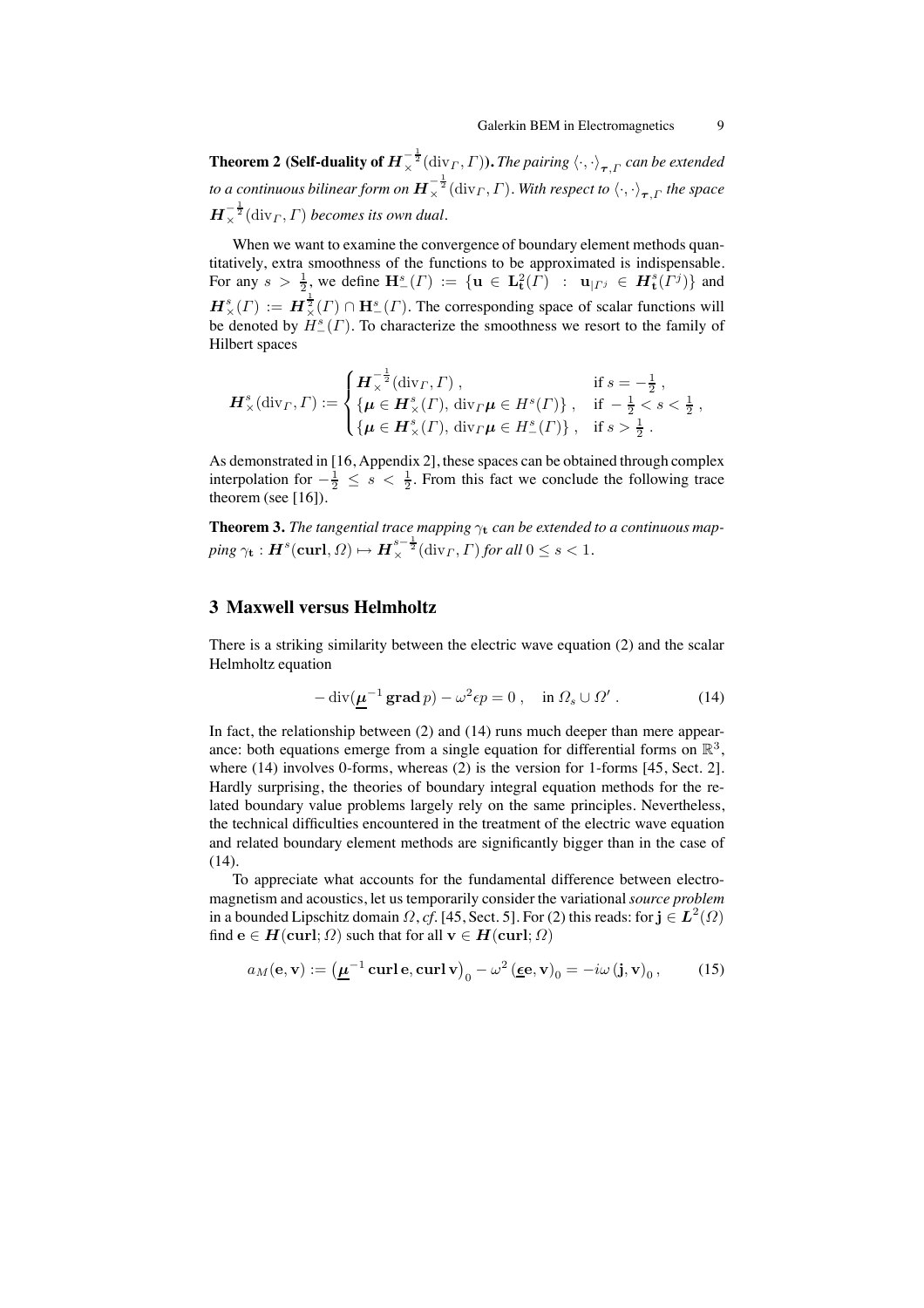where  $(u, v)_0 := \int_{\Omega} uv \, dx$ . The related problem for the Helmholtz equation and  $f \in L^2(\Omega)$  seeks  $p \in H^1(\Omega)$  such that

$$
a_H(p,q) := (\text{grad } p, \text{grad } q)_0 - \omega^2 (p,q)_0 = (f,q)_0 \quad \forall q \in H^1(\Omega)
$$
. (16)

Investigations of the convergence of Galerkin schemes for (16) usually centre on the concept of coercivity of the underlying bilinear form  $a_H(\cdot, \cdot)$ , that is, the fact that the zero order term is a *compact perturbation* of the second order term, the principal part, and that a Gårding inequality of the form

$$
|a_H(p,\overline{p}) + c_H(p,\overline{p})| \ge C ||p||^2_{H^1(\Omega)} \quad \forall p \in H^1(\Omega)
$$
 (17)

holds with  $C > 0$  and a bilinear form  $c_H(\cdot)$ , which is compact in  $H^1(\Omega)$ . As has been demonstrated by Schatz [58], *cf.*also [62], this is the key to a priori asymptotic error estimates for Galerkin finite element methods. Evidently, we cannot expect an analogue of (17) from  $a_M$ . The blame lies with the infinite dimensional kernel of the curl-operator, which foils compactness of the imbedding  $H(\text{curl}; \Omega) \hookrightarrow L^2(\Omega)$ .

The issue of coercivity can also be discussed from the point of view of "energies": both acoustic and electromagnetic scattering are marked by an incessant conversion of energies. In acoustics, potential and kinetic energy of the fluid are converted into each other, in electromagnetism the same roles are played by the electric and magnetic energy. In acoustics the potential energy (with respect to the bounded control volume  $\Omega$ ) is a compact perturbation of the kinetic energy<sup>1</sup>. Therefore we can clearly single out the Laplacian as the principal part of the Helmholtz operator. Conversely, in electromagnetism the electric and magnetic energies of a field are perfectly symmetric. Neither is a compact perturbation of the other. This means that no part of the electric wave equation is "principal". Formally speaking, the operator of the electric wave equation lacks the essential property of strong ellipticity. A concise summary is given in Table 1.

**Table 1.** Acoustics vs. electromagnetics in terms of dominant energies

| Acoustic wave equation                                                                                                   | Electric wave equation                                                                                                                                     |
|--------------------------------------------------------------------------------------------------------------------------|------------------------------------------------------------------------------------------------------------------------------------------------------------|
| $-\Delta p - \kappa^2 p = 0$                                                                                             | curl curl e $-\kappa^2$ e = 0                                                                                                                              |
| Energies entering the Lagrangian:                                                                                        |                                                                                                                                                            |
| Kinetic "energy" $\int_{\Omega}  \mathbf{grad} p ^2 d\mathbf{x}$<br>Potential "energy" $\int_{\Omega}  p ^2 d\mathbf{x}$ | Magnetic "energy" $\int_{\Omega}  \mathbf{curl} \, \mathbf{e} ^2 \, \mathrm{d} \mathbf{x}$<br>Electric "energy" $\int_{\Omega}  \mathbf{e} ^2 d\mathbf{x}$ |
| Potential energy a is compact<br>perturbation of kinetic energy                                                          | Symmetry between electric<br>and magnetic quantities                                                                                                       |

 $1$  Roles might be reversed depending on the formulation of the acoustic equations.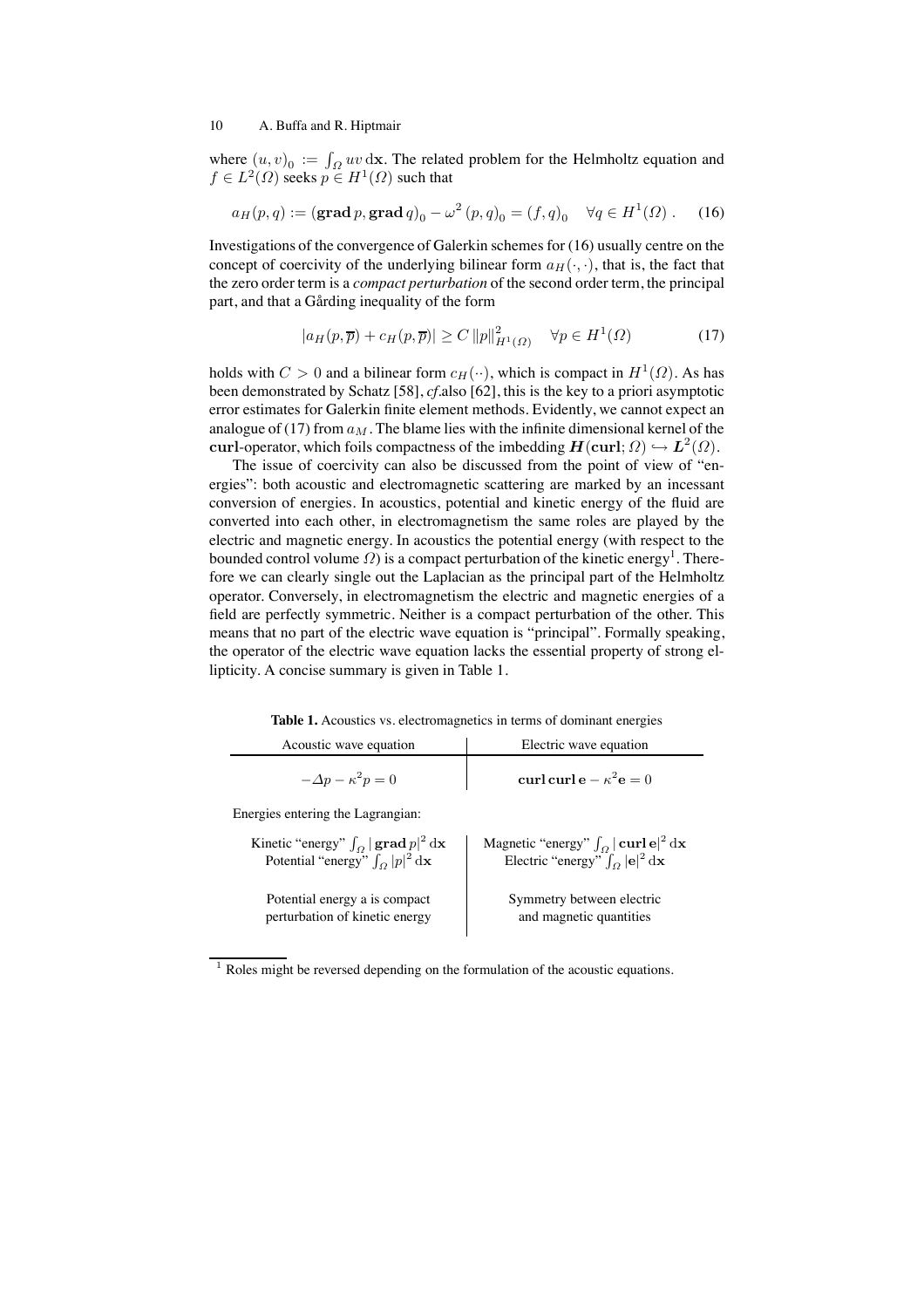The lack of a principal part can be overcome by the *splitting* of the fields into two components. One set of components, called the electric, will feature dominant electric energy. With the other set, the magnetic quantities, the situation is reversed. This will promote either curl curl or Id to the role of a principal part. As a consequence, on each component the electric wave equation should be amenable to the same treatment as the Helmholtz equation. In the context of electromagnetic problems the splitting idea has been pioneered by Nédélec and was first applied to integral operators in [37]. Since then it has emerged as a very powerful theoretical tool, see [6, 19, 26] and, in particular, the monograph [53]. Three features of a splitting prove essential:

- 1. one subspace in the splitting agrees with the kernel of curl,
- 2. the compact embedding of the other subspace (complement space) into  $L^2(\Omega)$ ,
- 3. the extra smoothness of vector-fields in the complement space.

This makes it possible to opt for the Helmholtz-type *regular splitting* provided by the next lemma.

**Lemma 1 (Regular decomposition lemma).** *There exists a continuous projector*  $R: H(\text{curl}; \Omega) \mapsto H^1(\Omega) \cap H(\text{div}\,0; \Omega)$  *such that*  $\text{Ker}(R) = H(\text{curl}\,0; \Omega)$ *.* 

The proof is given in [45, Sect. 2.4] and makes use of the existence of regular vector potentials, *cf.* Lemma 3.5 in [7].

Evidently, the three requirements are satisfied by the decomposition

$$
\boldsymbol{H}(\mathbf{curl};\Omega) = \boldsymbol{\mathcal{X}}(\Omega) \oplus \boldsymbol{\mathcal{N}}(\Omega), \ \boldsymbol{\mathcal{X}}(\Omega) := \mathsf{R}(\boldsymbol{H}(\mathbf{curl};\Omega)) \subset \boldsymbol{H}^1(\Omega), \quad (18)
$$

where we write  $\mathcal{N}(\Omega) := \mathbf{H}(\text{curl } 0; \Omega)$ . The continuity of the projectors guarantees the stability of this decomposition. Now, we can consider the variational problem (15) with respect to (18): thanks to the compact embedding of  $H^1(\Omega)$  into  $L^2(\Omega)$  we see that the second term of the bilinear form

$$
(\mathbf{e}_{\perp}, \mathbf{v}_{\perp}) \mapsto (\underline{\mu}^{-1} \operatorname{curl} \mathbf{e}_{\perp}, \operatorname{curl} \mathbf{v}_{\perp})_{0} - \omega^{2} (\underline{\epsilon} \mathbf{e}_{\perp}, \mathbf{v}_{\perp})_{0} , \quad \mathbf{e}_{\perp}, \mathbf{v}_{\perp} \in \mathcal{X}(\Omega) ,
$$

is a compact perturbation of the first:  $a_M$  is coercive on  $\mathcal{X}(\Omega)$ . Coercivity on  $\mathcal{N}(\Omega)$ is trivial. In addition, terms like

$$
(\mathbf{e}_0,\mathbf{v}_\perp)\mapsto (\underline{\boldsymbol{\epsilon}}\mathbf{e}_0,\mathbf{v}_\perp)_0\ ,\quad \mathbf{e}_0\in \mathcal{N}(\Omega),\,\mathbf{v}_\perp\in \mathcal{X}(\Omega)\ ,
$$

which effect the coupling of  $\mathcal{X}(\Omega)$  and  $\mathcal{N}(\Omega)$  with respect to  $a_M$ , can also be dismissed as compact perturbations. Using the isomorphism  $X_{\Omega} : H(\text{curl}; \Omega) \mapsto$  $H(\text{curl}; \Omega)$ , defined by  $X_{\Omega} := R - Z$ , where  $Z := Id - R$  is the complementary projector to R, to "flip signs", we arrive at

 $|a_M (\mathbf{u}, \mathsf{X}_{\Omega} \overline{\mathbf{u}}) - \mathbf{c}_M (\mathbf{u}, \overline{\mathbf{u}})| \geq C ||\mathbf{u}||^2_{\boldsymbol{H}(\mathbf{curl};\Omega)} \quad \forall \mathbf{u} \in \boldsymbol{H}(\mathbf{curl};\Omega) , \tag{19}$ 

with some  $C > 0$  and a compact bilinear form  $c_M$  on  $H(\text{curl}; \Omega)$ . The *generalized Gårding inequality* (19) is the crucial assumption in the following fundamental theorem: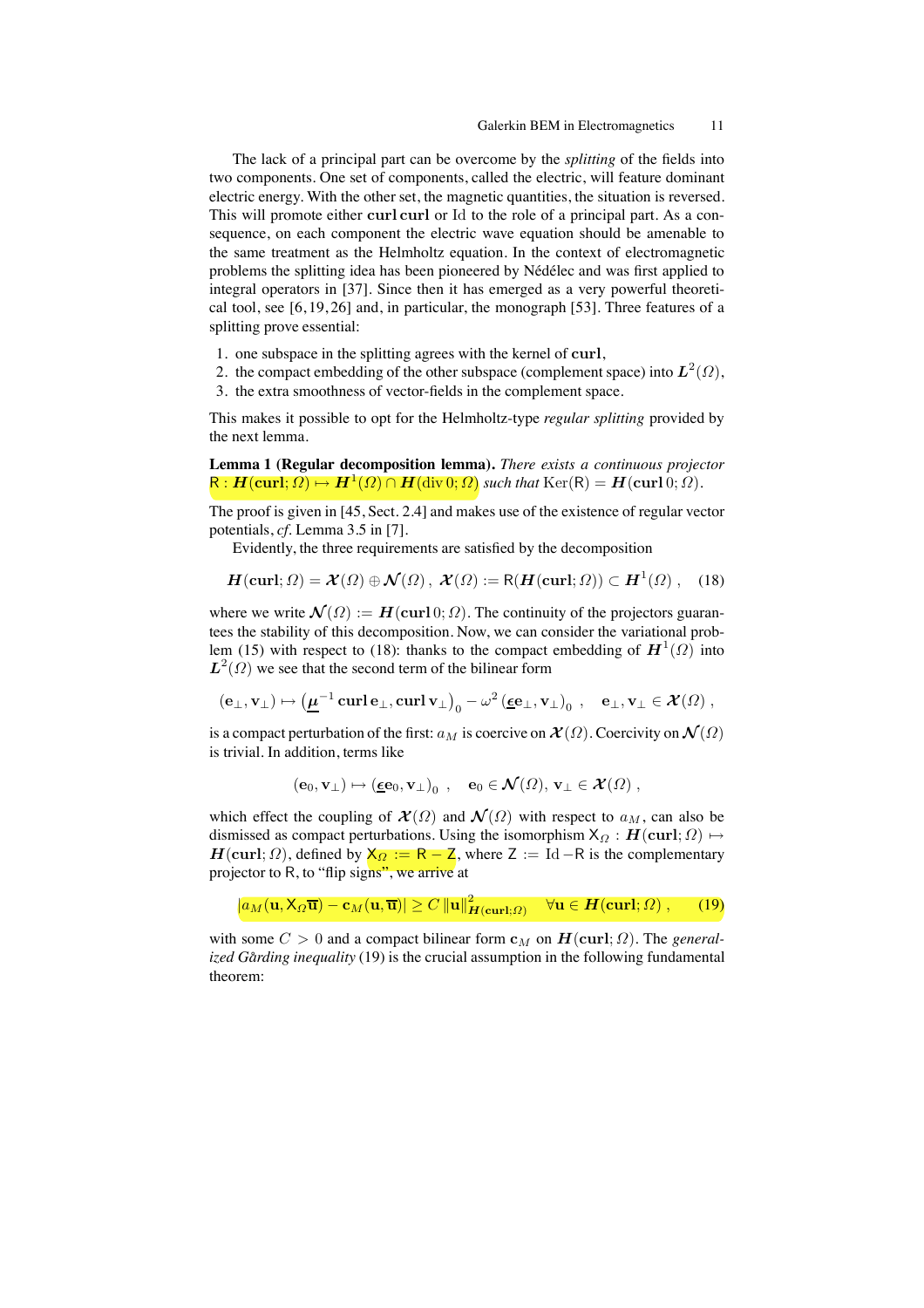**Theorem 4.** If a bilinear form  $a: V \times V \mapsto \mathbb{C}$  on a reflexive Banach space V *satisfies*

$$
|a(u, \mathsf{X}_{\Omega}\overline{u}) - c(u, \overline{u})| \geq C ||u||_V^2 \quad \forall u \in V,
$$

*with*  $C > 0$ , a compact bilinear form  $c : V \times V \mapsto \mathbb{C}$ , and an isomorphism  $X_{\Omega}: V \mapsto V$ , then the associated operator  $A: V \mapsto V'$  is Fredholm with index 0.

In particular, for a bilinear form meeting the requirements of the theorem, injectivity of the associated operator implies its surjectivity by the *Fredholm alternative* [11].

It is hardly surprising that the splitting idea also plays a pivotal role in the analysis of boundary integral equations arising from the electric wave equation. Here, it is applied to the trace space  $\boldsymbol{H}^{-\frac{1}{2}}_\times(\text{div}_\varGamma,\varGamma)$ :

**Lemma 2.** *There exists a projection*  $R^{\Gamma}$  :  $\mathbf{H}_{\times}^{-\frac{1}{2}}(\text{div}_{\Gamma}, \Gamma) \mapsto \mathbf{H}_{\times}^{\frac{1}{2}}(\Gamma)$  such that  $\mathrm{Ker}(\mathsf{R}^{\Gamma}) = \boldsymbol{H}_{\times}^{-\frac{1}{2}}(\mathrm{div}_{\Gamma} \mathbf{0}, \Gamma)$  and

$$
\|\mathsf{R}^{\Gamma}\boldsymbol{\mu}\|_{\boldsymbol{H}_{\times}^{\frac{1}{2}}(\Gamma)} \leq C \|\text{div}_{\Gamma}\boldsymbol{\mu}\|_{H^{-\frac{1}{2}}(\Gamma)}.
$$
 (20)

*Proof.* Pick  $\lambda \in H_{\times}^{-\frac{1}{2}}(\text{div}_\Gamma, \Gamma)$  and set  $\mu := \text{div}_\Gamma \lambda \in H^{-\frac{1}{2}}(\Gamma)$ . Solve the Neumann problem

$$
w \in H^1(\Omega_s)/\mathbb{R}
$$
:  $\Delta w = 0$  in  $\Omega_s$ ,  $\gamma_n^-$  grad  $w = \mu$  on  $\Gamma$ .

We find that  $\mathbf{v} := \mathbf{grad}\, w \in \mathbf{H}(\text{div}\, 0; \Omega_s)$ . Using Lemma 3.5 in [7], there exists  $\mathbf{w} \in \mathbf{H}^{1}(\Omega_{s})$  such that  $\mathbf{v} = \mathbf{curl}\,\mathbf{w}$ , div  $\mathbf{w} = 0$ . This defines an operator J:  $H^{-\frac{1}{2}}(\Gamma) \mapsto H^1(\Omega_s)$  by  $\mathsf{J}\mu := \mathbf{w}$ . Its continuity is elementary

$$
\|\mathsf{J}\,\mu\|_{\mathbf{H}^1(\Omega_s)} \leq C \, \|\mathbf{v}\|_{\mathbf{L}^2(\Omega_s)} \leq C \, \|\mu\|_{H^{-\frac{1}{2}}(\Gamma)} \, ,
$$

and inherited by the mapping  $R^{\Gamma} := \gamma_{\mathbf{t}} \circ \mathsf{J} \circ \text{div}_{\Gamma} : \mathbf{H}^{-\frac{1}{2}}_{\times}(\text{div}_{\Gamma}, \Gamma) \mapsto \mathbf{H}^{\frac{1}{2}}_{\times}(\Gamma)$ . Moreover, we see that  $\text{div}_\Gamma \mathsf{R}^\Gamma \boldsymbol{\lambda} = \gamma_{\mathbf{n}}^- \mathbf{curl} \mathsf{L} \mathbf{v} = \gamma_{\mathbf{n}}^- \mathbf{v} = \text{div}_\Gamma \boldsymbol{\lambda}$ .

As before, the projector complementary to  $R^T$  will be denoted by  $Z^T$ . We arrive at a stable decomposition of the trace space

$$
\boldsymbol{H}_{\times}^{-\frac{1}{2}}(\text{div}_{\Gamma}, \Gamma) := \boldsymbol{\mathcal{X}}(\Gamma) \oplus \boldsymbol{\mathcal{N}}(\Gamma) ,
$$
 (21)

where  $\mathcal{X}(\Gamma) := \mathsf{R}(\mathcal{H}^{-\frac{1}{2}}_{\times}(\text{div}_{\Gamma}, \Gamma))$  and  $\mathcal{N}(\Gamma) = \mathcal{H}^{-\frac{1}{2}}_{\times}(\text{div}_{\Gamma}(\Gamma), \Gamma)$ . Both components inherit the norm of  $\boldsymbol{H}^{-\frac{1}{2}}_\times(\text{div}_\varGamma,\varGamma).$ 

 $\bf{Corollary 1.}$  The embedding  $\mathcal{X}(\Gamma) \hookrightarrow L^2_{\bf t}(\Gamma)$  is compact.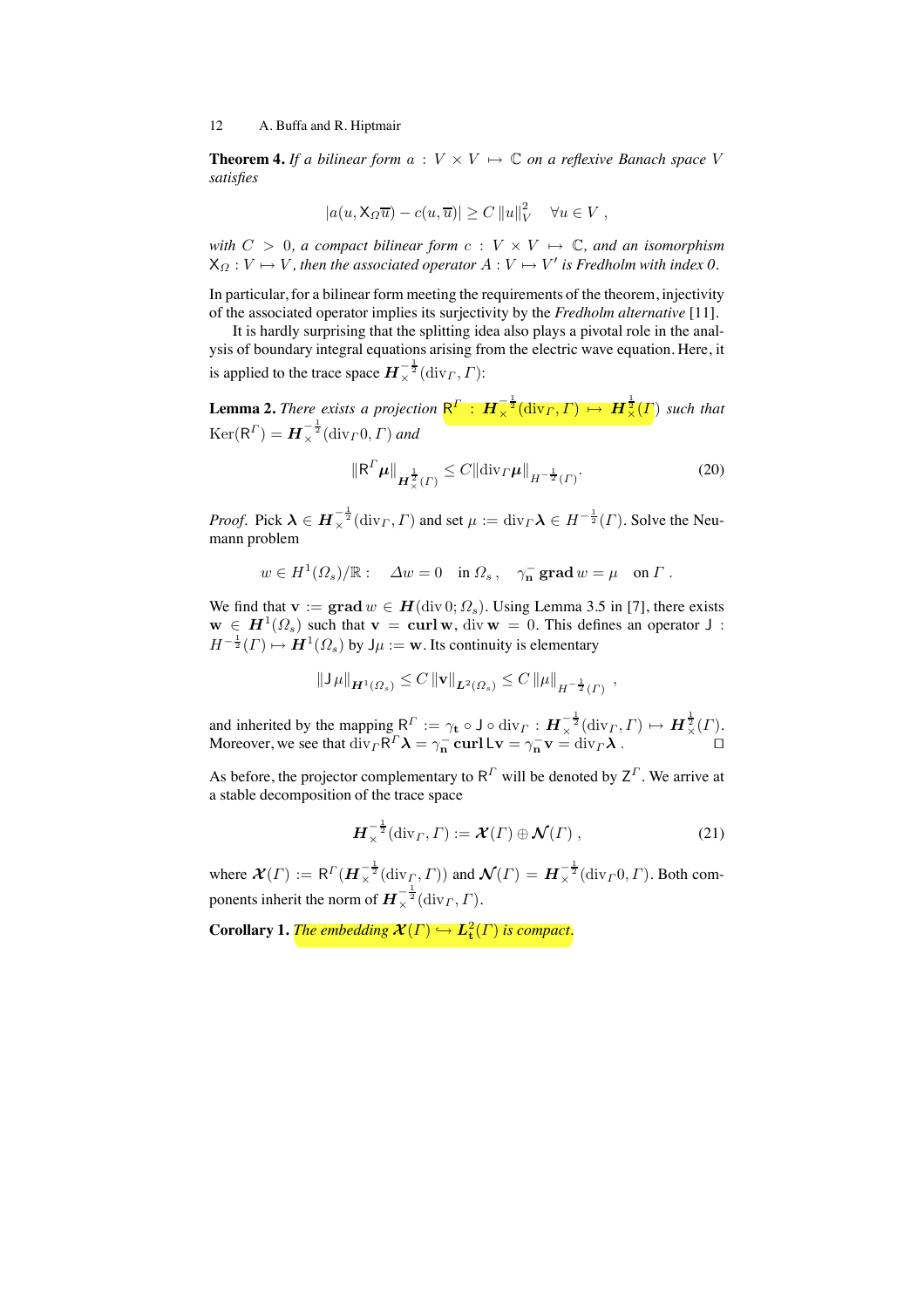It is illuminating to give a physical interpretation of the decomposition. First, view  $\bm{H}_{\times}^{-\frac{1}{2}}(\text{div}_\varGamma,\varGamma)$  as a space of tangential components of electric fields. Then, we encounter traces of "static" irrotational fields in  $\mathcal{N}(\Gamma)$ , whereas traces of "dynamic" field components, whose curls do not vanish, are associated with  $\mathcal{X}(\Gamma)$ . By Faraday's law the latter are linked with magnetic fields. All in all, we can attribute an "electric nature" to the space  $\mathcal{N}(\Gamma)$ , and a "magnetic nature" to  $\mathcal{X}(\Gamma)$ . The arguments are simply reversed when considering magnetic traces  $\gamma_N$ e, because given the absence of source currents the magnetic field is irrotational in the stationary case. This means that components of  $\gamma_N$ e that belong to  $\mathcal{N}(\Gamma)$  are "magnetic", whereas components in  $\mathcal{X}(\Gamma)$  are "electric", *cf*. Table 2.

**Table 2.** Physical nature of components occurring in the splitting of fields and traces

| Field        | Space                                                                                                 | Magnetic<br>components | Electric<br>components              |
|--------------|-------------------------------------------------------------------------------------------------------|------------------------|-------------------------------------|
| e            | $H(\text{curl};\Omega)$                                                                               | $\mathcal{X}(\Omega)$  | $\mathcal{N}\left(\varOmega\right)$ |
|              | $\gamma_t$ e $\left  \boldsymbol{H}^{-\frac{1}{2}}_{\times}(\text{div}_\varGamma, \varGamma) \right $ | $\mathcal{X}(\Gamma)$  | $\mathcal{N}(\Gamma)$               |
| $\gamma_N$ e | $\sqrt[2]{\operatorname{div}}_{\Gamma}, \Gamma)$                                                      |                        | $\mathcal{X}(\varGamma$             |

### **4 Representation Formulas**

In this section we start from the electric wave equation (2) in the air region  $\Omega'$ , where  $\mu$  and  $\underline{\epsilon}$  can be regarded as scalar constants  $\mu_0$  and  $\epsilon_0$ . Then, the partial differential equation  $(2)$  can be recast as

$$
\operatorname{curl} \operatorname{curl} \mathbf{e} - \kappa^2 \mathbf{e} = 0 \,. \tag{22}
$$

The constant  $\kappa := \omega \sqrt{\epsilon_0 \mu_0} > 0$  is called the *wave number*, because  $\kappa/2\pi$  tells us the number of wavelengths per unit length. Henceforth,  $\kappa$  will stand for a fixed positive wave number2.

**Definition 2.** *A distribution*  $e \in H_{loc}(curl^2, \Omega)$  *is called a Maxwell solution on some generic domain*  $\Omega$ , *if it satisfies* (22) *in*  $\Omega$ , *and the Silver–Müller radiation conditions at*  $\infty$ *, if*  $\Omega$  *is not bounded.* 

It is our objective to derive a boundary integral representation formula for Maxwell solutions. In order to handle transmission conditions in the calculus of distributions, we introduce *currents*, that is, distributions supported on  $\Gamma$ . For a function  $\varphi \in$  $H^{-\frac{1}{2}}(\Gamma)$ , a tangential vector-field  $\xi \in H^{-1}_{\times}(\Gamma)$ , and test functions  $\Phi \in \mathcal{D}(\mathbb{R}^3)$ ,  $\boldsymbol{\Phi} \in \mathcal{D}(\mathbb{R}^3) := (\mathcal{D}(\mathbb{R}^3))^3$ , we define

<sup>&</sup>lt;sup>2</sup> We point out that all considerations remain true if Im  $\kappa > 0$  (lossy media)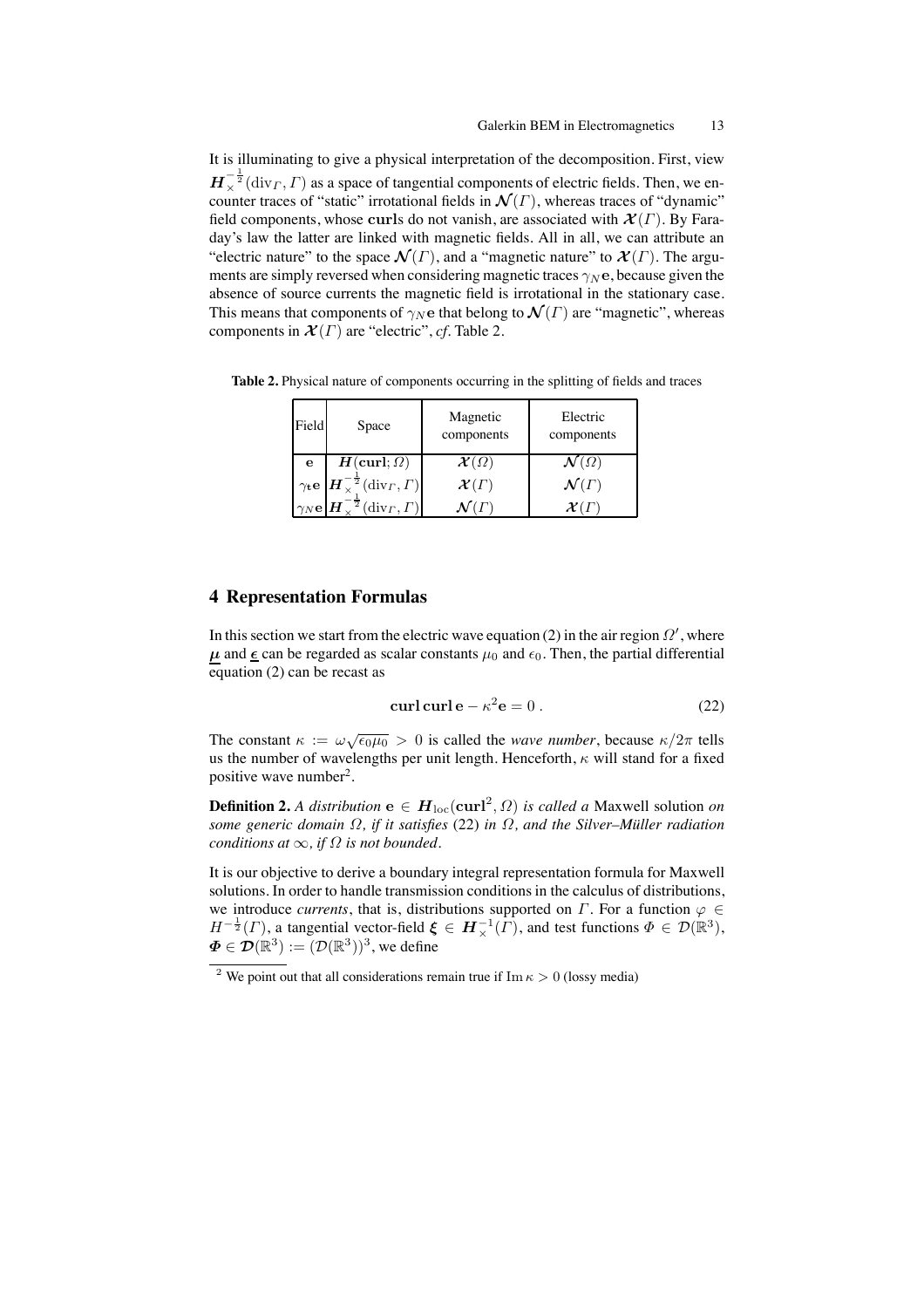$$
(\varphi \delta_\Gamma)(\varPhi) := \langle \varphi, \gamma \varPhi \rangle_{\frac{1}{2}, \Gamma} , \quad (\xi \delta_\Gamma)(\varPhi) := \langle \xi, \gamma_t \varPhi \rangle_{\tau, \Gamma} = \langle \xi, \gamma \varPhi \rangle_{-1, \Gamma} .
$$

Recall the notation used in the introduction: the superscripts  $-$  and  $+$  tag traces onto Γ from  $\Omega_s$  and  $\Omega'$  respectively. Now, in the sense of distributions, integration by parts yields, *cf.* [16, Section 2.3],

$$
\begin{array}{ll}\n\text{for } \mathbf{u} \in \mathbf{H}_{\text{loc}}(\text{div}; \Omega_s \cup \Omega') & \mathbf{u} = \text{div } \mathbf{u}_{|\Omega_s \cup \Omega'} + [\gamma_{\mathbf{n}}]_F(\mathbf{u}) \, \delta_F \,, \\
\text{for } \mathbf{u} \in \mathbf{H}_{\text{loc}}(\textbf{curl}; \Omega_s \cup \Omega') & \mathbf{u} = \textbf{curl } \mathbf{u} = \textbf{curl } \mathbf{u}_{|\Omega_s \cup \Omega'} - [\gamma_{\mathbf{t}}]_F(\mathbf{u}) \, \delta_F \,, \\
\text{for } \boldsymbol{\xi} \in \mathbf{H}_\times^{-\frac{1}{2}}(\text{div}_F, \Gamma) & \mathbf{u} = \text{div}(\boldsymbol{\xi}) \, \delta_F \, .\n\end{array}
$$

For the sake of brevity, we have used the jump operator  $[\cdot]_T$  defined by  $[\gamma]_T :=$  $\gamma^+ - \gamma^-$  for some trace  $\gamma$  onto  $\Gamma$ . For notational simplicity it is also useful to resort to the average  $\{\gamma\}_\Gamma = \frac{1}{2}(\gamma^+ + \gamma^-)$ . Both operators can only be applied to functions defined in  $\Omega_s \cup \Omega'$ . Moreover, we set  $\gamma_N^{\pm} := \kappa^{-1} \gamma_t^{\pm} \circ \text{curl}$ .

Now, let u be a Maxwell solution in  $\Omega_s \cup \Omega'$ , which, of course, satisfies  $\text{div } \mathbf{u} = 0$  in  $\Omega_s \cup \Omega'$ . Then the following identity holds in the sense of distributions,

$$
-\Delta u - \kappa^2 u = \operatorname{curl} \operatorname{curl} u - \operatorname{grad} \operatorname{div} u - \kappa^2 u
$$
  
\n
$$
= \operatorname{curl} (\operatorname{curl} u_{|\Omega_s \cup \Omega'} - [\gamma_t]_{\Gamma}(u) \delta_{\Gamma}) - \operatorname{grad} ([\gamma_n]_{\Gamma}(u) \delta_{\Gamma}) - \kappa^2 u
$$
  
\n
$$
= \operatorname{curl} \operatorname{curl} u_{|\Omega_s \cup \Omega'} - \kappa [\gamma_N]_{\Gamma}(u) \delta_{\Gamma} - \operatorname{curl} ([\gamma_t]_{\Gamma}(u) \delta_{\Gamma}) -
$$
  
\n
$$
- \operatorname{grad} ([\gamma_n]_{\Gamma}(u) \delta_{\Gamma}) - \kappa^2 u
$$
  
\n
$$
= -\kappa [\gamma_N]_{\Gamma}(u) \delta_{\Gamma} - \operatorname{curl} ([\gamma_t]_{\Gamma}(u) \delta_{\Gamma}) - \operatorname{grad} ([\gamma_n]_{\Gamma}(u) \delta_{\Gamma}).
$$

As far as the differential operator curl curl  $-\kappa^2$  Id is concerned, the integration by parts formula (11) suggests the distinction between *Dirichlet trace* γ<sup>t</sup> and *Neumann trace*  $\gamma_N$ . The trace  $\gamma_N$  can be labelled "magnetic", because it actually retrieves the tangential trace of the magnetic field solution. It has much in common with the Neumann trace operator  $\gamma_n \circ \textbf{grad}$  for the Helmholtz equation: for instance, it fails to be defined on  $\boldsymbol{H}_{\text{loc}}(\mathbf{curl};\Omega_s\cup\Omega'),$  but the weak definition

$$
-\frac{1}{\kappa} \int_{\Omega} \mathbf{curl} \, \mathbf{u} \cdot \mathbf{curl} \, \mathbf{v} - \mathbf{curl} \, \mathbf{curl} \, \mathbf{u} \cdot \mathbf{v} \, \mathrm{dx} = \langle \gamma_N \mathbf{u}, \gamma_\mathbf{t} \mathbf{v} \rangle_{\tau, \Gamma} \;, \tag{23}
$$

 $\mathbf{v} \in \mathcal{D}(\mathbb{R}^3)$ , renders it meaningful on  $\bm{H}_{\mathrm{loc}}(\mathbf{curl}^2,\bm{\Omega_s}\cup\bm{\Omega'})$  [46, Lemma 3.3]:

**Lemma 3.** *The trace*  $\gamma_N$  *furnishes a continuous and surjective mapping*  $\gamma_N$  :  $\boldsymbol{H}_{\rm loc}(\boldsymbol{\operatorname{curl}}^2,\varOmega'\cup\varOmega_s)\mapsto \boldsymbol{H}_{\times}^{-\frac{1}{2}}({\rm div}_\varGamma,\varGamma).$ 

**Definition 3.** *Pairs*  $(\zeta, \mu) \in H^{-\frac{1}{2}}_{\times}(\text{div}_\Gamma, \Gamma) \times H^{-\frac{1}{2}}_{\times}(\text{div}_\Gamma, \Gamma)$  are called inte*rior/exterior* Maxwell Cauchy data, *if there is a Maxwell solution*  $\bf{u}$  *in*  $\Omega_s$  *and*  $\Omega'$ , *respectively, such that*  $\boldsymbol{\zeta} = \gamma^{\pm}_{\mathbf{t}} \mathbf{u}$ ,  $\boldsymbol{\mu} = \gamma^{\pm}_{N} \mathbf{u}$ .

We know from [31, Theorem 6.7] that the Cartesian components of Maxwell solutions will satisfy the Sommerfeld radiation condition and the scalar Helmholtz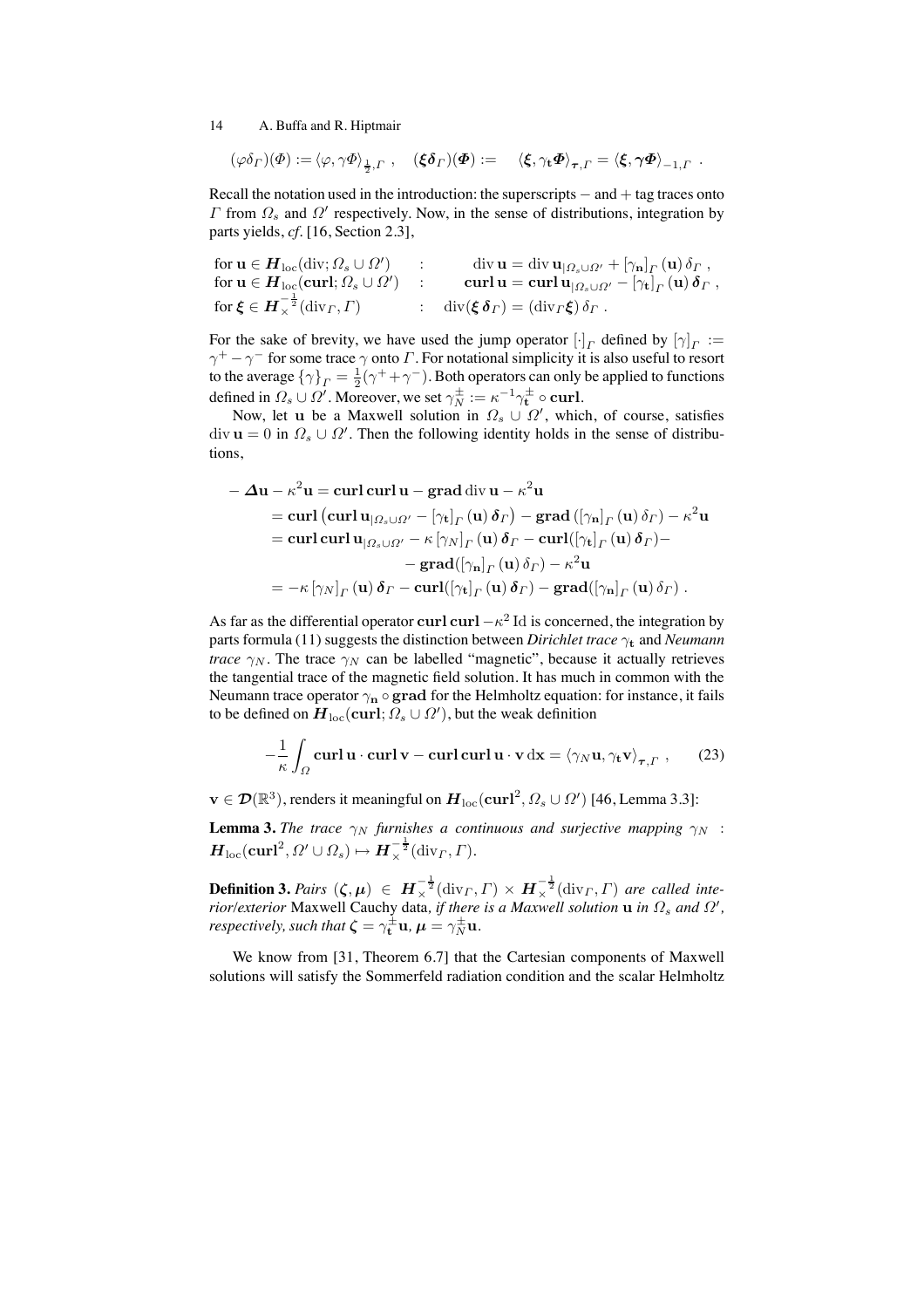equation in  $\Omega_s \cup \Omega'$ . Using the results from [52, Ch. 9], we can apply componentwise convolution with the outgoing fundamental solution of the Helmholtz equation  $E_{\kappa}(\mathbf{x}) := \exp(i \kappa |\mathbf{x}|)/4\pi |\mathbf{x}|, \mathbf{x} \neq 0$ , and we find that almost everywhere in  $\mathbb{R}^3$  the components of  $\mathbf{u} = (u_1, u_2, u_3)^T$  satisfy

$$
u_j(\mathbf{x}) = -\kappa([\gamma_N]_\Gamma(\mathbf{u}) \, \boldsymbol{\delta}_\Gamma)(E_\kappa(\mathbf{x}-\cdot)\mathbf{e}_j) - ([\gamma_t]_\Gamma(\mathbf{u}) \, \boldsymbol{\delta}_\Gamma)(\operatorname{curl}(E_\kappa(\mathbf{x}-\cdot)\mathbf{e}_j)) + \\ + ([\gamma_n]_\Gamma(\mathbf{u}) \, \delta_\Gamma)(\operatorname{div}(E_\kappa(\mathbf{x}-\cdot)\mathbf{e}_j)), \quad j = 1, 2, 3 \, .
$$

Using  $\operatorname{grad}_{\mathbf{x}} E_{\kappa}(\mathbf{x}-\mathbf{y}) = -\operatorname{grad}_{\mathbf{y}} E_{\kappa}(\mathbf{x}-\mathbf{y})$ , we arrive at the famous Stratton– Chu representation formula for the electric field in  $\Omega_s \cup \Omega'$  [60], *cf.*[31, Sect. 6.2], [53, Sect. 5.5], [24, Ch. 3, Sect. 1.3.2],

$$
\mathbf{u} = -\kappa \mathbf{\Psi}_{\mathbf{V}}^{\kappa}([\gamma_N]_{\Gamma}(\mathbf{u})) - \operatorname{curl} \mathbf{\Psi}_{\mathbf{V}}^{\kappa}([\gamma_{\mathbf{t}}]_{\Gamma}(\mathbf{u})) - \operatorname{grad} \mathbf{\Psi}_{V}^{\kappa}([\gamma_{\mathbf{n}}]_{\Gamma}(\mathbf{u})). \tag{24}
$$

Here,  $\Psi_{\mathbf{V}}^{\kappa}(\cdot)$  and  $\Psi_{V}^{\kappa}(\cdot)$  are *potentials*, that is, mappings of boundary data to analytic functions defined everywhere off the boundary. In detail,  $\varPsi_V^\kappa$  and  $\varPsi_\mathbf{V}^\kappa$  are the scalar and vectorial single layer potential, whose integral representation is given by  $(\mathbf{x} \notin \Gamma)$ 

$$
\Psi_V^{\kappa}(\phi)(\mathbf{x}) := \int\limits_{\Gamma} \phi(\mathbf{y}) E_{\kappa}(\mathbf{x}-\mathbf{y}) \, dS(\mathbf{y}), \Psi_{\mathbf{V}}^{\kappa}(\boldsymbol{\mu})(\mathbf{x}) := \int\limits_{\Gamma} \boldsymbol{\mu}(\mathbf{y}) E_{\kappa}(\mathbf{x}-\mathbf{y}) \, dS(\mathbf{y}).
$$

A simplification of (24) is possible by observing that, by (8)

$$
\operatorname{div}_{\Gamma}(\gamma_N^{\pm}\mathbf{u}) = \kappa^{-1}\gamma_n^{\pm}(\operatorname{curl}\operatorname{curl}\mathbf{u}) = \kappa(\gamma_n^{\pm}\mathbf{u}) \quad \text{in } H^{-\frac{1}{2}}(\Gamma) . \tag{25}
$$

This enables us to get rid of the normal components trace in (24). We end up with the pointwise identity

$$
\mathbf{u}(\mathbf{x}) = -\mathbf{\Psi}_{DL}^{\kappa}([\gamma_{\mathbf{t}}]_{\Gamma}(\mathbf{u}))(\mathbf{x}) - \mathbf{\Psi}_{SL}^{\kappa}([\gamma_{N}]_{\Gamma}(\mathbf{u}))(\mathbf{x}), \quad \mathbf{x} \in \Omega_{s} \cup \Omega^{\prime}, \quad (26)
$$

where we have introduced the (electric) *Maxwell single layer potential* according to

$$
\Psi_{SL}^{\kappa}(\mu)(\mathbf{x}) := \kappa \Psi_{\mathbf{V}}^{\kappa}(\mu)(\mathbf{x}) + \frac{1}{\kappa} \mathbf{grad}_{\mathbf{x}} \Psi_{V}^{\kappa}(\mathrm{div}_{\Gamma}\mu)(\mathbf{x}), \quad \mathbf{x} \notin \Gamma, \qquad (27)
$$

and the (electric) *Maxwell double layer potential*

$$
\Psi_{DL}^{\kappa}(\mu)(x) := \operatorname{curl}_{x} \Psi_{V}^{\kappa}(\mu)(x) , \quad x \notin \Gamma . \tag{28}
$$

We have chosen these names in order to underscore the similarity of (26) with the representation formula for solutions of the Helmholtz equation [31, Sect. 3.1], [52, Ch. 9].

Next, we aim to fit the potentials into the functional framework devised in Sect. 2. To this end we have to show that the potentials  $\Psi_{DL}^{\kappa}$  and  $\Psi_{SL}^{\kappa}$  are continuous operators between the canonical function spaces for traces and the appropriate function spaces for Maxwell solutions. An important result from [19] and [33] will be useful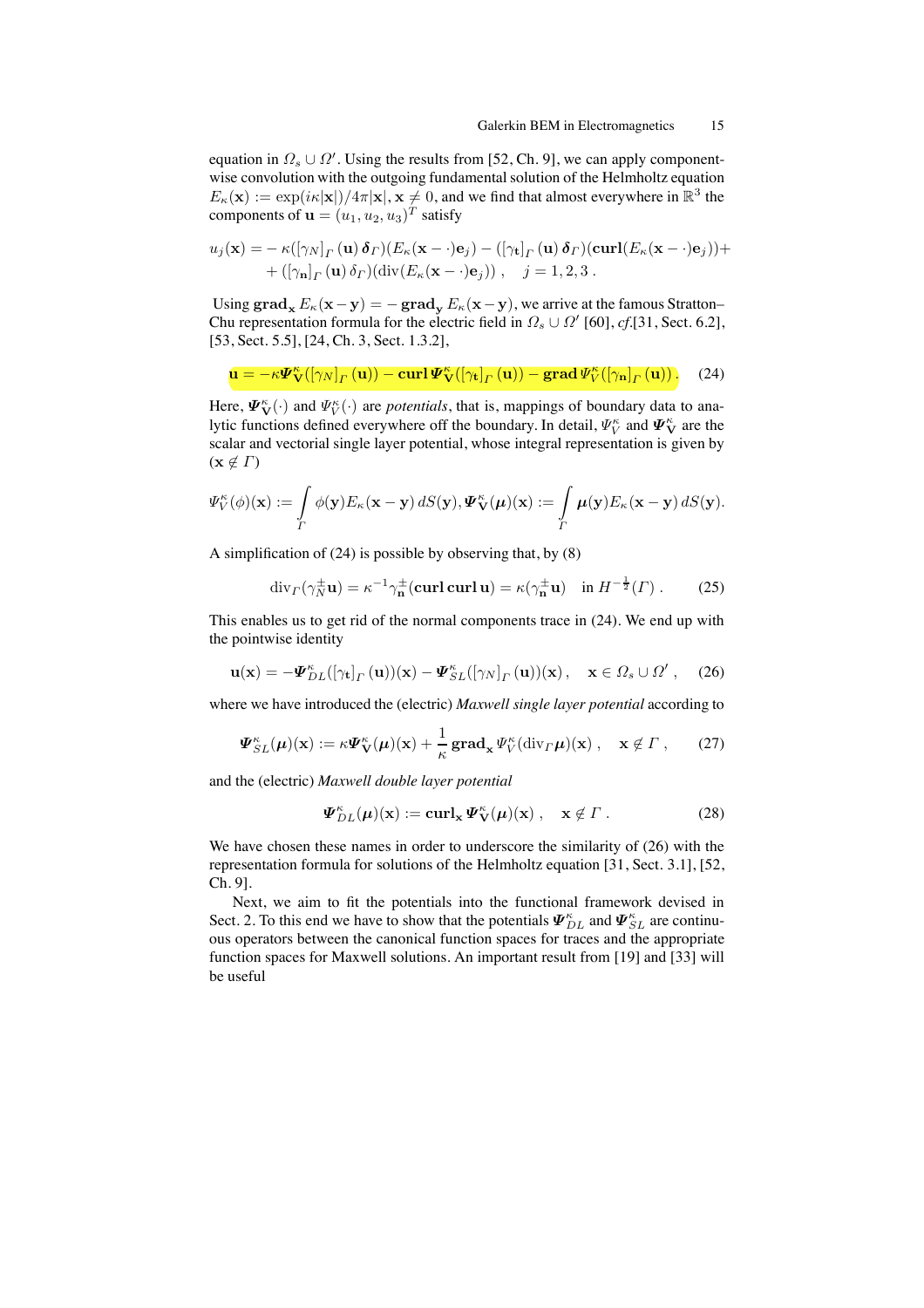**Lemma 4.** The single layer potentials  $\Psi_{V}^{\kappa}$  and  $\boldsymbol{\varPsi}_{\mathbf{V}}^{\kappa}$  give rise to continuous mappings

 $\Psi_V^{\kappa}: H^{-\frac{1}{2}+s}(\Gamma) \mapsto H_{\text{loc}}^{1+s}(\mathbb{R}^3), \quad \Psi_{\mathbf{V}}^{\kappa}: \boldsymbol{H}_{\times}^{-\frac{1}{2}+s}(\Gamma) \mapsto \boldsymbol{H}_{\text{loc}}^{1+s}(\mathbb{R}^3)$ 

*for any*  $s, -\frac{1}{2} < s \leq \frac{1}{2}$ .

¿From this lemma we conclude that both  $\Psi_{SL}^{\kappa}$  and  $\Psi_{DL}^{\kappa}$  are well defined for arguments in the trace space  $H_{\times}^{-\frac{1}{2}}(\text{div}_\Gamma, \Gamma)$ . To gain deeper insights into the continuity property of the Maxwell single layer and double layer potentials, we have to make some preparations, *cf.* Lemma 2.3 in [51].

**Lemma 5.** For  $\boldsymbol{\mu} \in \boldsymbol{H}^{-\frac{1}{2}}_{\times}(\text{div}_\varGamma, \varGamma)$  we have  $\text{div}\boldsymbol{\varPsi}^{\kappa}_{\mathbf{V}}(\boldsymbol{\mu}) = \varPsi^{\kappa}_{V}(\text{div}_\varGamma \boldsymbol{\mu})$  in  $\boldsymbol{L}^{2}(\mathbb{R}^{3}).$ 

By definition and curl  $\circ$  grad = 0, it is immediate that curl  $\circ \Psi_{SL}^{\kappa} = \kappa \Psi_{DL}^{\kappa}$ on  $H_{\times}^{-\frac{1}{2}}(\text{div}_\Gamma, \Gamma)$ . On the other hand, using the previous lemma, we get for  $\mu \in$  $\boldsymbol{H}_{\times}^{-\frac{1}{2}}(\operatorname{div}_{\boldsymbol{\varGamma}},\boldsymbol{\varGamma}),$ 

$$
\operatorname{curl} \boldsymbol{\varPsi}_{DL}^{\kappa}(\boldsymbol{\mu}) = \operatorname{curl} \operatorname{curl} \boldsymbol{\varPsi}_{\mathbf{V}}^{\kappa}(\boldsymbol{\mu}) = (-\boldsymbol{\varDelta} + \operatorname{grad} \operatorname{div}) \boldsymbol{\varPsi}_{\mathbf{V}}^{\kappa}(\boldsymbol{\mu})
$$

$$
= \kappa^2 \boldsymbol{\varPsi}_{\mathbf{V}}^{\kappa}(\boldsymbol{\mu}) + \operatorname{grad} \boldsymbol{\varPsi}_{\mathbf{V}}^{\kappa}(\operatorname{div}_{\boldsymbol{\varGamma}} \boldsymbol{\mu}) = \kappa \boldsymbol{\varPsi}_{SL}^{\kappa}(\boldsymbol{\mu}) .
$$

Here, we have used  $-\Delta \Psi^{\kappa}_{V}(\mu) = \kappa^2 \Psi^{\kappa}_{V}(\mu)$ . Altogether, both potentials are Maxwell solutions, that is, for  $\boldsymbol{\mu} \in \boldsymbol{H}^{-\frac{1}{2}}_{\times}(\mathrm{div}_\varGamma, \varGamma)$  they fulfil

$$
(\operatorname{curl}\operatorname{curl}-\kappa^2\operatorname{Id})\Psi_{SL}^{\kappa}(\boldsymbol{\mu})=0 \quad , \quad (\operatorname{curl}\operatorname{curl}-\kappa^2\operatorname{Id})\Psi_{DL}^{\kappa}(\boldsymbol{\mu})=0 \quad , \quad (29)
$$

off the boundary  $\Gamma$  in a pointwise sense, and, globally, in  $L^2_{\text{loc}}(\mathbb{R}^3)$ . In addition, they comply with the Silver–Müller radiation conditions. From these relationships and Lemma 4 we infer the desired continuity properties.

**Theorem 5.** *The following mappings are continuous*

$$
\Psi_{SL}^{\kappa}: H_{\times}^{-\frac{1}{2}}(\mathrm{div}_{\Gamma}, \Gamma) \mapsto H_{\mathrm{loc}}(\mathrm{curl}^2, \Omega_s \cup \Omega') \cap H_{\mathrm{loc}}(\mathrm{div} \, 0; \Omega_s \cup \Omega'),
$$
  

$$
\Psi_{DL}^{\kappa}: H_{\times}^{-\frac{1}{2}}(\mathrm{div}_{\Gamma}, \Gamma) \mapsto H_{\mathrm{loc}}(\mathrm{curl}^2, \Omega_s \cup \Omega') \cap H_{\mathrm{loc}}(\mathrm{div} \, 0; \Omega_s \cup \Omega').
$$

Now, we are in a position to extract the desired identities from (26).

**Theorem 6 (Stratton-Chu representation formula).** *Any Maxwell solution* u *in* Ω<sup>s</sup> *possesses the representation*

$$
\mathbf{u} = \mathbf{\Psi}_{DL}^{\kappa}(\gamma_{\mathbf{t}}^- \mathbf{u}) + \mathbf{\Psi}_{SL}^{\kappa}(\gamma_N^- \mathbf{u}) \quad in \ \mathbf{H}(\mathbf{curl}^2, \Omega_s) \ .
$$

*If*  $\bf{u}$  *is a Maxwell solution in*  $\Omega'$  *that satisfies the Silver–Müller radiation conditions, it can be written as*

$$
\mathbf{u} = -\mathbf{\Psi}_{DL}^{\kappa}(\gamma_{\mathbf{t}}^{+}\mathbf{u}) - \mathbf{\Psi}_{SL}^{\kappa}(\gamma_{N}^{+}\mathbf{u}) \quad in \ \mathbf{H}_{loc}(\mathbf{curl}^{2},\Omega') .
$$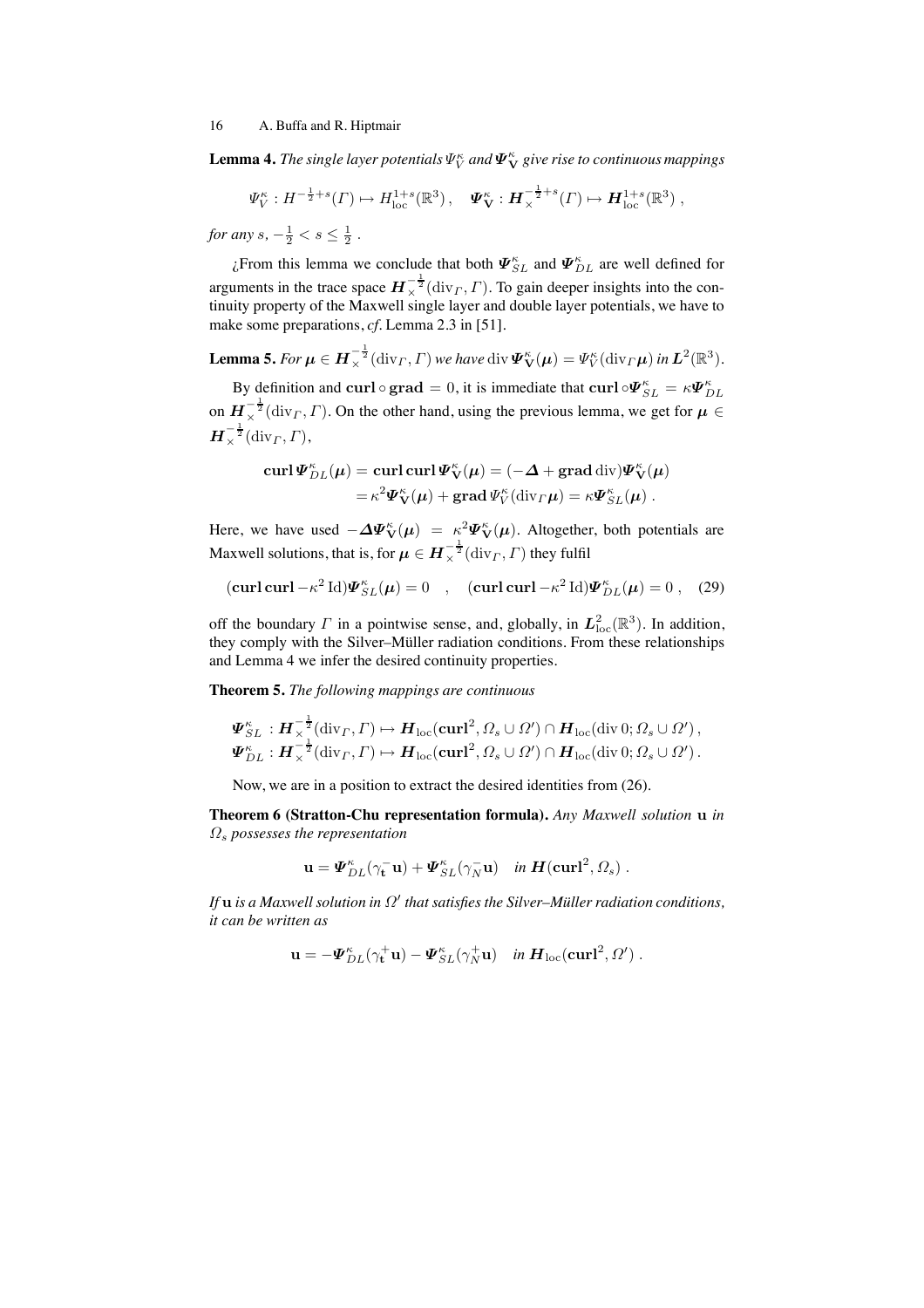# **5 Boundary Integral Operators**

By Lemma 3, Theorem 5 provides the foundation for applying both the Dirichlet trace  $\gamma_t$  and the Neumann trace  $\gamma_N$  to the potentials  $\Psi_{SL}^{\kappa}$  and  $\Psi_{DL}^{\kappa}$ . This is the canonical way of constructing boundary integral operators [52, Chapter 7]. In the case of second order elliptic problems, four different boundary integral operators arise. Yet, due to the fact that  $\pmb{\text{curl}} \circ \pmb{\varPsi}_{SL}^{\kappa} = \kappa \pmb{\varPsi}_{DL}^{\kappa}$ ,  $\pmb{\text{curl}} \circ \pmb{\varPsi}_{DL}^{\kappa} = \kappa \pmb{\varPsi}_{SL}^{\kappa}$  implies

$$
\gamma_N^{\pm} \Psi_{SL}^{\kappa} = \gamma_t^{\pm} \Psi_{DL}^{\kappa}, \ \gamma_N^{\pm} \Psi_{DL}^{\kappa} = \gamma_t^{\pm} \Psi_{SL}^{\kappa}, \tag{30}
$$

two different boundary integral operators are sufficient for electromagnetic scattering: we obtain the *boundary integral operators*

 $\mathbf{S}_{\kappa}:=\left\{\gamma_{\mathbf{t}}\right\}_{\Gamma}\circ\boldsymbol{\varPsi}^{\kappa}_{SL}=\left\{\gamma_{N}\right\}_{\Gamma}\circ\boldsymbol{\varPsi}^{\kappa}_{DL}\quad,\quad \mathbf{C}_{\kappa}:=\left\{\gamma_{\mathbf{t}}\right\}_{\Gamma}\circ\boldsymbol{\varPsi}^{\kappa}_{DL}=\left\{\gamma_{N}\right\}_{\Gamma}\circ\boldsymbol{\varPsi}^{\kappa}_{SL}\ .$ 

The continuity of  $S_{\kappa}$  and  $C_{\kappa}$  is immediate from Theorem 5, in conjunction with Lemma 3 and Theorem 1.

**Corollary 2.** *The operators*  $\mathbf{S}_{\kappa}$ ,  $\mathbf{C}_{\kappa}$  :  $\boldsymbol{H}_{\times}^{-\frac{1}{2}}(\text{div}_{\Gamma}, \Gamma) \mapsto \boldsymbol{H}_{\times}^{-\frac{1}{2}}(\text{div}_{\Gamma}, \Gamma)$  are con*tinuous.*

As auxiliary boundary integral operators, which supply building blocks for  $S_{\kappa}$  and  $C_{\kappa}$ , we introduce the two single layer boundary integral operators

 $V_\kappa := \left\{\gamma\right\}_\Gamma \circ \varPsi^{\kappa}_{V} \quad , \quad \bm{\mathrm V}_\kappa := \left\{\gamma_{\mathbf t}\right\}_\Gamma \circ \bm{\varPsi}^{\kappa}_{\bm{\mathrm V}} \ .$ 

By combining Lemma 4 with continuity properties of the traces, we obtain the following result

**Corollary 3.** *The boundary integral operators*  $V_{\kappa}: H^{-\frac{1}{2}}(\Gamma) \mapsto H^{\frac{1}{2}}(\Gamma)$  *and*  $V_{\kappa}$ :  $\boldsymbol{H}_{\times}^{-\frac{1}{2}}(\Gamma) \mapsto \boldsymbol{H}_{\times}^{\frac{1}{2}}(\Gamma)$  are continuous.

By inspecting the potential  $\mathbf{\Psi}_{SL}^{\kappa}$ , and recalling  $\gamma_{\mathbf{t}} \circ \textbf{grad} = \textbf{curl}_\Gamma \circ \gamma$ , it is clear that we can write

$$
\mathbf{S}_{\kappa} = \kappa \mathbf{V}_{\kappa} + \kappa^{-1} \mathbf{curl}_{\Gamma} \circ V_{\kappa} \circ \text{div}_{\Gamma} . \tag{31}
$$

For the sake of implementation, more concrete *boundary integral representations* of the boundary integral operators are indispensable. It takes subtle theory to establish them, but here we only cite the result. A comprehensive treatment for second-order elliptic operators is given in [52, Section 7.2]. As variational formulations are our primary concern, expressions for the bilinear forms associated with  $S_{\kappa}$  and  $C_{\kappa}$  will be given: for tangential vectorfields  $\mu, \xi \in L^{\infty}(\Gamma)$  we obtain

$$
\langle \mathbf{S}_{\kappa} \boldsymbol{\mu}, \boldsymbol{\xi} \rangle_{\boldsymbol{\tau}, \Gamma} = -\kappa \int_{\Gamma} \int_{\Gamma} E_{\kappa}(\mathbf{x} - \mathbf{y}) \, \boldsymbol{\mu}(\mathbf{y}) \cdot \boldsymbol{\xi}(\mathbf{x}) \, dS(\mathbf{y}, \mathbf{x}) +
$$
\n
$$
= \frac{1}{\Gamma} \int_{\Gamma} E_{\kappa}(\mathbf{x} - \mathbf{y}) \, \mathbf{E}_{\kappa}(\mathbf{x}) \, dS(\mathbf{x}, \mathbf{x}) + \frac{1}{\Gamma} \int_{\Gamma} E_{\kappa}(\mathbf{x} - \mathbf{y}) \, dS(\mathbf{x}, \mathbf{x}) + \frac{1}{\Gamma} \int_{\Gamma} E_{\kappa}(\mathbf{x} - \mathbf{y}) \, dS(\mathbf{x}, \mathbf{x}) + \frac{1}{\Gamma} \int_{\Gamma} E_{\kappa}(\mathbf{x} - \mathbf{y}) \, dS(\mathbf{x}, \mathbf{x}) + \frac{1}{\Gamma} \int_{\Gamma} E_{\kappa}(\mathbf{x} - \mathbf{y}) \, dS(\mathbf{x}, \mathbf{x}) + \frac{1}{\Gamma} \int_{\Gamma} E_{\kappa}(\mathbf{x} - \mathbf{y}) \, dS(\mathbf{x}, \mathbf{x}) + \frac{1}{\Gamma} \int_{\Gamma} E_{\kappa}(\mathbf{x} - \mathbf{y}) \, dS(\mathbf{x}, \mathbf{x}) + \frac{1}{\Gamma} \int_{\Gamma} E_{\kappa}(\mathbf{x} - \mathbf{y}) \, dS(\mathbf{x}, \mathbf{x}) + \frac{1}{\Gamma} \int_{\Gamma} E_{\kappa}(\mathbf{x} - \mathbf{y}) \, dS(\mathbf{x}, \mathbf{x}) + \frac{1}{\Gamma} \int_{\Gamma} E_{\kappa}(\mathbf{x} - \mathbf{y}) \, dS(\mathbf{x}, \mathbf{x}) + \frac{1}{\Gamma} \int_{\Gamma} E_{\kappa}(\mathbf{x} - \mathbf{y}) \, dS(\mathbf{x}, \mathbf{x}) + \frac{1}{\Gamma} \int_{\Gamma} E_{\kappa}(\mathbf{x} - \mathbf{y}) \, dS(\mathbf{x}, \mathbf{x}) + \frac{1}{\Gamma} \int_{\Gamma} E_{\kappa}(\mathbf{x} - \mathbf{y}) \, dS(\mathbf{x}, \mathbf{x}) + \frac{1}{\Gamma
$$

$$
+\frac{1}{\kappa}\int\limits_{\Gamma}\int\limits_{\Gamma}E_{\kappa}(\mathbf{x}-\mathbf{y})\operatorname{div}_{\Gamma}\boldsymbol{\mu}(\mathbf{y})\operatorname{div}_{\Gamma}\boldsymbol{\xi}(\mathbf{x})\operatorname{d}S(\mathbf{y},\mathbf{x}),
$$

$$
\langle \mathbf{C}_{\kappa} \boldsymbol{\mu}, \boldsymbol{\xi} \rangle_{\boldsymbol{\tau}, \Gamma} = - \int\limits_{\Gamma} \int\limits_{\Gamma} \mathbf{grad}_{\mathbf{x}} E_{\kappa}(\mathbf{x} - \mathbf{y}) \cdot (\boldsymbol{\mu}(\mathbf{y}) \times \boldsymbol{\xi}(\mathbf{x})) \, dS(\mathbf{y}, \mathbf{x}) \tag{33}
$$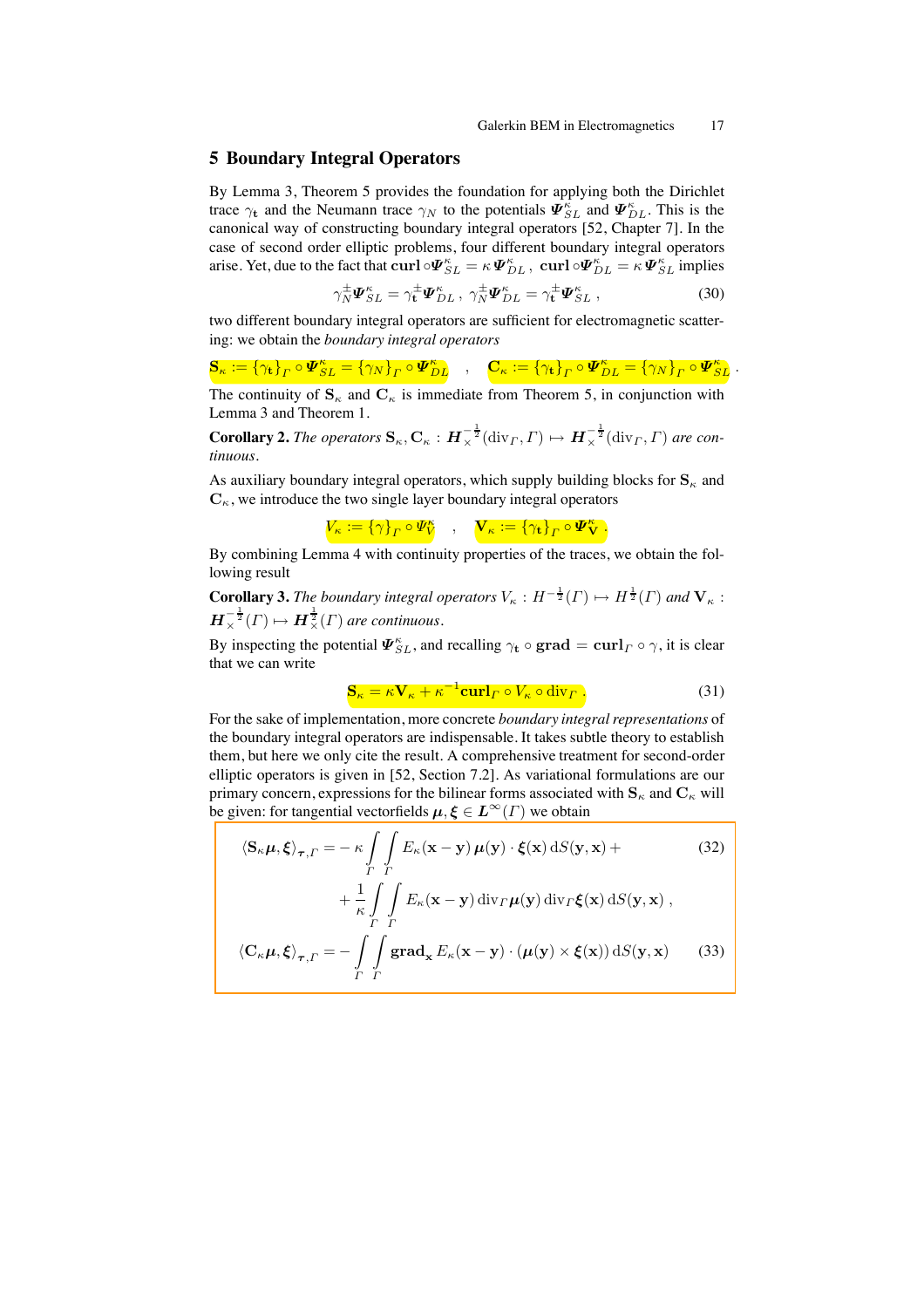The first integral arises from (31) through integration by parts. Its kernel  $E_{\kappa}(\mathbf{x}-\mathbf{y})$ is weakly singular, because  $E_{\kappa}(\mathbf{x} - \mathbf{y}) = O(|\mathbf{x} - \mathbf{x}|^{-1})$  for  $\mathbf{y} \to \mathbf{x}$ . Thus, the integral makes sense as an improper integral. The second integral has a strongly singular kernel behaving like  $O(|\mathbf{x} - \mathbf{y}|^{-2})$  for  $\mathbf{y} \to \mathbf{x}$ , and has to be read as a Cauchy principal value.

A fundamental tool for deriving boundary integral equations are *jump relations* describing the behavior of the potentials when crossing  $\Gamma$ . For the Maxwell single and double layer potential they closely resemble those for conventional single and double layer potentials for second order elliptic operators [52, Chapter 6]. For smooth domains these results are contained in [31, Thm. 6.11], [53, Thm. 5.5.1], and [57].

**Theorem 7 (Jump relations).** *The interior and exterior Dirichlet- and Neumanntraces of the potentials*  $\Psi_{SL}^{\kappa}$  *and*  $\Psi_{DL}^{\kappa}$  *are well defined and, on*  $H_{\times}^{-\frac{1}{2}}(\text{div}_\varGamma,\varGamma)$ *, satisfy*

$$
[\gamma_{\mathbf{t}}]_{\Gamma} \circ \mathbf{\Psi}_{SL}^{\kappa} = [\gamma_{N}]_{\Gamma} \circ \mathbf{\Psi}_{DL}^{\kappa} = 0, \quad [\gamma_{N}]_{\Gamma} \circ \mathbf{\Psi}_{SL}^{\kappa} = [\gamma_{\mathbf{t}}]_{\Gamma} \circ \mathbf{\Psi}_{DL}^{\kappa} = - \operatorname{Id}.
$$

*Proof.* The jump condition for the Dirichlet trace of the single layer potential is immediate from its regularity asserted in Lemma 4. By (30) we get the continuity of the Neumann trace  $\mathbf{\Psi}_{DL}^{\kappa}$ . Then, the jump of the Neumann trace of  $\mathbf{\Psi}_{SL}^{\kappa}$  can be determined from (26). Finally, by (30), this also settles the contention for the Dirichlet trace of the double layer potential. □

Now, with the jump relations in mind, let us apply the exterior and interior trace operators to the representation formulae of Theorem 6:

$$
\begin{aligned}\n\gamma_{\mathbf{t}}^-\mathbf{u} &= \frac{1}{2}\gamma_{\mathbf{t}}^-\mathbf{u} + \mathbf{C}_{\kappa}(\gamma_{\mathbf{t}}^-\mathbf{u}) + \mathbf{S}_{\kappa}(\gamma_N^-\mathbf{u}), \quad \gamma_{\mathbf{t}}^+\mathbf{u} = \frac{1}{2}\gamma_{\mathbf{t}}^+\mathbf{u} - \mathbf{C}_{\kappa}(\gamma_{\mathbf{t}}^+\mathbf{u}) - \mathbf{S}_{\kappa}(\gamma_N^+\mathbf{u}), \\
\gamma_N^-\mathbf{u} &= \mathbf{S}_{\kappa}(\gamma_{\mathbf{t}}^-\mathbf{u}) + \frac{1}{2}\gamma_N^-\mathbf{u} + \mathbf{C}_{\kappa}(\gamma_N^-\mathbf{u}), \quad \gamma_N^+\mathbf{u} = -\mathbf{S}_{\kappa}(\gamma_{\mathbf{t}}^+\mathbf{u}) + \frac{1}{2}\gamma_N^+\mathbf{u} - \mathbf{C}_{\kappa}(\gamma_N^+\mathbf{u}).\n\end{aligned}
$$

A concise way to write these formulae relies on the *Calderon projectors*, *cf.* [21, Section 3.3], [37, Formula (29)], and [53, Sect. 5.5],

$$
\mathbb{P}_{\kappa}^- := \begin{pmatrix} \frac{1}{2} \operatorname{Id} + \mathbf{C}_{\kappa} & \mathbf{S}_{\kappa} \\ \mathbf{S}_{\kappa} & \frac{1}{2} \operatorname{Id} + \mathbf{C}_{\kappa} \end{pmatrix} , \quad \mathbb{P}_{\kappa}^+ := \begin{pmatrix} \frac{1}{2} \operatorname{Id} - \mathbf{C}_{\kappa} & -\mathbf{S}_{\kappa} \\ -\mathbf{S}_{\kappa} & \frac{1}{2} \operatorname{Id} - \mathbf{C}_{\kappa} \end{pmatrix} . \tag{34}
$$

By Theorem 6 the operators  $\mathbb{P}^-_{\kappa}$ ,  $\mathbb{P}^+_{\kappa}$  :  $\mathbf{H}^{-\frac{1}{2}}_{\times}(\text{div}_\Gamma,\Gamma)^2 \mapsto \mathbf{H}^{-\frac{1}{2}}_{\times}(\text{div}_\Gamma,\Gamma)^2$  are projectors, that is,

$$
\mathbb{P}_{\kappa}^{-} \circ \mathbb{P}_{\kappa}^{-} = \mathbb{P}_{\kappa}^{-} \quad , \quad \mathbb{P}_{\kappa}^{+} \circ \mathbb{P}_{\kappa}^{+} = \mathbb{P}_{\kappa}^{+} \; . \tag{35}
$$

Also note that  $\mathbb{P}^-_{\kappa} + \mathbb{P}^+_{\kappa} = \text{Id}$  and that the range of  $\mathbb{P}^+_{\kappa}$  coincides with the kernel of  $\mathbb{P}^{-}_{\kappa}$  and vice versa. The next result promotes Calderon projectors to a pivotal role in the derivation of boundary integral equations, *cf.* [61, Thm. 3.7].

**Theorem 8.** *The pair of functions*  $(\zeta, \mu) \in H_{\times}^{-\frac{1}{2}}(\text{div}_\Gamma, \Gamma) \times H_{\times}^{-\frac{1}{2}}(\text{div}_\Gamma, \Gamma)$  are *suitable interior or exterior Maxwell Cauchy data, if and only if they lie in the kernel* of  $\mathbb{P}^+_{\kappa}$  or  $\mathbb{P}^-_{\kappa}$ , respectively.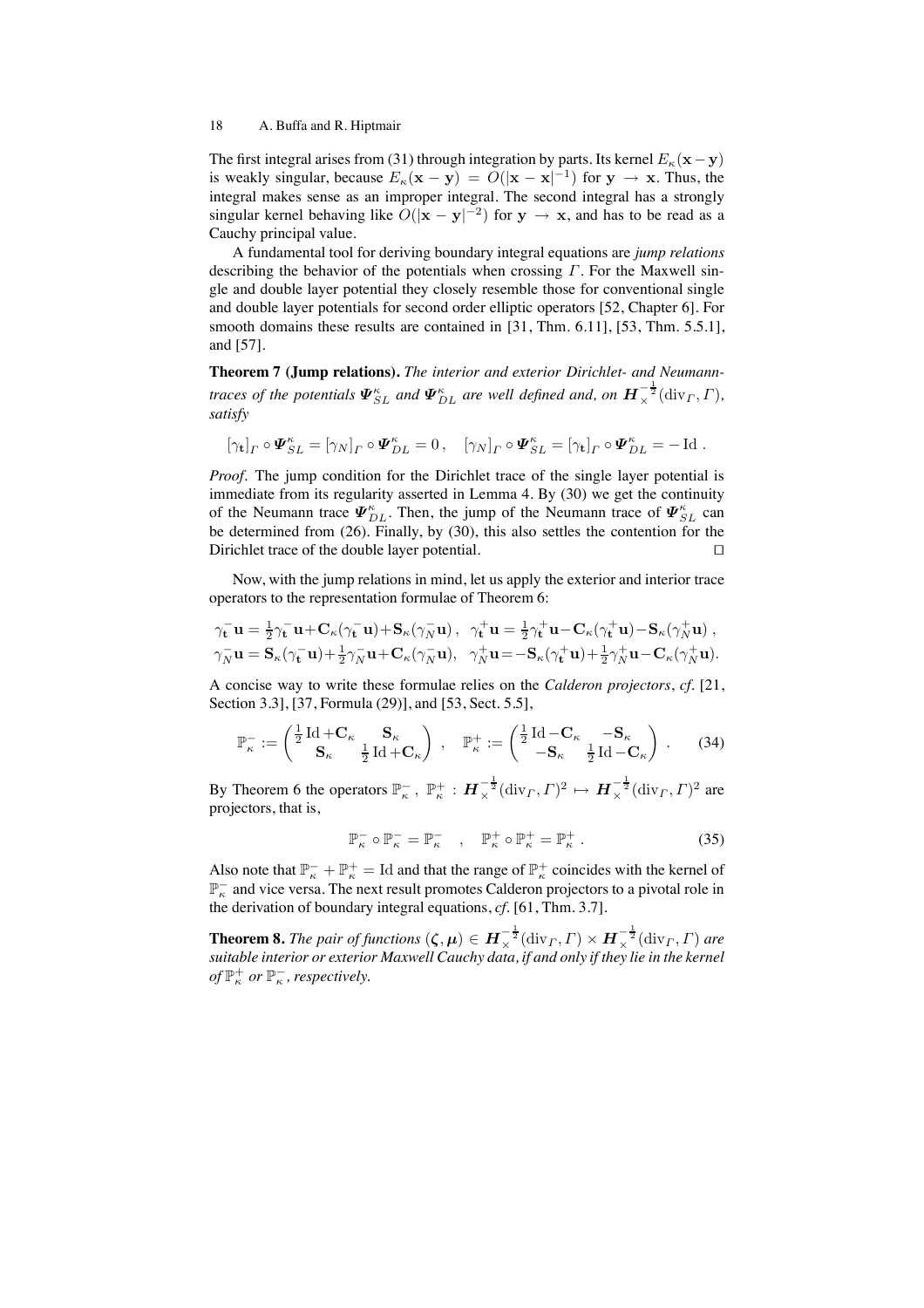For the subsequent analysis it is convenient to examine the operator

$$
\mathbb{A}_{\kappa} := \begin{pmatrix} \mathbf{C}_{\kappa} & \mathbf{S}_{\kappa} \\ \mathbf{S}_{\kappa} & \mathbf{C}_{\kappa} \end{pmatrix} : \boldsymbol{H}_{\times}^{-\frac{1}{2}}(\text{div}_{\Gamma}, \Gamma)^2 \mapsto \boldsymbol{H}_{\times}^{-\frac{1}{2}}(\text{div}_{\Gamma}, \Gamma)^2 .
$$

It is linked with the Calderon projectors by  $\mathbb{P}_{\kappa}^- = \frac{1}{2} \operatorname{Id} + \mathbb{A}_{\kappa}, \mathbb{P}_{\kappa}^+ = \frac{1}{2} \operatorname{Id} - \mathbb{A}_{\kappa}$ .

The operators  $C_{\kappa}$  enjoy a hidden symmetry, made precise in the next lemma, see [21, Thm. 3.9].

**Lemma 6.** We have  $\langle \mathbf{C}_{\kappa} \boldsymbol{\zeta}, \boldsymbol{\mu} \rangle_{\boldsymbol{\tau}, \Gamma} = \langle \mathbf{C}_{\kappa} \boldsymbol{\mu}, \boldsymbol{\zeta} \rangle_{\boldsymbol{\tau}, \Gamma}$  for all  $\boldsymbol{\zeta}, \boldsymbol{\mu} \in \boldsymbol{H}^{-\frac{1}{2}}_{\times}(\mathrm{div}_\Gamma, \Gamma).$ 

# **6 Compactness and Coercivity**

The ultimate goal is to establish the coercivity of bilinear forms occuring in weak formulations of boundary integral equations. To achieve this we need to identify compact perturbations, *cf.* Lemma 3.2 of [47] and the proof of Thm. 3.12 in [21].

**Lemma 7.** *The integral operators*  $\delta V_{\kappa} := V_{\kappa} - V_0 : H^{-\frac{1}{2}}(\Gamma) \mapsto H^{\frac{1}{2}}(\Gamma)$  and  $\delta \mathbf{V}_{\kappa} := \mathbf{V}_{\kappa} - \mathbf{V}_0 : \bm{H}_{\times}^{-\frac{1}{2}}(\Gamma) \mapsto \bm{H}_{\times}^{\frac{1}{2}}(\Gamma)$  are compact.

Slightly abusing notation, we define

$$
\mathbf{S}_0 := \kappa \mathbf{V}_0 + \kappa^{-1} \mathbf{curl}_\Gamma \circ V_0 \circ \text{div}_\Gamma . \tag{36}
$$

 $\chi$ From Lemma 7 and (31) we find that switching from  $S_{\kappa}$  to  $S_0$  amounts to a compact perturbation.

**Corollary 4.** *The operator*  $\mathbf{S}_{\kappa} - \mathbf{S}_0 : \boldsymbol{H}^{-\frac{1}{2}}_{\times}(\text{div}_\Gamma, \Gamma) \mapsto \boldsymbol{H}^{-\frac{1}{2}}_{\times}(\text{div}_\Gamma, \Gamma)$  is com*pact.*

The significance of this can be appreciated in light of the following result, *cf.* Thm. 3 in [36, Vol. IV, Ch. XI, § 2], and Thm. 6.2 in [46].

**Lemma 8 (Ellipticity of single layer potentials).** *The operators*  $V_0$  *and*  $V_0$  *are continuous, selfadjoint with respect to the bilinear pairings*  $\langle \cdot, \cdot \rangle_{\frac{1}{2},\Gamma}$  and  $\langle \cdot, \cdot \rangle_{\bm{\tau},\Gamma}$ , *respectively, and satisfy*

$$
\langle \mu, V_0 \overline{\mu} \rangle_{\frac{1}{2},\Gamma} \ge C \left\| \mu \right\|_{H^{-\frac{1}{2}}(\Gamma)}^2 \quad \forall \mu \in H^{-\frac{1}{2}}(\Gamma) ,
$$
  

$$
\langle \mu, \mathbf{V}_0 \overline{\mu} \rangle_{\tau,\Gamma} \ge C \left\| \mu \right\|_{H^{-\frac{1}{2}}(\Gamma)}^2 \quad \forall \mu \in H^{-\frac{1}{2}}_{\times}(\text{div}_{\Gamma}(\Gamma), \Gamma) .
$$

*with constants* C > 0 *only depending on* Γ*.*

Again, it proves highly instructive to remember facts about boundary integral operators related to the Helmholtz equation: Table 3 lists similarities and differences of the situations faced in the case of the Helmholtz equation and Maxwell's equations, respectively. The lack of ellipticity of the off-diagonal operators in  $\mathbb{A}_{\kappa}$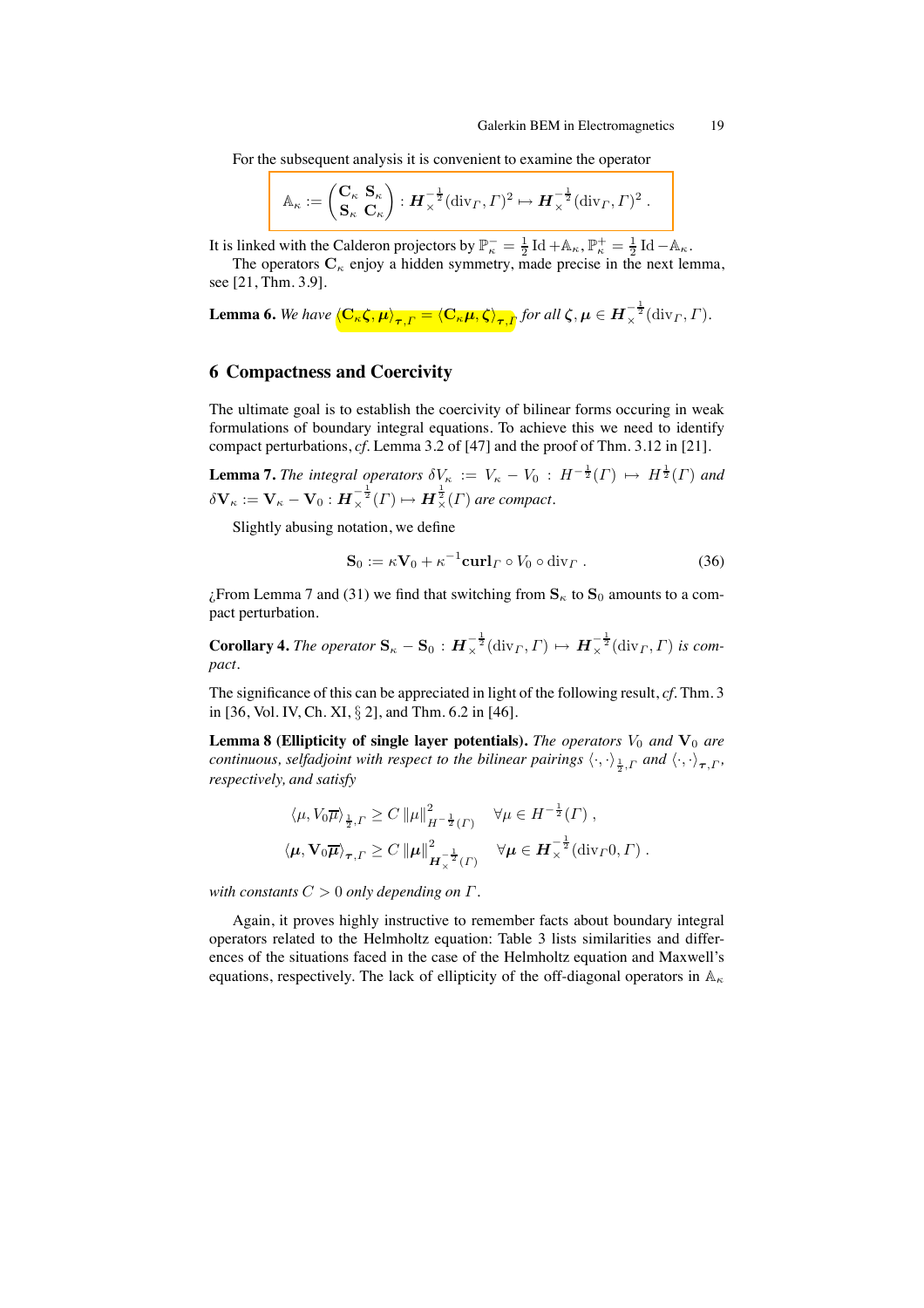**Table 3.** Comparison of analytical aspects of the acoustic and electromagnetic boundary integral operators, supplementing Table 1. The symbols  $K_{\kappa}$  and  $D_{\kappa}$  denote the double layer integral operator, and the hypersingular integral operator for the Helmholtz operator  $-\Delta-\kappa^2$  Id, respectively. Details can be found in [52, Ch. 9].

| Helmholtz equation           | Maxwell equations             |
|------------------------------|-------------------------------|
| $-\Delta p - \kappa^2 p = 0$ | curl curl e $-\kappa^2$ e = 0 |

Boundary integral operators:

Dirichlet trace 
$$
\gamma p \in H^{\frac{1}{2}}(\Gamma)
$$
  
\nNeumann trace  $\frac{1}{\kappa}\gamma_n(\text{grad }p) \in H^{-\frac{1}{2}}(\Gamma)$   
\nNeumann trace  $\frac{1}{\kappa}\gamma_t(\text{curl }e) \in H^{-\frac{1}{2}}(\text{div}_\Gamma, \Gamma)$ 

$$
\mathbb{A}_{\kappa} = \begin{pmatrix} K_{\kappa} & V_{\kappa} \\ D_{\kappa} & \tilde{K}_{\kappa} \end{pmatrix} \qquad \mathbb{A}_{\kappa} = \begin{pmatrix} \mathbf{C}_{\kappa} & \mathbf{S}_{\kappa} \\ \mathbf{S}_{\kappa} & \mathbf{C}_{\kappa} \end{pmatrix}
$$

The issue of coercivity

$$
\mathbb{A}_\kappa = \begin{pmatrix} K_\kappa & V_0 \\ D_0 & K^*_\kappa \end{pmatrix} + \text{ compact pert.} \hspace{1cm} \mathbb{A}_\kappa =
$$

Ellipticity on trace spaces:

$$
\mathbb{A}_{\kappa} = \begin{pmatrix} \mathbf{C}_{\kappa} & \mathbf{S}_{0} \\ \mathbf{S}_{0} & \mathbf{C}_{\kappa} \end{pmatrix} + \text{ compact pert.}
$$

 $\setminus$ 

No ellipticity, because  $S_0$  indefinite:

$$
\langle \varphi, V_0 \overline{\varphi} \rangle_{\frac{1}{2}, \Gamma} \ge C \left\| \varphi \right\|_{H^{-\frac{1}{2}}(\Gamma)}^2,
$$
  

$$
\langle D_0 \varphi, \overline{\varphi} \rangle_{\frac{1}{2}, \Gamma} \ge C \left\| \varphi \right\|_{H^{\frac{1}{2}}(\Gamma)/\mathbb{C}}^2.
$$

$$
\mathbf{S}_0 = \mathbf{V}_0 + \frac{1}{\kappa} \mathbf{curl}_\Gamma \circ V_0 \circ \mathrm{div}_\Gamma.
$$

Yet, individual terms are (semi)-definite.

has the same roots as the absence of a direct compact embedding in the case of the Maxwell source problem, *cf.* Section 3.

The roots of the difficulties being the same as for the Maxwell source problem, the same ideas should provide remedies: we have to employ stable splittings that target the trace space  $\bm{H}_{\times}^{-\frac{1}{2}}(\text{div}_\Gamma, \Gamma)$  and decompose it into the kernel of  $\text{div}_\Gamma$  and a suitable more regular complement. The decomposition (21) introduced in Sect. 3 meets all the requirements and will be used below.

Please recall the discussion in Sect. 3 of the coercivity of the bilinear form associated with the Maxwell source problem. The same considerations will now be applied to the bilinear form spawned by the boundary integral operator  $S_{\kappa}$  through  $(\xi, \mu) \mapsto \langle S_{\kappa}\mu, \xi \rangle_{\tau, \Gamma}$ . To begin with, the "lower order" term  $V_{\kappa}$  in the operator  $\mathbf{S}_{\kappa}$ , *cf.* Formula (31), becomes compact on the "regular component"  $\mathcal{X}(\Gamma)$  of the decomposition (21).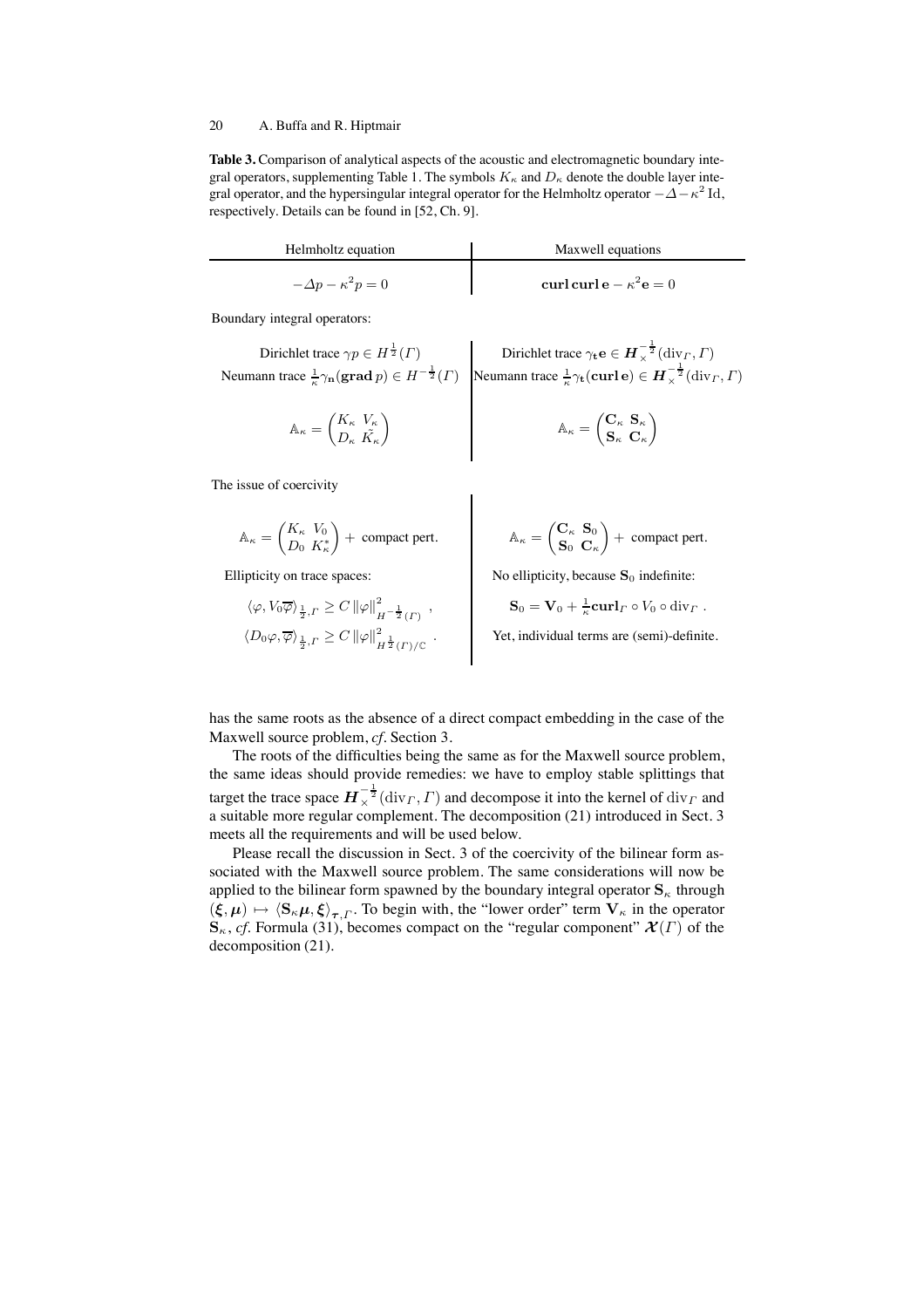**Lemma 9.** *The bilinear forms*  $\langle \mathbf{V}_\kappa \cdot, \cdot \rangle_{\bm{\tau}, \Gamma} : \bm{\mathcal{X}}(\Gamma) \times \bm{H}_\times^{-\frac{1}{2}}(\Gamma) \mapsto \mathbb{C}$  and  $\langle \mathbf{V}_\kappa \cdot, \cdot \rangle_{\bm{\tau}, \Gamma}$  :  $\mathbf{H}_{\times}^{-\frac{1}{2}}(\Gamma)\times \mathcal{X}(\Gamma)\mapsto \mathbb{C}$  are compact.

*Proof.* Since  $V_{\kappa}: H^{-\frac{1}{2}}_{\times}(I) \mapsto H^{\frac{1}{2}}_{\times}(I)$  is continuous according to Theorem 3, the compact embedding  $\mathcal{X}(\Gamma) \hookrightarrow H_{\times}^{-\frac{1}{2}}(\Gamma)$  (Corollary 1) gives the result.  $\Box$ 

We can even establish a generalized Gårding inequality for  $S_0$  on Lipschitz boundaries: looking at the formula (31) and, in particular, the bilinear form

$$
\left\langle \mathbf{S}_0 \boldsymbol{\mu}, \boldsymbol{\xi} \right\rangle_{\boldsymbol{\tau}, \Gamma} = \frac{1}{\kappa} \left\langle \mathrm{div}_{\Gamma} \boldsymbol{\mu}, V_0 \mathrm{div}_{\Gamma} \boldsymbol{\mu} \right\rangle_{\frac{1}{2}, \Gamma} - \kappa \left\langle \boldsymbol{\mu}, \mathbf{V}_0 \boldsymbol{\xi} \right\rangle_{\boldsymbol{\tau}, \Gamma}, \tag{37}
$$

we realize a striking similarity to the bilinear form of the Maxwell source problem (15). Thus, it is natural to employ the splitting idea of Sect. 3 based on (21) and the isomorphism

$$
\mathsf{X}_{\Gamma} = \mathsf{R}^{\Gamma} - \mathsf{Z}^{\Gamma} : \boldsymbol{H}_{\times}^{-\frac{1}{2}}(\text{div}_{\Gamma}, \Gamma) \mapsto \boldsymbol{H}_{\times}^{-\frac{1}{2}}(\text{div}_{\Gamma}, \Gamma) . \tag{38}
$$

**Lemma 10 (Generalized Gårding inequality for**  $\mathbf{S}_\kappa$ ). *There is a compact bilinear*  ${\it form} \ c_\varGamma : \bm H_\times^{-\frac{1}{2}}({\rm div}_\varGamma,\varGamma) \times \bm H_\times^{-\frac{1}{2}}({\rm div}_\varGamma,\varGamma) \mapsto \mathbb{C}$  and a constant  $C_G > 0$  such that

$$
|(\mathbf{S}_{\kappa}\boldsymbol{\mu},\mathsf{X}_{\Gamma}\overline{\boldsymbol{\mu}})_{\boldsymbol{\tau}}+c_{\Gamma}(\boldsymbol{\mu},\overline{\boldsymbol{\mu}})|\geq C_G\left\|\boldsymbol{\mu}\right\|_{\boldsymbol{H}_{\chi}^{-\frac{1}{2}}(\mathrm{div}_{\Gamma},\Gamma)}^2\quad\forall\boldsymbol{\mu}\in\boldsymbol{H}_{\chi}^{-\frac{1}{2}}(\mathrm{div}_{\Gamma},\Gamma).
$$

*Proof.* We set

$$
c_{\Gamma}(\mu,\xi) := -\left\langle \mathbf{V}_{\kappa} \mathbf{R}^{\Gamma} \mu, \mathbf{R}^{\Gamma} \xi \right\rangle_{\tau,\Gamma} + \left\langle \mathbf{V}_{\kappa} \mathbf{R}^{\Gamma} \mu, \mathbf{Z}^{\Gamma} \xi \right\rangle_{\tau,\Gamma} - \left\langle \mathbf{V}_{\kappa} \mathbf{Z}^{\Gamma} \mu, \mathbf{R}^{\Gamma} \xi \right\rangle_{\tau,\Gamma},
$$

which is compact by Lemma 9. Noting that

$$
\left\langle \mathbf{S}_0 \boldsymbol{\mu}, \mathbf{X}_{\Gamma} \overline{\boldsymbol{\xi}} \right\rangle_{\boldsymbol{\tau}, \Gamma} = \frac{1}{\kappa} \left\langle V_0 \text{div}_{\Gamma} \mathbf{R}^{\Gamma} \boldsymbol{\mu}, \text{div}_{\Gamma} \mathbf{R}^{\Gamma} \overline{\boldsymbol{\xi}} \right\rangle_{0; \Gamma} + \kappa \left\langle \mathbf{Z}^{\Gamma} \boldsymbol{\mu}, \mathbf{V}_0 \mathbf{Z}^{\Gamma} \overline{\boldsymbol{\xi}} \right\rangle_{\boldsymbol{\tau}, \Gamma} - c_{\Gamma}(\boldsymbol{\mu}, \overline{\boldsymbol{\xi}}),
$$

we invoke Lemma 8 and the stability of the decomposition to finish the proof. □

In the case of smooth domains this result is sufficient to obtain coercivity of  $\mathbb{A}_{\kappa}$ , because for smooth boundaries the singularity of the kernel of  $C_{\kappa}$  partly cancels. This is a well-known effect in the case of double layer potentials for second order elliptic operators. For  $C_{\kappa}$  the observation was made by Nédélec [53, Section 5.5].

**Lemma 11.** *If*  $\Gamma$  *is smooth, that is, of class*  $C^{\infty}$ *, then*  $C_{\kappa}$  *is continuous as an opera-* $\bm{tor}\ \mathbf{C}_\kappa:\bm{H}_{\mathbf{t}}^s(\varGamma)\mapsto \bm{H}_{\mathbf{t}}^{s+1}(\varGamma)$  and  $\mathbf{C}_\kappa:\bm{T}\bm{H}^{s-\frac{1}{2}}(\mathrm{div}_\varGamma;\varGamma)\mapsto \bm{T}\bm{H}^{s+\frac{1}{2}}(\mathrm{div}_\varGamma;\varGamma)$ *for all*  $s \in \mathbb{R}$ *.* 

*Proof.* The first part of the proof boils down to manipulations of (33) using the product rule for curl<sub>x</sub> and the identity  $(b \times c) \times a = c(a \cdot b) - b(a \cdot c)$ . For  $\mu, \xi \in \mathbf{L}^{\infty}(\Gamma) \cap \mathbf{T}H(\text{div}_{\Gamma}; \Gamma)$  we end up with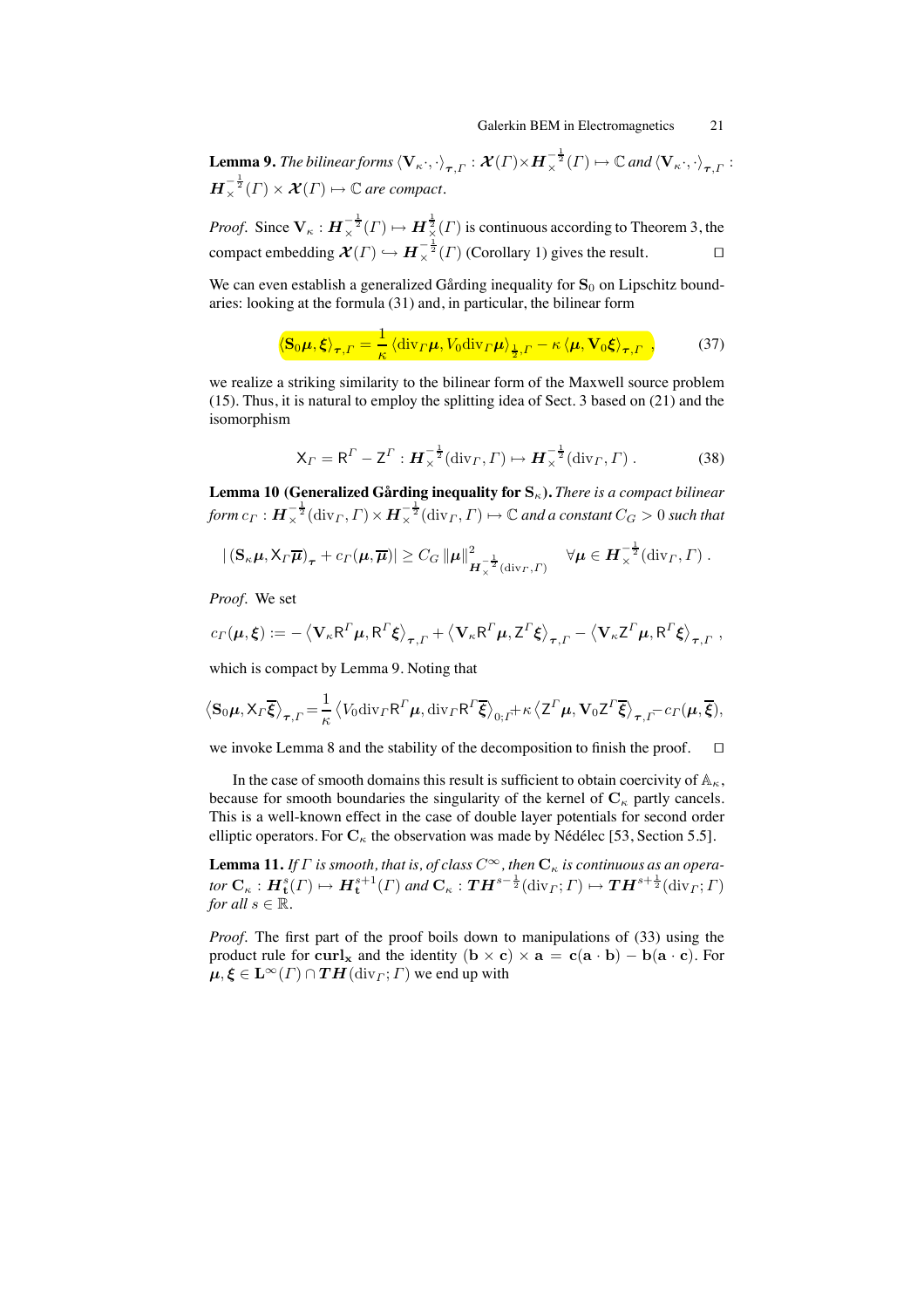$$
\langle \mathbf{C}_{\kappa} \boldsymbol{\mu}, \boldsymbol{\xi} \rangle_{\boldsymbol{\tau}, \Gamma} =
$$
\n
$$
= - \int_{\Gamma} \int_{\Gamma} \left( (\boldsymbol{\mu}(\mathbf{y}) \times \mathbf{grad}_{\mathbf{x}} E_{\kappa}(\mathbf{x} - \mathbf{y})) \times \mathbf{n}(\mathbf{x}) \right) \cdot (\boldsymbol{\xi}(\mathbf{x}) \times \mathbf{n}(\mathbf{x})) \, dS(\mathbf{y}, \mathbf{x})
$$
\n
$$
= - \int_{\Gamma} \int_{\Gamma} \boldsymbol{\mu}(\mathbf{y}) (\mathbf{grad}_{\mathbf{x}} E_{\kappa}(\mathbf{x} - \mathbf{y}) \cdot \mathbf{n}(\mathbf{x})) \cdot (\boldsymbol{\xi}(\mathbf{x}) \times \mathbf{n}(\mathbf{x})) \, dS(\mathbf{y}, \mathbf{x}) +
$$
\n
$$
+ \int_{\Gamma} \int_{\Gamma} \mathbf{grad}_{\mathbf{x}} E_{\kappa}(\mathbf{x} - \mathbf{y}) \left( \boldsymbol{\mu}(\mathbf{y}) \cdot (\mathbf{n}(\mathbf{x}) - \mathbf{n}(\mathbf{y})) \right) \cdot (\boldsymbol{\xi}(\mathbf{x}) \times \mathbf{n}(\mathbf{x})) \, dS(\mathbf{y}, \mathbf{x}) \, .
$$

According to [25, Section 6.4] we have  $|\mathbf{n}(\mathbf{x}) - \mathbf{n}(\mathbf{y})| = O(|\mathbf{x} - \mathbf{y}|)$  for smooth surfaces. Thus, a closer scrutiny of the formulae shows that

$$
\mathbf{grad}_{\mathbf{x}} E_{\kappa}(\mathbf{x}-\mathbf{y}) \cdot \mathbf{n}(\mathbf{x}) \simeq \mathbf{grad}_{\mathbf{x}} E_{\kappa}(\mathbf{x}-\mathbf{y})(\mathbf{n}(\mathbf{x})-\mathbf{n}(\mathbf{y}))^T \simeq O(|\mathbf{x}-\mathbf{y}|^{-1}),
$$

for  $x \rightarrow y$ . Both kernels are weakly singular, as is the kernel of  $S_{\kappa}$ . So the theory of pseudo-differential operators [25, Ch. 4.4] shows that  $\mathbf{C}_{\kappa}$  is continuous as an operator from  $\mathbf{H}_{\mathbf{t}}^{s}(\Gamma) \mapsto \mathbf{H}_{\mathbf{t}}^{s+1}(\Gamma), s \in \mathbb{R}$  (Note that on a smooth boundary the infinite scale of Sobolev spaces is available).

Next, pick a smooth tangential vector-field  $\mu$ , use Lemma 5 and apply simple manipulations based on vector identities

$$
\operatorname{div}_{\varGamma} \mathbf{C}_{\kappa}(\mu)(\mathbf{x}) = \frac{1}{\kappa} \operatorname{curl} \operatorname{curl} \int_{\varGamma} E_{\kappa}(\mathbf{x} - \mathbf{y}) \mu(\mathbf{y}) \, dS \cdot \mathbf{n}(\mathbf{x})
$$
  
= 
$$
\frac{1}{\kappa} \int_{\varGamma} \frac{\partial}{\partial \mathbf{n}(\mathbf{x})} E_{\kappa}(\mathbf{x} - \mathbf{y}) \operatorname{div}_{\varGamma} \mu(\mathbf{y}) \, dS + \kappa \int_{\varGamma} E_{\kappa}(\mathbf{x} - \mathbf{y}) \mu(\mathbf{y}) \, dS \cdot \mathbf{n}(\mathbf{x}).
$$

By density, we conclude that  $\text{div}_\Gamma \circ \mathbf{C}_\kappa : \mathbf{T} \mathbf{H}^{s-\frac{1}{2}}(\text{div}_\Gamma; \Gamma) \mapsto H^{s+\frac{1}{2}}(\Gamma)$  is continuous. This can be combined with the previous results and confirms the second assertion of the theorem. □

The crucial message sent by this lemma and Lemma 7 is that *on smooth boundaries* the operator  $\mathbb{A}_{\kappa}: H_{\times}^{-\frac{1}{2}}(\text{div}_\Gamma, \Gamma)^2 \mapsto H_{\times}^{-\frac{1}{2}}(\text{div}_\Gamma, \Gamma)^2$  can be converted into

$$
\mathbb{A}_{\kappa} \simeq \begin{pmatrix} 0 & \mathbf{S}_0 \\ \mathbf{S}_0 & 0 \end{pmatrix} \; .
$$

by dropping "compact perturbations"<sup>3</sup>. In other words, Dirichlet and Neumann traces are coupled by compact terms only. On smooth boundaries we merely have to examine  $S_{\kappa}$ , if we are interested in coercivity.

Unfortunately, the coupling terms  $C_{\kappa}$  in  $A_{\kappa}$  cannot be discarded in the case of non-smooth boundaries for want of a result like Lemma 11: in general, we have to

<sup>&</sup>lt;sup>3</sup> Here and below we use the symbol  $\simeq$  to express equality of operators and bilinear forms up to addition of compact terms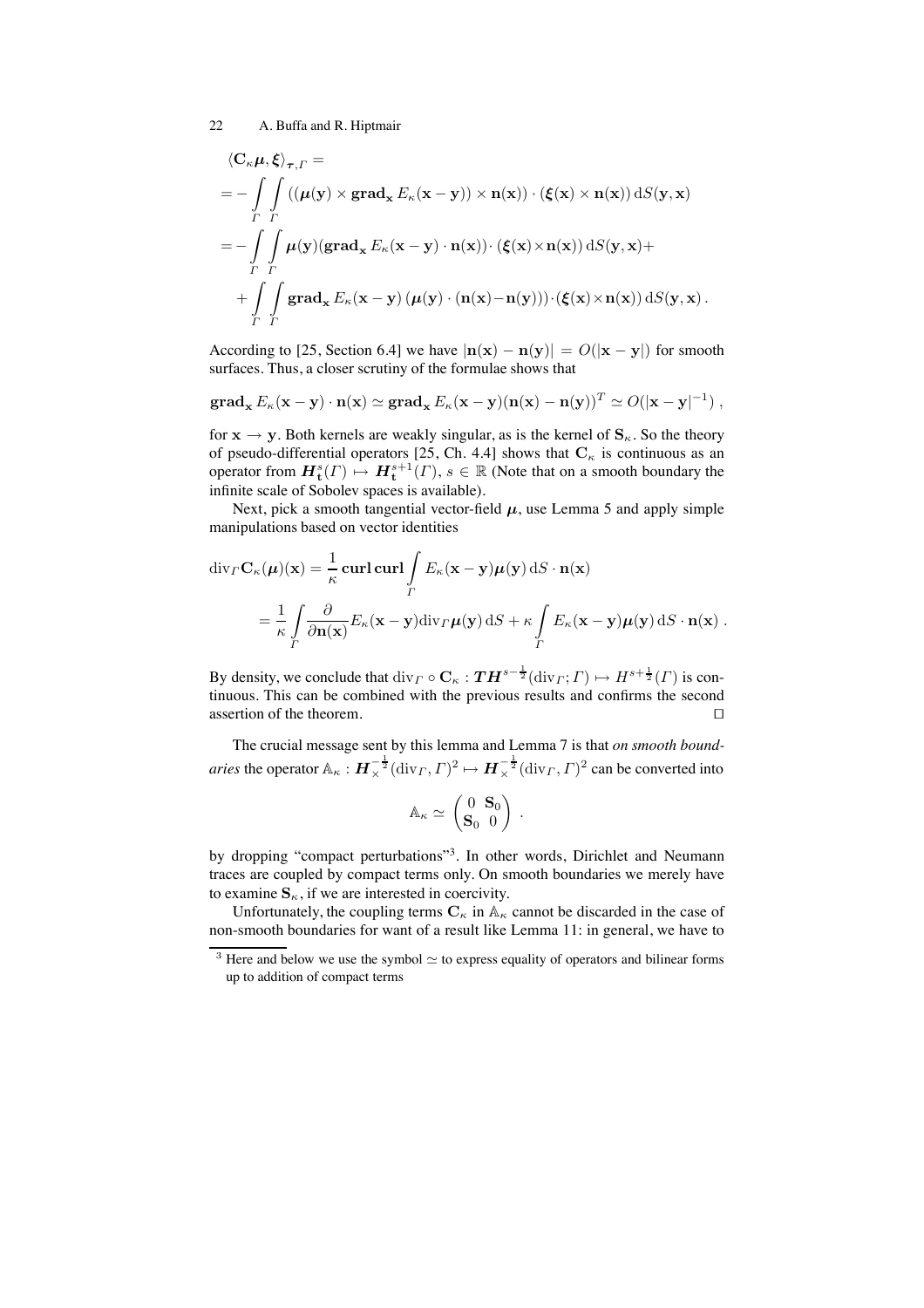deal with the two different traces  $\gamma_t e$  and  $\gamma_N e$  together. This is a completely new aspect of boundary integral operators that we have not encountered in the case of the Maxwell source problem. Thus, splitting alone is not enough, but has to be accompanied by an appropriate grouping of the components. This is where the "physical meaning" of the splitting (21) that we discussed in Table 2 offers an important hint: it suggests that we distinguish between trace components of electric and magnetic nature. The ultimate justification for this idea is the profound result that it is merely compact terms, by which electric and magnetic components are coupled in the boundary integral operator  $\mathbb{A}_{\kappa}$ . The next lemma rigorously expresses this insight, *cf.* Prop. 3.13 in [21].

Lemma 12. *The bilinear form*  $\langle \mathbf{C}_\kappa \cdot, \cdot \rangle_{\bm{\tau},\Gamma}$  *is compact both on*  $\mathcal{N}(\Gamma) \times \mathcal{N}(\Gamma)$  and  $\mathcal{X}(\Gamma)\times\mathcal{X}(\Gamma).$ 

*Proof.* We restrict ourselves to the proof of the second assertion. We choose some  $\zeta, \mu \in \mathcal{X}(\Gamma)$  and recall the definition of  $C_{\kappa}$  along with the jump relations. It is important to note that, by virtue of the definition of  $\mathcal{X}(\Gamma)$ ,  $\mu$  can be extended by  $\mathbf{v} := J(\text{div}_{\Gamma} \boldsymbol{\mu}) \in \mathbf{H}^1(\Omega_s)$ , J defined in the proof of Lemma 2, such that  $\gamma_t \mathbf{v} = \boldsymbol{\mu}$ and  $\|\mathbf{v}\|_{\mathbf{H}^1(\Omega_s)} \leq C \|\boldsymbol{\mu}\|_{\mathbf{H}^{-\frac{1}{2}}_\chi(\text{div}_\varGamma, \varGamma)}$ . Also, exploiting div  $\mathbf{v}=0$ , we get

$$
\left\langle \mathbf{C}_{\kappa}\zeta,\boldsymbol{\mu}\right\rangle _{\boldsymbol{\tau},\boldsymbol{\varGamma}}=\left\langle \gamma_{N}^{-}\boldsymbol{\varPsi}_{\mathbf{V}}^{\kappa}(\zeta),\boldsymbol{\mu}\right\rangle _{\boldsymbol{\tau},\boldsymbol{\varGamma}}-\frac{1}{2}\left\langle \zeta,\boldsymbol{\mu}\right\rangle _{\boldsymbol{\tau},\boldsymbol{\varGamma}}.
$$

Using the identity curl curl  $\Psi_V^{\kappa}(\zeta) = \text{grad}\,\Psi_V^{\kappa}(\text{div}_\Gamma \zeta) + \kappa^2 \Psi_V^{\kappa}(\zeta)$  and the integration by parts (5), we obtain:

$$
\langle \gamma_N^- \Psi_{\mathbf{V}}^{\kappa}(\zeta), \mu \rangle_{\tau, \Gamma} = - \int_{\Omega_s} \mathbf{curl} \Psi_{\mathbf{V}}^{\kappa} \cdot \mathbf{curl} \mathbf{v} + \kappa^2 \Psi_{\mathbf{V}}^{\kappa}(\zeta) \cdot \mathbf{v} \, \mathrm{d}\mathbf{x} + + \langle \gamma^- \Psi_{\mathbf{V}}^{\kappa}(\mathrm{div}_{\Gamma} \mu), \gamma_{\mathbf{n}}^- \mathbf{v} \rangle_{\frac{1}{2}, \Gamma}.
$$

This means that

$$
\begin{aligned} \left| \left( \mathbf{C}_{\kappa}(\zeta), \mu \right)_{\tau} \right| &\leq \|\Psi_{\mathbf{V}}^{\kappa}(\zeta)\|_{\mathbf{H}^{1}(\Omega_{s})} \|\mathrm{curl} \, \mathbf{v} \|_{L^{2}(\Omega_{s})} + \kappa^{2} \|\Psi_{\mathbf{V}}^{\kappa}(\zeta)\|_{L^{2}(\Omega_{s})} \|\mathbf{v} \|_{L^{2}(\Omega_{s})} \\ &+ \|V_{\kappa}(\mathrm{div}_{\Gamma} \zeta)\|_{L^{2}(\Gamma)} \|\gamma_{\mathbf{n}}^{-} \mathbf{v} \|_{L^{2}(\Gamma)} + \|\zeta\|_{L_{\mathbf{t}}^{2}(\Gamma)} \|\gamma_{\mathbf{t}}^{-} \mathbf{v} \|_{L_{\mathbf{t}}^{2}(\Gamma)} \\ &\leq C (\|\zeta\|_{\mathbf{H}_{\chi}^{-\frac{1}{2}}(\Gamma)} + \|V_{\kappa}(\mathrm{div}_{\Gamma} \zeta)\|_{L^{2}(\Gamma)} + \|\zeta\|_{L_{\mathbf{t}}^{2}(\Gamma)}) \|\mathbf{v}\|_{\mathbf{H}^{1}(\Omega_{s})} , \end{aligned}
$$

with some  $C = C(\Omega_s) > 0$ . It goes without saying that the operator  $V_{\kappa}$ :  $H^{-\frac{1}{2}}(\Gamma) \mapsto L^2(\Gamma)$  is compact. Then, the compact embedding of  $\mathcal{X}(\Gamma)$  in  $L^2_t(\Gamma)$ according to Corollary 1 finishes the proof. □

To understand the meaning of these results, we consider the combined boundary integral operator  $\mathbb{A}_{\kappa}: \mathbf{H}_{\times}^{-\frac{1}{2}}(\text{div}_{\Gamma}, \Gamma)^2 \mapsto \mathbf{H}_{\times}^{-\frac{1}{2}}(\text{div}_{\Gamma}, \Gamma)^2$  with respect to the splitting (21). As usual, we adopt a variational perspective and study the bilinear form asscociated with  $A_{\kappa}$ . It will be based on the following anti-symmetric pairing on the product space  $\bm{H}_{\times}^{-\frac{1}{2}}(\mathrm{div}_\varGamma,\varGamma)\times\bm{H}_{\times}^{-\frac{1}{2}}(\mathrm{div}_\varGamma,\varGamma),$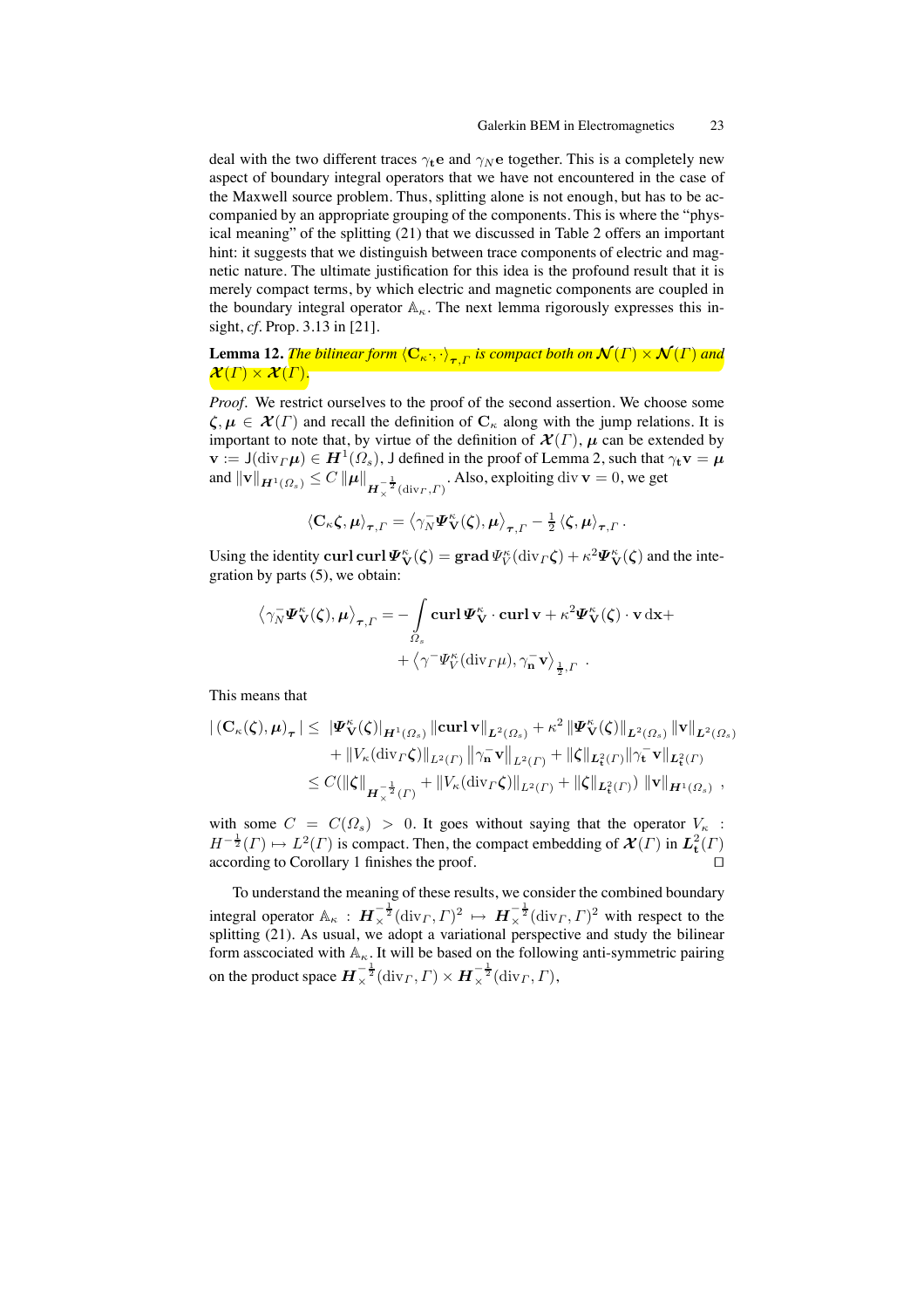$$
\left\langle \begin{pmatrix} \zeta \\ \mu \end{pmatrix}, \begin{pmatrix} \xi \\ \lambda \end{pmatrix} \right\rangle_{\tau \times \tau} := \left\langle \zeta, \lambda \right\rangle_{\tau, \Gamma} + \left\langle \mu, \xi \right\rangle_{\tau, \Gamma}.
$$

Now, pick  $\zeta, \mu, \xi, \lambda \in H_{\times}^{-\frac{1}{2}}(\text{div}_\Gamma, \Gamma)$  and use superscripts  $\perp$  and 0 to tag their components in  $\mathcal{X}(\Gamma)$  and  $\mathcal{N}(\Gamma)$ , respectively.

$$
\left\langle \mathbb{A}_{\kappa} \begin{pmatrix} \zeta \\ \mu \end{pmatrix}, \begin{pmatrix} \xi \\ \lambda \end{pmatrix} \right\rangle_{\tau \times \tau} = \left\langle \mathbb{A}_{\kappa} \begin{pmatrix} \zeta^{\perp} \\ \mu^0 \end{pmatrix}, \begin{pmatrix} \xi^{\perp} \\ \lambda^0 \end{pmatrix} \right\rangle_{\tau \times \tau} + \left\langle \mathbb{A}_{\kappa} \begin{pmatrix} \zeta^0 \\ \mu^{\perp} \end{pmatrix}, \begin{pmatrix} \xi^0 \\ \lambda^{\perp} \end{pmatrix} \right\rangle_{\tau \times \tau} + \left\langle \mathbb{A}_{\kappa} \begin{pmatrix} \zeta^{\perp} \\ \mu^0 \end{pmatrix}, \begin{pmatrix} \xi^0 \\ \lambda^{\perp} \end{pmatrix} \right\rangle_{\tau \times \tau} + \left\langle \mathbb{A}_{\kappa} \begin{pmatrix} \zeta^0 \\ \mu^{\perp} \end{pmatrix}, \begin{pmatrix} \xi^{\perp} \\ \lambda^0 \end{pmatrix} \right\rangle_{\tau \times \tau} + \left\langle \mathbb{A}_{\kappa} \begin{pmatrix} \zeta^0 \\ \mu^{\perp} \end{pmatrix}, \begin{pmatrix} \xi^{\perp} \\ \lambda^0 \end{pmatrix} \right\rangle_{\tau \times \tau} \tag{39}
$$

Let us take a look at the bilinear forms in the second line:

$$
\left\langle \mathbb{A}_{\kappa} \begin{pmatrix} \zeta^{\perp} \\ \mu^0 \end{pmatrix}, \begin{pmatrix} \xi^0 \\ \lambda^{\perp} \end{pmatrix} \right\rangle_{\tau \times \tau} = \begin{cases} \left\langle \mathbf{C}_{\kappa} \zeta^{\perp}, \lambda^{\perp} \right\rangle_{\tau, \Gamma} + \kappa \left\langle \mathbf{V}_{\kappa} \mu^0, \lambda^{\perp} \right\rangle_{\tau, \Gamma} + \\ + \kappa \left\langle \mathbf{V}_{\kappa} \zeta^{\perp}, \xi^0 \right\rangle_{\tau, \Gamma} + \left\langle \mathbf{C}_{\kappa} \mu^0, \xi^0 \right\rangle_{\tau, \Gamma}. \end{cases}
$$

Lemmas 9 and 12 show that this is a compact bilinear form! The same applies to the other term in the second line of (39). Harking back to the discussion in Sect. 3, we emphasize that both Dirichlet and Neumann trace involve electric and magnetic components, which are isolated by the splitting:

Electric components:  $\zeta^0$ ,  $\mu^\perp$   $\longleftrightarrow$  Magnetic components:  $\zeta^\perp$ ,  $\mu^0$ .

The bottom line is that up to compact terms electric and magnetic components of the traces are decoupled in  $A_{\kappa}$ . It has turned out that the decoupling observed in the case of smooth boundaries does not reflect the "physics of the fields".

Using the appropriate splitting and decoupling, we can proceed as in the case of  $\mathbf{S}_0$ : we introduce the isomorphism  $\mathbb{X}_\Gamma : \boldsymbol{H}^{-\frac{1}{2}}_\times(\text{div}_\Gamma, \Gamma)^2 \mapsto \boldsymbol{H}^{-\frac{1}{2}}_\times(\text{div}_\Gamma, \Gamma)^2$  by

$$
\mathbb{X}_{\Gamma}\left(\frac{\zeta}{\mu}\right) := \left(\frac{\mathsf{X}_{\Gamma}\zeta}{\mathsf{X}_{\Gamma}\mu}\right), \quad \zeta, \mu \in \mathbf{H}_{\times}^{-\frac{1}{2}}(\text{div}_{\Gamma}, \Gamma) . \tag{40}
$$

Then we get the following generalization of Lemma 10.

**Theorem 9 (Generalized Gårding inequality for**  $\mathbb{A}_{\kappa}$ **).** *There is a constant* $C_G > 0$ and a compact bilinear form  ${\bf c}_\Gamma$  on  $\bm H_\times^{-\frac{1}{2}}(\mathrm{div}_\Gamma, \Gamma) \times \bm H_\times^{-\frac{1}{2}}(\mathrm{div}_\Gamma, \Gamma)$  such that  $\begin{picture}(20,20) \put(0,0){\dashbox{0.5}(20,0){ }} \put(15,0){\dashbox{0.5}(20,0){ }} \put(25,0){\dashbox{0.5}(20,0){ }} \put(25,0){\dashbox{0.5}(20,0){ }} \put(25,0){\dashbox{0.5}(20,0){ }} \put(25,0){\dashbox{0.5}(20,0){ }} \put(25,0){\dashbox{0.5}(20,0){ }} \put(25,0){\dashbox{0.5}(20,0){ }} \put(25,0){\dashbox{0.5}(20,0){ }} \put(25,0){\dashbox{$  $\bigwedge_{A_{\kappa}}\bigwedge$  $\mu$  $\bigg), \mathbb{X}_{\Gamma} \bigg(\frac{\overline{\zeta}}{\overline{\zeta}}\bigg)$  $\overline{\mu}$  $\sqrt{2}$  $-\mathbf{c}_\varGamma ($  $\sqrt{\zeta}$  $\mu$ -  $,\left(\frac{\zeta}{\zeta}\right)$  $\overline{\mu}$ - ) **1**  $\geq C_G$ 0 0 0 0  $\sqrt{\zeta}$  $\mu$  $\Big) \Big\|$ 2  $\overline{\bm{H}}_\times^{-\tfrac{1}{2}}(\mathrm{div}_\varGamma,\varGamma)$ *for all*  $\zeta, \mu \in \mathbf{H}^{-\frac{1}{2}}_{\times}(\mathrm{div}_\Gamma, \Gamma).$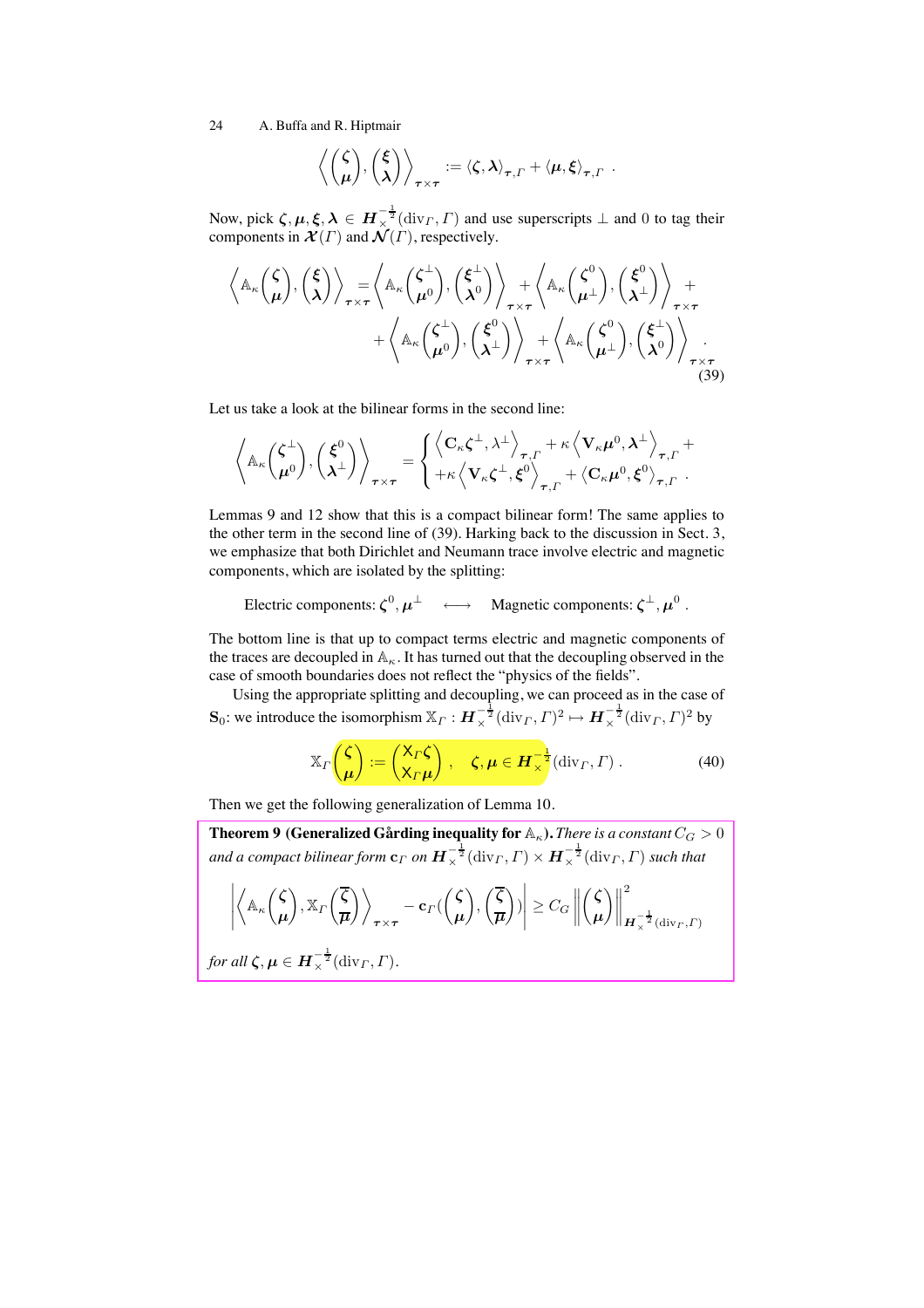*Proof.* We have already found that up to compact perturbations

$$
\left\langle \mathbb{A}_{\kappa} \begin{pmatrix} \zeta \\ \mu \end{pmatrix}, \begin{pmatrix} \xi \\ \lambda \end{pmatrix} \right\rangle_{\tau, \Gamma} \simeq \left\langle \mathbb{A}_{\kappa} \begin{pmatrix} \zeta^{\perp} \\ \mu^0 \end{pmatrix}, \begin{pmatrix} \xi^{\perp} \\ \lambda^0 \end{pmatrix} \right\rangle_{\tau, \Gamma} + \left\langle \mathbb{A}_{\kappa} \begin{pmatrix} \zeta^0 \\ \mu^{\perp} \end{pmatrix}, \begin{pmatrix} \xi^0 \\ \lambda^{\perp} \end{pmatrix} \right\rangle_{\tau, \Gamma}.
$$

What comes next amounts to reusing arguments from the proof of Lemma 10. We inspect the first summand and find, using Lemmas 6 and 9,

$$
\left\langle \mathbb{A}_{\kappa} \left( \frac{\zeta^{\perp}}{\mu^{0}} \right), \left( \frac{\overline{\zeta}^{\perp}}{-\overline{\mu}^{0}} \right) \right\rangle_{\tau \times \tau} = - \left\langle \mathbf{C}_{\kappa} \zeta^{\perp}, \overline{\mu}^{0} \right\rangle_{\tau, \Gamma} + \kappa \left\langle \mathbf{V}_{\kappa} \mu^{0}, \overline{\mu^{0}} \right\rangle_{\tau, \Gamma} + \\ + \left\langle \mathbf{S}_{\kappa} \zeta^{\perp}, \overline{\zeta}^{\perp} \right\rangle_{\tau, \Gamma} + \left\langle \mathbf{C}_{\kappa} \mu^{0}, \overline{\zeta}^{\perp} \right\rangle_{\tau, \Gamma} \\ \simeq -2i \operatorname{Im} \left\{ \left\langle \mathbf{C}_{\kappa} \zeta^{\perp}, \overline{\mu}^{0} \right\rangle_{\tau, \Gamma} \right\} + \kappa \left\langle \mathbf{V}_{0} \mu^{0}, \overline{\mu^{0}} \right\rangle_{\tau, \Gamma} + \frac{1}{\kappa} \left\langle V_{0} (\operatorname{div}_{\Gamma} \zeta, \operatorname{div}_{\Gamma} \overline{\zeta})_{\tau, \Gamma} \right\rangle.
$$

Appealing to Lemmas 2 and 8, we conclude that

⊥

$$
\left| \left\langle \mathbb{A}_{\kappa} \left( \frac{\zeta^{\perp}}{\mu^0} \right), \left( \frac{\overline{\zeta}^{\perp}}{-\overline{\mu}^0} \right) \right\rangle_{\tau \times \tau} + \text{ comp.} \right| \geq C \left( \left\| \mu^0 \right\|_{\mathbf{H}_{\times}^{-\frac{1}{2}}(\Gamma)}^2 + \left\| \zeta^{\perp} \right\|_{\mathbf{H}_{\times}^{-\frac{1}{2}}(\text{div}_\Gamma, \Gamma)}^2 \right).
$$

The same manipulations can be carried out for the second summand. Together with the stability of (21) this gives the assertion.  $□$ 

# **7 Boundary Integral Equations**

Boundary integral equations (BIE) can be obtained in two ways, either by the *direct method* or the *indirect method*. The distinct feature of the direct method is that traces of the solution of the transmission problem/boundary value problem occur as unknowns in the formulation. Its integral equations immediately arise from the Calderon projectors  $\mathbb{P}^-_{\kappa}$  and  $\mathbb{P}^+_{\kappa}$  via Theorem 8. Conversely, the unknowns of the indirect methods are jumps of traces across  $\Gamma$ . It can be motivated by the fact that the potentials  $\bm{\varPsi}^{\kappa}_{SL}$  and  $\bm{\varPsi}^{\kappa}_{DL}$  already provide solutions to the homogeneous equations, *cf.* (29). An excellent presentation of the main ideas of indirect methods is given in [36, Vol. IV, Ch. XI].

#### **7.1 The direct method**

We start with the discussion of direct methods for scattering at a perfect conductor, that is, the exterior Dirichlet problem for the homogeneous electric wave equation

$$
\operatorname{curl} \operatorname{curl} \mathbf{e} - \kappa^2 \mathbf{e} = 0 \quad \text{in } \Omega' \quad , \quad \gamma_\mathbf{t}^+ \mathbf{e} = \gamma_\mathbf{t}^+ \mathbf{e}_i \,, \tag{41}
$$

plus Silver–Müller radiation conditions. We know that we can always find a unique solution of (41) [31, Thm. 6.10]. However, it is a bewildering feature of many boundary integral equations connected with (41) that they fail to have unique solutions, if  $\kappa$  coincides with "forbidden wave numbers" [26,38]. Those are related to interior eigenvalues of the operator of (41).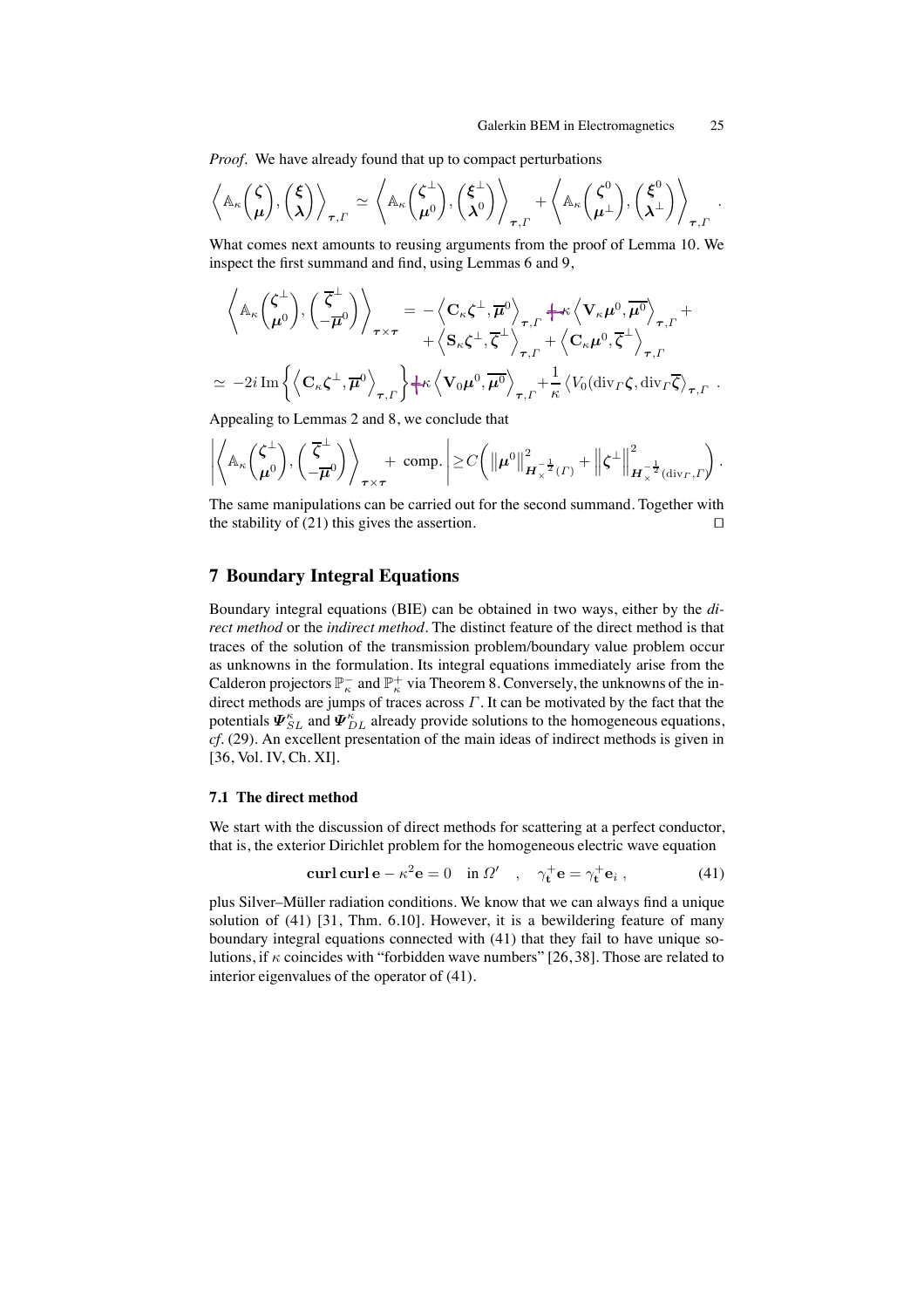**Definition 4.**  $\lambda \in \mathbb{R}$  *is called an* interior electric/magnetic Maxwell eigenvalue, if *there is a non-zero*  $e \in H_0(\text{curl}; \Omega_s)$  *or*  $e \in H(\text{curl}; \Omega_s)$ *, respectively, such that* 

$$
(\operatorname{\mathbf{curl}} \mathbf{e}, \operatorname{\mathbf{curl}} \mathbf{v})_{0; \Omega_s} = \lambda(\mathbf{e}, \mathbf{v})_{0; \Omega_s} \quad \forall \mathbf{v} \in \boldsymbol{H}_0(\operatorname{\mathbf{curl}}; \Omega_s) \text{ or } \mathbf{v} \in \boldsymbol{H}(\operatorname{\mathbf{curl}}; \Omega_s) .
$$

Note that these eigenvalues form a discrete sequence accumulating at  $\infty$ .

The first direct method relies on Theorem 8, which tells us that  $(\gamma_t^+ \mathbf{e}_i, \lambda)$ are exterior Cauchy data according to Definition 3, if  $\mathbb{P}_{\kappa}^-(\gamma_t^+ \mathbf{e}_i, \lambda) = 0$ . From the first row of this equation we obtain the integral equation of the first kind  $\mathbf{S}_{\kappa}\boldsymbol{\lambda} = -(\frac{1}{2}\operatorname{Id} + \mathbf{C}_{\kappa})(\gamma_t^+ \mathbf{e}_i)$  for the unknown Neumann data  $\boldsymbol{\lambda} := \gamma_N^+ \mathbf{e}$  of a solution  $\mathbf{e}$  of (41). In weak form it reads: seek  $\boldsymbol\lambda \in \boldsymbol H_\times^{-\frac{1}{2}}(\mathrm{div}_\varGamma, \varGamma)$  such that

$$
\left[ \left\langle \mathbf{S}_{\kappa} \mathbf{\lambda}, \boldsymbol{\mu} \right\rangle_{\boldsymbol{\tau}, \Gamma} = - \left\langle (\frac{1}{2} \operatorname{Id} + \mathbf{C}_{\kappa}) (\gamma_{\mathbf{t}}^+ \mathbf{e}_i), \boldsymbol{\mu} \right\rangle_{\boldsymbol{\tau}, \Gamma} \quad \forall \boldsymbol{\mu} \in \boldsymbol{H}_{\times}^{-\frac{1}{2}}(\operatorname{div}_{\Gamma}, \Gamma) \ . \right] \ (42)
$$

Conversely, if  $(\gamma_t^+ \mathbf{e}_i, \boldsymbol{\lambda})$  satisfies (42), we find

$$
\mathbb{P}_{\kappa}^{-}\begin{pmatrix} \gamma_{\mathbf{t}}^{+}\mathbf{e}_{i} \\ \lambda \end{pmatrix} = \begin{pmatrix} 0 \\ \xi \end{pmatrix} \text{ for some } \xi \in \boldsymbol{H}_{\times}^{-\frac{1}{2}}(\text{div}_{\boldsymbol{\varGamma}}, \boldsymbol{\varGamma}) .
$$

Hence, by Theorem 8,  $\xi$  is the Neumann trace of an electric eigenmode of  $\Omega_s$ . If  $\kappa^2$ does not coincide with an interior electric eigenvalue, this eigenmode can only be trivial, which means  $\boldsymbol{\xi} = 0$ . The next lemma summarizes our findings.

**Lemma 13.** Assume that  $\kappa^2$  is not an interior electric eigenvalue. Then  $\lambda \in$  $H_{\times}^{-\frac{1}{2}}(\text{div}_\Gamma, \Gamma)$  is a solution of (42) if and only if  $(\gamma_t^+\mathbf{e}_i, \lambda)$  are Cauchy data for (41)*.*

*Remark 1.* If  $\kappa^2$  is an interior electric eigenvalue, then  $\lambda$  is unique up to Neumann traces  $\xi$  of the corresponding eigenmodes. Thanks to the representation formula (26), we find that  $\Psi_{SL}^{\kappa}(\xi)$  vanishes in  $\Omega'$ . In other words, the representation

$$
\mathbf{e} = -\mathbf{\Psi}_{DL}^{\kappa}(\gamma_{\mathbf{t}}^{+}\mathbf{e}_{i}) - \mathbf{\Psi}_{SL}^{\kappa}(\boldsymbol{\lambda})
$$
(43)

will produce the unique field solution in  $\Omega'$ .

Now, a standard Fredholm alternative argument can be applied:

**Theorem 10.** *Provided that* κ *satisfies the assumptions of Lemma 13, there exists a unique solution of* (42) *for any*  $\mathbf{e}_i$ *.* 

Using the second row of  $\mathbb{P}^-_{\kappa}$  we obtain the B.I.E.  $(\frac{1}{2} \text{Id} + \mathbf{C}_{\kappa})\lambda = -\mathbf{S}_{\kappa}(\gamma_t^+ \mathbf{e}_i)$ , whose associated variational problem can be stated as: seek  $\lambda \in H_{\times}^{-\frac{1}{2}}(\text{div}_\Gamma, \Gamma)$ such that

$$
\left\langle \left(\frac{1}{2}\mathrm{Id} + \mathbf{C}_{\kappa}\right) \boldsymbol{\lambda}, \boldsymbol{\mu} \right\rangle_{\boldsymbol{\tau},\Gamma} = -\left\langle \mathbf{S}_{\kappa}(\gamma_{\mathbf{t}}^{+}\mathbf{e}_{i}), \boldsymbol{\mu} \right\rangle_{\boldsymbol{\tau},\Gamma} \quad \forall \boldsymbol{\mu} \in \boldsymbol{H}_{\times}^{-\frac{1}{2}}(\mathrm{div}_{\Gamma},\Gamma) \ . \tag{44}
$$

In contrast to (42), in order to show unique solvability of (44) we need not only avoid "forbidden wave numbers", but have to assume smooth boundaries, too.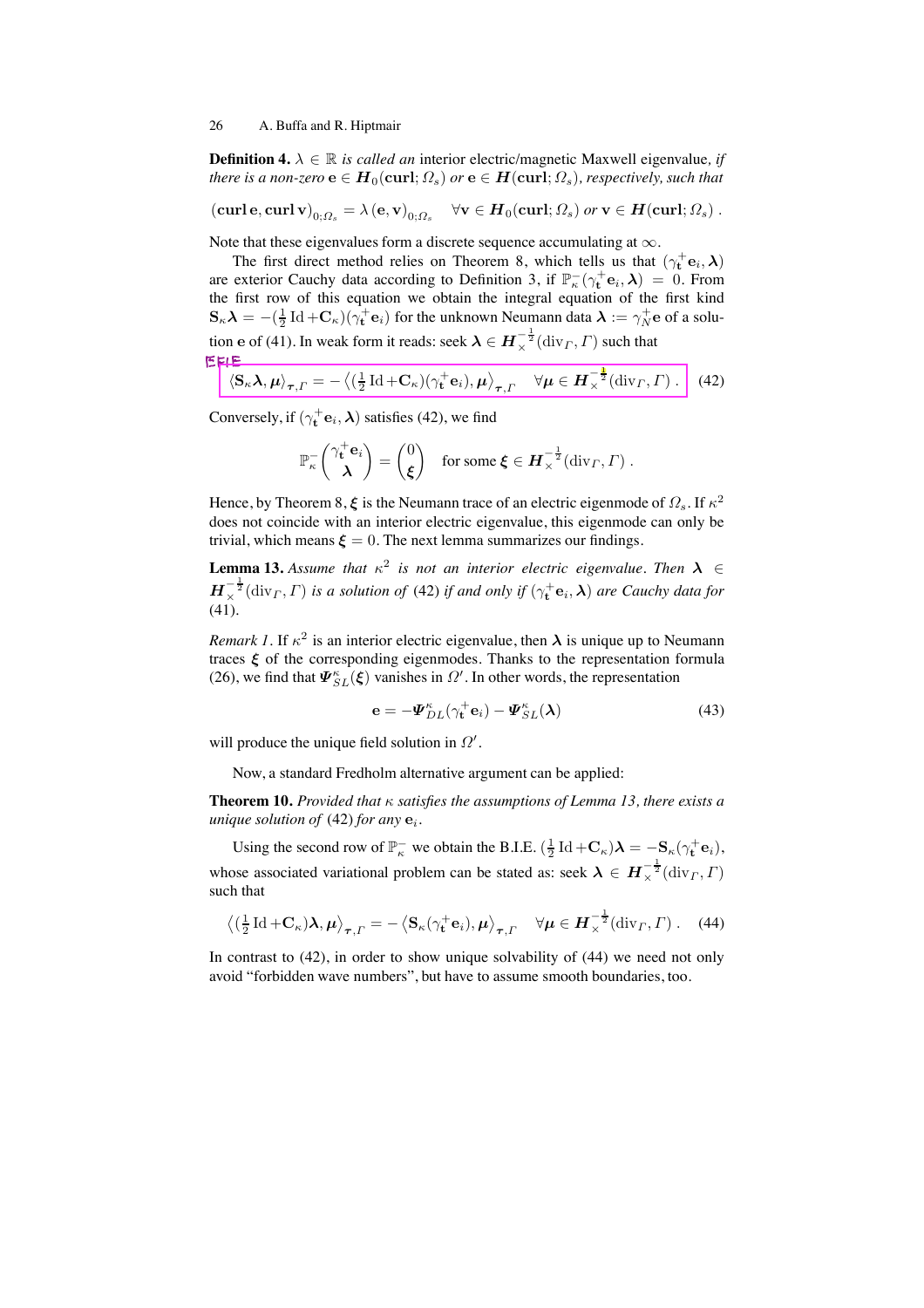**Theorem 11.** Let  $\kappa^2$  be different from a interior magnetic eigenvalue. If  $\Gamma$  is  $C^{\infty}$ *smooth, then* (44) *has a unique solution*  $\boldsymbol{\lambda} \in \boldsymbol{TH}^{-\frac{1}{2}}(\text{div}_\Gamma; \Gamma)$  *and the pair*  $(\gamma_t^+ e^i, \lambda)$  *supplies Cauchy data for the electric wave equation in*  $\Omega'$ .

*Proof.* As in the justification of Lemma 13 it turns out that

$$
\mathbb{P}_{\kappa}^{-}\begin{pmatrix} \gamma_{\mathbf{t}}^{+}\mathbf{e}_{i} \\ \lambda \end{pmatrix} = \begin{pmatrix} \xi \\ 0 \end{pmatrix} \text{ for some } \xi \in \boldsymbol{TH}^{-\frac{1}{2}}(\mathrm{div}_{\boldsymbol{\varGamma}};\boldsymbol{\varGamma}) ,
$$

if  $\lambda$  satisfies (44). By the assumption on  $\kappa$  we have  $\xi = 0$  and, by Theorem 8,  $(\gamma_t^+ \mathbf{e}_i, \pmb{\lambda})$  is identified as valid Maxwell Cauchy data for the exterior problem. Recalling the uniqueness result for (41), this means that solutions of (44) are unique. Next, use Lemma 11, which asserts the compactness of  $C_{\kappa}: \mathbf{T} \mathbf{H}^{-\frac{1}{2}}(\text{div}_{\Gamma}; \Gamma) \to$  $\boldsymbol{TH}^{-\frac{1}{2}}(\text{div}_\varGamma;\varGamma)$  . This confirms that the operator in (44) is Fredholm of index zero.  $\Box$ 

If  $\Gamma \in C^{\infty}$  and  $\gamma_t^+ \mathbf{e}_i \in H^1_t(\Gamma)$  (which, e.g., is fulfilled for exciting plane waves), the lifting properties of the operators  $C_{\kappa}$  according to Lemma 11 and the fact that  $\text{div}_{\Gamma} \circ \mathbf{S}_{\kappa} = \kappa \, \text{div}_{\Gamma} \circ \mathbf{V}_{\kappa}$  bear out that the solution of (44) will belong to  $TH(\text{div}_\Gamma, \Gamma)$ . Hence, a *completely equivalent* variational formulation in  $TH(\text{div}_\Gamma, \Gamma)$  is possible: find  $\lambda \in TH(\text{div}_\Gamma, \Gamma)$  such that  $\forall \mu \in TH(\text{div}_\Gamma, \Gamma)$ 

$$
\left( \left( \frac{1}{2} \operatorname{Id} + \mathbf{C}_{\kappa} \right) \boldsymbol{\lambda}, \boldsymbol{\mu} \right)_{\boldsymbol{TH}(\operatorname{div}_{\boldsymbol{\varGamma}}, \boldsymbol{\varGamma})} = - \left( \mathbf{S}_{\kappa}(\gamma_{\mathbf{t}}^+ \mathbf{e}_i), \boldsymbol{\mu} \right)_{\boldsymbol{TH}(\operatorname{div}_{\boldsymbol{\varGamma}}, \boldsymbol{\varGamma})}. \tag{45}
$$

Given a sufficiently smooth  $\gamma_t^+ \mathbf{e}_i$ , the right hand side is a continuous functional on  $TH(\text{div}_\Gamma, \Gamma)$ . In addition, Lemma 11 shows that  $C_{\kappa} : TH(\text{div}_\Gamma, \Gamma) \mapsto$  $TH^1(\text{div}_\Gamma, \Gamma)$  and, hence, the sesqui-linear form in (45) turns out to be  $TH(\text{div}_\Gamma, \Gamma)$ coercive. Thus, Thm. 11 will remain valid for (45). The real rational behind the lifting of (44) into  $TH(\text{div}_\Gamma, \Gamma)$  will be elaborated in Sect. 9.

smallskip

Next, we tackle scattering at an isotropic, homogeneous dielectric object occupying  $\Omega_s$ . Inside  $\Omega_s$  material parameters  $\epsilon^- > 0$  and  $\mu^- > 0$  prevail, leading to a wave number  $\kappa^- := \omega \sqrt{\epsilon^- \mu^-}$ . Outside we face  $\epsilon_0$ ,  $\mu_0$  and wave number  $\kappa^+$ . These wave numbers underlie the definition of  $\gamma_N^-$  and  $\gamma_N^+$ . The transmission conditions from (1) become

$$
\gamma_{\mathbf{t}}^- \mathbf{e} = \gamma_{\mathbf{t}}^+ \mathbf{e} \quad , \quad \tfrac{\kappa^-}{\mu^-} \gamma_N^- \mathbf{e} = \tfrac{\kappa^+}{\mu_0} \gamma_N^+ \mathbf{e} \ .
$$

Taking our cue from the approach to acoustic scattering in [61], we introduce scaled boundary integral operators

$$
\widehat{\mathbb{A}}_{\kappa^-} = \begin{pmatrix} {\rm Id} \;\; 0 \\ 0 \;\; \frac{\kappa^-}{\mu^-} \end{pmatrix} \mathbb{A}_{\kappa^-} \begin{pmatrix} {\rm Id} \;\; 0 \\ 0 \;\; \frac{\mu^-}{\kappa^-} \end{pmatrix} \quad , \quad \widehat{\mathbb{A}}_{\kappa^+} = \begin{pmatrix} {\rm Id} \;\; 0 \\ 0 \;\; \frac{\kappa^+}{\mu_0} \end{pmatrix} \mathbb{A}_{\kappa^+} \begin{pmatrix} {\rm Id} \;\; 0 \\ 0 \;\; \frac{\mu_0}{\kappa^+} \end{pmatrix} \; .
$$

The following scaled traces match the scaled operators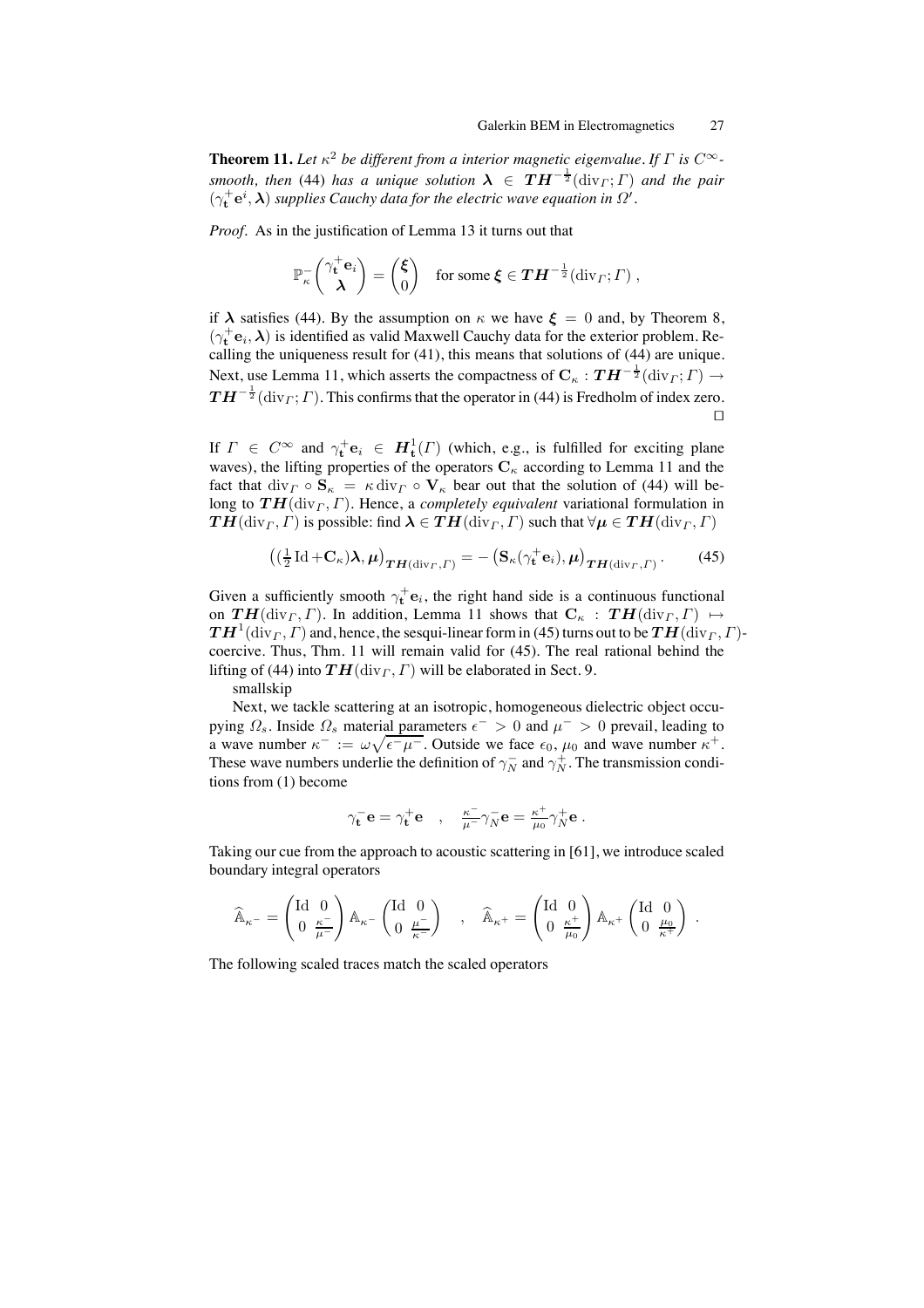$$
(\zeta^+, \lambda^+) = (\gamma^+_{\mathbf{t}} \mathbf{e}, \tfrac{\kappa^+}{\mu_0} \gamma^+_{N} \mathbf{e}) \quad , \quad (\zeta^-, \lambda^-) = (\gamma^-_{\mathbf{t}} \mathbf{e}, \tfrac{\kappa^-}{\mu^-} \gamma^-_{N} \mathbf{e}) \ .
$$

For them the transmission condition takes the simple form

$$
\begin{pmatrix} \zeta^- \\ \lambda^- \end{pmatrix} - \begin{pmatrix} \zeta^+ \\ \lambda^+ \end{pmatrix} = \begin{pmatrix} \gamma_t^+ e_i \\ \gamma_t^+ h_i \end{pmatrix} . \tag{46}
$$

A scaled version of Theorem 8 bears out that  $({\zeta}^-, {\lambda}^-)$  and  $({\zeta}^+, {\lambda}^+)$  are interior/exterior Cauchy data for the electric wave equation with wave numbers  $\kappa^-$  and  $\kappa^+$ , respectively, if and only if

$$
\left(\frac{1}{2}\operatorname{Id}-\widehat{\mathbb{A}}_{\kappa^{-}}\right)\begin{pmatrix}\zeta^{-}\\ \lambda^{-}\end{pmatrix}=0\quad,\quad\left(\frac{1}{2}\operatorname{Id}+\widehat{\mathbb{A}}_{\kappa^{+}}\right)\begin{pmatrix}\zeta^{+}\\ \lambda^{+}\end{pmatrix}=0\;.\tag{47}
$$

Using (46), this immediately implies that

$$
\left(\widehat{\mathbb{A}}_{\kappa^{-}} + \widehat{\mathbb{A}}_{\kappa^{+}}\right) \begin{pmatrix} \zeta^{+} \\ \lambda^{+} \end{pmatrix} = \left(\frac{1}{2} \operatorname{Id} - \widehat{\mathbb{A}}_{\kappa^{-}}\right) \begin{pmatrix} \gamma_{\mathbf{t}}^{+} \mathbf{e}_{i} \\ \gamma_{\mathbf{t}}^{+} \mathbf{h}_{i} \end{pmatrix} . \tag{48}
$$

These are the boundary integral equations of the direct method for the transmission problem. Conversely, if  $(\zeta^+, \lambda^+)$  is a solution of (48), set  $\begin{pmatrix} \zeta^- \\ \lambda^- \end{pmatrix} = \begin{pmatrix} \zeta^+ \\ \lambda^+ \end{pmatrix} + \begin{pmatrix} \gamma_i^+ e_i \\ \gamma_i^+ h_i \end{pmatrix}$  $\begin{array}{l} \gamma_{\mathbf{t}}^{-}\mathbf{e}_i \ \gamma_{\mathbf{t}}^{+}\mathbf{h}_i \end{array}\! \Big),$ and consider

$$
\begin{pmatrix} \widetilde{\zeta}^- \\ \widetilde{\lambda}^- \end{pmatrix} := (\tfrac{1}{2} \operatorname{Id} - \widehat{\mathbb{A}}_{\kappa^-}) \begin{pmatrix} \zeta^- \\ \lambda^- \end{pmatrix} \quad , \quad \begin{pmatrix} \widetilde{\zeta}^+ \\ \widetilde{\lambda}^+ \end{pmatrix} := (\tfrac{1}{2} \operatorname{Id} + \widehat{\mathbb{A}}_{\kappa^+}) \begin{pmatrix} \zeta^+ \\ \lambda^+ \end{pmatrix} \, .
$$

Owing to Thm. 8, the pairs  $(\widetilde{\zeta}^-,\widetilde{\lambda}^-)$  and  $(\widetilde{\zeta}^+,\widetilde{\lambda}^+)$  are Maxwell Cauchy data for  $\varOmega'$ and  $\Omega_s$  (and  $\kappa^-$ ,  $\kappa^+$ ), respectively. From equation (48) we infer that  $(\tilde{\zeta}^-, \tilde{\lambda}^-)$  =  $(\tilde{\zeta}^+, \tilde{\lambda}^+)$ . Thus, the interior and exterior Dirichlet and Neumann traces of the related Maxwell solutions agree. A combination of these Maxwell solutions solves the homogeneous electric wave equation (with  $\kappa^+$  inside  $\Omega_s$  and  $\kappa^-$  outside) in  $\mathbb{R}^3$ and satisfies the Silver-Müller radiation conditions. Thanks to the uniqueness of solutions of the exterior Maxwell problem, it has to vanish. This implies  $(\widetilde{\zeta}^-, \widetilde{\lambda}^-) = 0$ and  $(\tilde{\zeta}^+, \tilde{\lambda}^+) = 0$ , so that we recover (48). This confirms the following result.

**Lemma 14.** *Any solution*  $(\zeta^+, \lambda^+)$  *of* (48) *provides* (scaled) *exterior Cauchy data for the transmission problem with excitation by an incident wave*  $(e_i, h_i)$ *.* 

Using the pairing  $\langle \cdot, \cdot \rangle_{\tau \times \tau}$ , the variational formulation of (48) in  $\bm{H}_{\times}^{-\frac{1}{2}}(\text{div}_\Gamma, \Gamma) \times$  $\mathbf{H}_{\times}^{-\frac{1}{2}}(\text{div}_\Gamma, \Gamma)$  is straightforward. So is the next theorem that arises from Thm. 9, the previous Lemma, and a Fredholm argument.

**Theorem 12.** *The boundary integral equation* (48) *has a unique solution for any excitation.*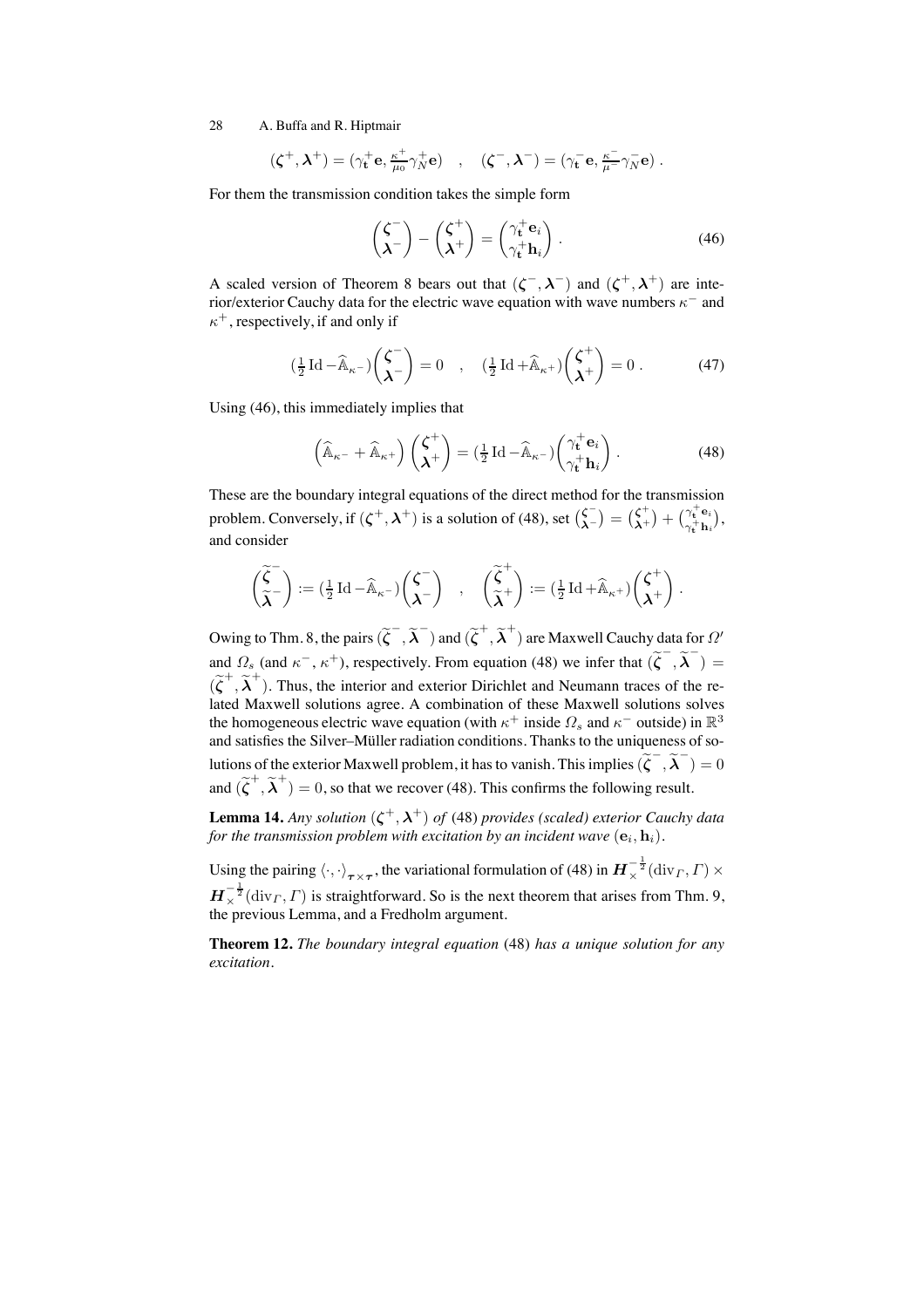#### **7.2 The indirect method**

We will only discuss the exterior Dirichlet problem for the electric wave equation. Let  $e^+$  denote the unique solution of the exterior Dirichlet boundary value problem, satisfying  $\gamma_t^+ e^+ = \gamma_t^+ e_i$  and the Silver–Müller radiation conditions at  $\infty$ . Write e<sup>−</sup> for the solution of an interior Dirichlet problem for the electric wave equation, such that  $\gamma_t^- e^- = \gamma_t^+ e^+$ . Again it is crucial to stay away from "forbidden wave numbers": let us *assume* that  $\kappa^2$  does not coincide with an interior electric eigenvalue. Therefore, such an e<sup>−</sup> exists and is unique. Call e the Maxwell solution in  $\Omega_s \cup \Omega'$  that emerges by combining  $e^+$  and  $e^-$ . As  $[\gamma_t]_T(e) = 0$ , the representation formula (26) becomes

$$
\mathbf{e} = -\boldsymbol{\varPsi}_{SL}^{\kappa}([\gamma_N]_{\varGamma}(\mathbf{e})) \quad \text{in } \boldsymbol{H}_{\text{loc}}(\mathbf{curl}^2, \varOmega_s \cup \varOmega') \; .
$$

Applying the exterior Dirichlet trace  $\gamma_t^+$  gives us the final integral equation in weak form: seek the unknown jump  $\bm{\lambda} := [\gamma_N]_T\left(\mathbf{e}\right) \in \bm{H}_\times^{-\frac{1}{2}}(\mathrm{div}_\varGamma, \varGamma),$  which satisfies

$$
\langle \mathbf{S}_{\kappa} \mathbf{\lambda}, \boldsymbol{\mu} \rangle_{\boldsymbol{\tau}, \Gamma} = -\left\langle \gamma_{\mathbf{t}}^+ \mathbf{e}_i, \boldsymbol{\mu} \right\rangle_{\boldsymbol{\tau}, \Gamma} \quad \forall \boldsymbol{\mu} \in \boldsymbol{H}_{\times}^{-\frac{1}{2}}(\text{div}_{\Gamma}, \Gamma) . \tag{49}
$$

This integral equation is also known as *electric field integral equation* (EFIE) or *Rumsey's principle*. Theorem 10 applies, because (42) and (49) feature the same bilinear form.

Parallel to the case of direct methods for the exterior Dirichlet problem, we have a second option also in the case of the indirect approach. We *assume* that  $\kappa^2$ does not agree with an interior magnetic eigenvalue. Then, we may choose e<sup>−</sup> as a Neumann extension of  $e^+$ , that is,  $e^-$  is the solution of the interior Neumann problem for the electric wave equation with Neumann data  $\gamma_N^ \mathbf{e}^- = \gamma_N^+ \mathbf{e}^+$ . Combining  $e^+$  and  $e^-$  to form e, we conclude from (26) that  $e = -\Psi_{DL}^{\kappa}([\gamma_t]_T(e))$ in  $\bm{H}_{\text{loc}}(\mathbf{curl}^2, \Omega_s \cup \Omega')$ . Applying the exterior Dirichlet trace to this equation, we get the so-called *magnetic field integral equation* (MFIE), an integral equation of the second kind: find  $\zeta \in H_{\times}^{-\frac{1}{2}}(\text{div}_\Gamma, \Gamma)$  with

$$
\left\langle \left(\frac{1}{2}\operatorname{Id}-\mathbf{C}_{\kappa}\right)\boldsymbol{\zeta},\boldsymbol{\mu}\right\rangle _{\boldsymbol{\tau},\boldsymbol{\varGamma}}=\left\langle \gamma_{\mathbf{t}}^{+}\mathbf{e}_{i},\boldsymbol{\mu}\right\rangle _{\boldsymbol{\tau},\boldsymbol{\varGamma}}\quad\forall\boldsymbol{\mu}\in\boldsymbol{H}_{\times}^{-\frac{1}{2}}(\operatorname{div}_{\boldsymbol{\varGamma}},\boldsymbol{\varGamma})\ .\qquad(50)
$$

Its theoretical analysis on smooth surfaces is already covered by Thm. 11.

A serious drawback of the integral equations stated so far is their vulnerability to the presence of forbidden wave numbers, though the related boundary value problem always possesses a unique solution. Only one class of indirect BIE, the so-called *combined field integral equations* (CFIE), enjoys immunity. They owe their name to the fact that both  $\mathbf{\Psi}_{DL}^{\kappa}$  and  $\mathbf{\Psi}_{SL}^{\kappa}$  enter the trial expression for e. A crucial prerequisite is a *compact* "smoothing operator"  $M : H_{\times}^{-\frac{1}{2}}(\text{div}_\Gamma, \Gamma) \mapsto H_{\times}^{-\frac{1}{2}}(\text{div}_\Gamma, \Gamma)$ that satisfies

$$
\boldsymbol{\mu} \in \boldsymbol{H}_{\times}^{-\frac{1}{2}}(\mathrm{div}_\Gamma,\Gamma): \quad \langle \mathsf{M}\boldsymbol{\mu},\overline{\boldsymbol{\mu}}\rangle_{\boldsymbol{\tau},\Gamma} > 0 \quad \Leftrightarrow \quad \boldsymbol{\mu} \neq 0 \ .
$$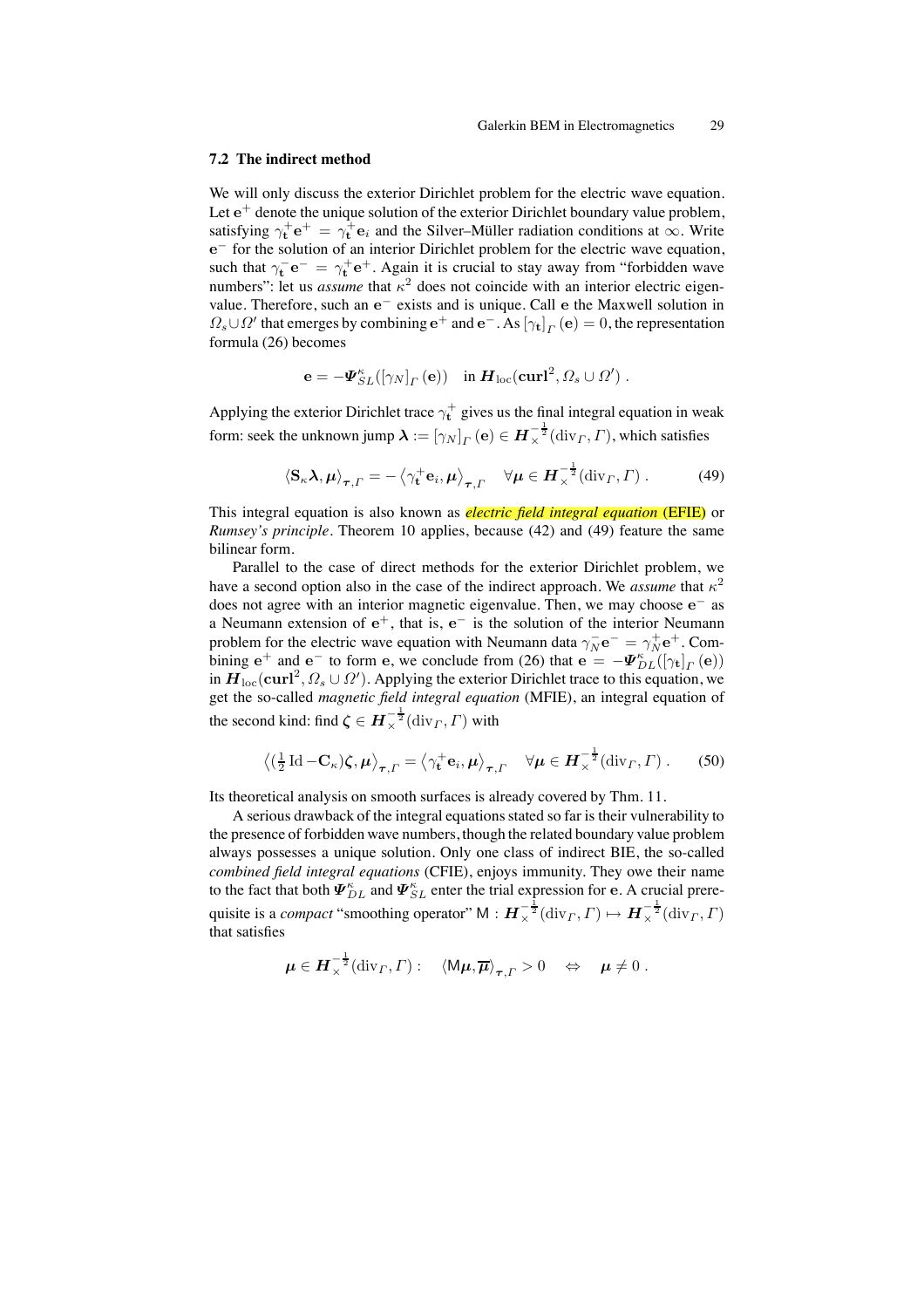It is an important building block of the trial representation formula

$$
\mathbf{e} = -i\eta \mathbf{\Psi}_{SL}^{\kappa}(\zeta) - \mathbf{\Psi}_{DL}^{\kappa}(M\zeta) , \qquad (51)
$$

where  $\zeta \in H_{\times}^{-\frac{1}{2}}(\text{div}_{\Gamma}, \Gamma), \eta > 0$ . By (29), this field is a Maxwell solution in  $\Omega_s \cup \Omega'$ . The exterior Dirichlet trace applied to (51) results in the combined field integral equation: find  $\zeta \in H^{-\frac{1}{2}}_\times(\textup{div}_\varGamma,\varGamma)$  such that  $\forall \mu \in H^{-\frac{1}{2}}_\times(\textup{div}_\varGamma,\varGamma)$ 

$$
-i\left\langle \eta \mathbf{S}_{\kappa}(\boldsymbol{\zeta}), \boldsymbol{\mu} \right\rangle_{\boldsymbol{\tau}, \Gamma} + \left\langle (\frac{1}{2} \operatorname{Id} - \mathbf{C}_{\kappa})(\mathsf{M}\boldsymbol{\zeta}), \boldsymbol{\mu} \right\rangle_{\boldsymbol{\tau}, \Gamma} = \left\langle \gamma_{\mathbf{t}}^+ \mathbf{e}_i, \boldsymbol{\mu} \right\rangle_{\boldsymbol{\tau}, \Gamma} . \tag{52}
$$

The idea to use a regularizing operator to state a combined field integral equation is due to Kress [48].

**Theorem 13.** *The boundary integral equation* (52) *has a unique solution*  $\zeta \in \mathbb{C}$  $H_\times^{-\frac{1}{2}}(\text{div}_\Gamma, \Gamma)$  for all  $\eta > 0, \kappa > 0$ .

*Proof.* To demonstrate uniqueness, we assume that  $\boldsymbol{\zeta} \in \boldsymbol{H}_{\times}^{-\frac{1}{2}}(\text{div}_\Gamma, \Gamma)$  solves

$$
-i\eta \mathbf{S}_{\kappa}(\zeta) + \left(\frac{1}{2}\operatorname{Id} - \mathbf{C}_{\kappa}\right)(\mathsf{M}\zeta) = 0.
$$
 (53)

It is immediate from the jump relations that e given by (51) is an exterior Maxwell solution with  $\gamma_t^+ \mathbf{e} = 0$ . By uniqueness we infer that  $\mathbf{e} = 0$  in  $\Omega'$ . Appealing to the jump relations from Theorem 7 once more, we find

$$
\gamma_{\mathbf{t}}^{-} \mathbf{e} = -\mathsf{M}\boldsymbol{\zeta} \quad , \quad \gamma_{N}^{-} \mathbf{e} = -i\eta \boldsymbol{\zeta} \; .
$$

Next, we use (11) and see that

$$
i\eta \left\langle \zeta, \overline{\mathsf{M}\zeta} \right\rangle_{\boldsymbol{\tau},\Gamma} = \left\langle \gamma_N^- \mathbf{e}, \overline{\gamma_{\mathbf{t}}^- \mathbf{e}} \right\rangle_{\boldsymbol{\tau},\Gamma} = \int_{\Omega_s} \frac{1}{\kappa} |\operatorname{curl} \mathbf{e}|^2 \, \mathrm{d}\mathbf{x} - \kappa |\mathbf{e}|^2 \, \mathrm{d}\mathbf{x} \in \mathbb{R}.
$$

Necessarily,  $(\zeta, \overline{M\zeta})_{\tau} = 0$ , so that the requirements on M imply  $\zeta = 0$ .

Knowing that M is compact, we conclude from Lemma 10 that the bilinear form of (52) satisfies a generalized Gårding inequality. Thus, Thm. 4 gives existence from uniqueness. □

A possible candidate for M can be introduced through a variational definition: for  $\zeta \in H^{-\frac{1}{2}}_\times(\text{div}_\varGamma, \varGamma)$  and all  $\mathbf{q} \in H_\times(\text{div}_\varGamma, \varGamma)$ ,  $\mathsf{M}\zeta \in H_\times(\text{div}_\varGamma, \varGamma)$  is to satisfy

$$
\langle \mathsf{M}\boldsymbol{\zeta}, \mathbf{q} \rangle_{0; \Gamma} + \langle \operatorname{div}_{\Gamma} \mathsf{M}\boldsymbol{\zeta}, \operatorname{div}_{\Gamma} \mathbf{q} \rangle_{0; \Gamma} = \langle \mathbf{q}, \boldsymbol{\zeta} \rangle_{\boldsymbol{\tau}, \Gamma} . \tag{54}
$$

Obviously,  $M : H_{\times}^{-\frac{1}{2}}(\text{div}_{\Gamma}, \Gamma) \mapsto H_{\times}(\text{div}_{\Gamma}, \Gamma)$  is a continuous linear operator. By density of  $\bm{H}_{\times}(\text{div}_\Gamma, \Gamma)$  in  $\bm{H}_{\times}^{-\frac{1}{2}}(\text{div}_\Gamma, \Gamma)$ , M must be injective, which also means

$$
\left\langle \mathsf{M}\pmb{\zeta},\overline{\pmb{\zeta}}\right\rangle_{\pmb{\tau},\varGamma}=\left\|\mathsf{M}\pmb{\zeta}\right\|^2_{\pmb{H}_{\times}\left({\rm div}_\varGamma,\varGamma\right)}>0\quad\Leftrightarrow\quad\pmb{\zeta}\neq0\;.
$$

It is easy to see that M inherits compactness from the embedding  $\mathbf{H}_{\times}(\text{div}_{\Gamma}, \Gamma) \hookrightarrow$  $\boldsymbol{H}^{-\frac{1}{2}}_{\times}(\operatorname{div}_{\boldsymbol{\varGamma}},\boldsymbol{\varGamma}).$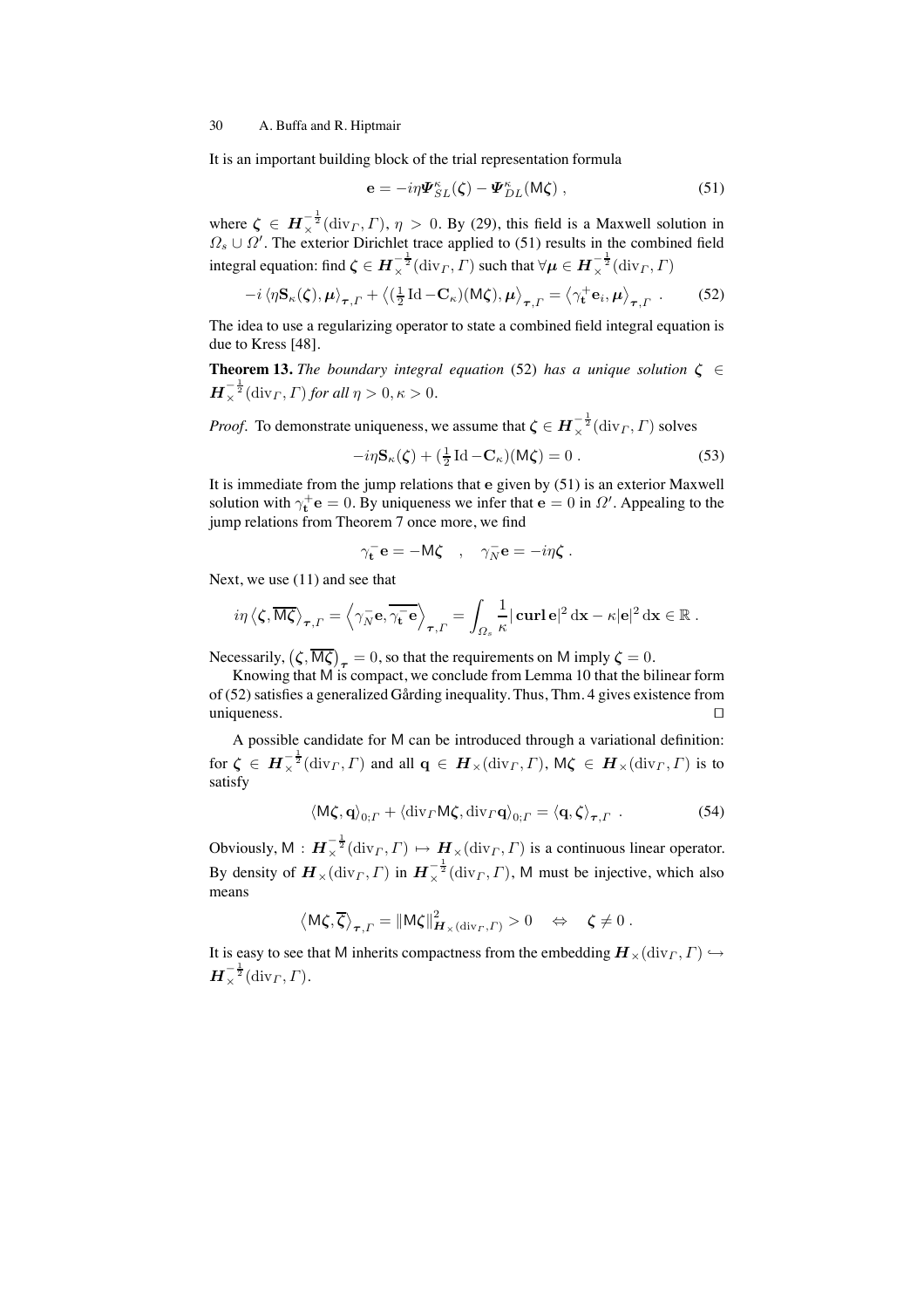# **8 Boundary Element Spaces**

We equip the piecewise smooth compact two-dimensional surface  $\Gamma$  with an oriented triangulation  $\Gamma_h$ . This means that all its edges are endowed with a direction. We assume a perfect resolution of  $\Gamma$ , that is  $\Gamma = \bar{K}_1 \cup ... \cup \bar{K}_N$ , where  $\mathcal{K}_h := \{K_1, \ldots, K_N\}$  is the set of mutually disjoint open cells of  $\Gamma_h$ . Moreover, no cell may straddle boundaries of the smooth faces  $\Gamma^j$  of  $\Gamma$ . We will admit triangular and quadrilateral cells only: for each  $K \in \mathcal{K}_h$  there is a diffeomorphism  $\Phi_K : \hat{K} \mapsto \bar{K}$ , where  $\hat{K}$  is the "unit triangle" or unit square in  $\mathbb{R}^2$ , depending on the shape of  $K$  [27, Sect. 5].

This paves the way for a parametric construction of boundary elements: to begin with, choose finite-dimensional local spaces  $\mathcal{W}(\widehat{K}) \subset (C^{\infty}(\widehat{K}))^2$  of polynomial vectorfields together with a dual basis of so-called local degrees of freedom (d.o.f.). Possible choices for  $W(K)$  and related d.o.f. abound: we may use the classical triangular Raviart-Thomas (RT<sub>p</sub>) elements of polynomial order  $p \in \mathbb{N}_0$  [56],

$$
\mathbf{W}(\widehat{K}) := \{ \mathbf{x} \mapsto \mathbf{p}_1(\mathbf{x}) + p_2(\mathbf{x}) \cdot \mathbf{x}, \, \mathbf{x} \in \widehat{K}, \, \mathbf{p}_1 \in (\mathcal{P}_p(\widehat{K}))^2, \, p_2 \in \mathcal{P}_p(\widehat{K}) \},
$$

where  $\mathcal{P}_p(\widehat{K})$  is the space of two-variable polynomials of total degree  $\leq p$ . An alternative are the triangular BDM<sub>p</sub> elements of degree p [12],  $p \in \mathbb{N}_0$ , which rely on  $\mathcal{W}(\widehat{K}) := (\mathcal{P}_{p+1}(\widehat{K}))^2$ . In both cases, the usual d.o.f. involve certain polynomial moments of normal components on edges, together with interior vectorial moments for  $p > 0$ . For instance, in the case of  $RT_0$ , edge fluxes are the appropriate degrees of freedom:

$$
\mu_h \in \mathcal{W}(\widehat{K}) \mapsto \int_{\widehat{e}} \mu_h \cdot \widehat{\mathbf{n}} \, \mathrm{d}S \ , \quad \widehat{e} \text{ edge of } \widehat{K} \ .
$$

Similar local spaces and degrees of freedom are available for the unit square.

Using the pull-back of 1-forms the local spaces can be lifted to the cells of  $\Gamma_h$ . In terms of vectorfields this is equivalent to the *Piola transformation*

$$
(\mathfrak{F}_K \boldsymbol{\mu})(\mathbf{x}) := \sqrt{\det(\mathbf{G})} \, \mathbf{G}^{-1} \, D \boldsymbol{\Phi}_K^T(\widehat{\mathbf{x}}) \boldsymbol{\mu}(\widehat{\mathbf{x}}) \,, \tag{55}
$$

where  $G := D\Phi(\hat{\mathbf{x}})^T D\Phi(\hat{\mathbf{x}}), \mathbf{x} = \Phi_K(\hat{\mathbf{x}}), \hat{\mathbf{x}} \in \hat{K}$ . Thus, we can introduce the global boundary element space

$$
\mathcal{W}_h := \{ \boldsymbol{\mu} \in \boldsymbol{H}_\times(\text{div}_\Gamma, \Gamma) : \boldsymbol{\mu}_{|K} \in \mathfrak{F}_K(\mathcal{W}(\widehat{K})) \,\forall K \in \mathcal{K}_h \} \ . \tag{56}
$$

In practice,  $W_h \subset H_{\times}(\text{div}_\Gamma, \Gamma)$  is ensured by a suitable choice of d.o.f. Remember that d.o.f. have to be associated with individual edges of  $\hat{K}$  or the interior of  $\hat{K}$ . It is crucial that the normal component of any  $\hat{\mu}_h \in \mathcal{W}(\hat{K})$  on any edge  $\hat{e}$  of  $\hat{K}$ vanishes if and only if  $\hat{\mu}_h$  belongs to the kernel of all local d.o.f. associated with  $\hat{e}$ . In light of (12), this ensures  $W \subset H_{\times}(\text{div}_\Gamma, \Gamma)$ . In the sequel  $W_h$  will designate a generic  $\mathbf{H}_{\times}(\text{div}_{\Gamma}, \Gamma)$ -conforming boundary element space. It may arise from the  $RT_p$  family of elements,  $p \in \mathbb{N}_0$ , the  $BDM_p$  family, or a combination of both.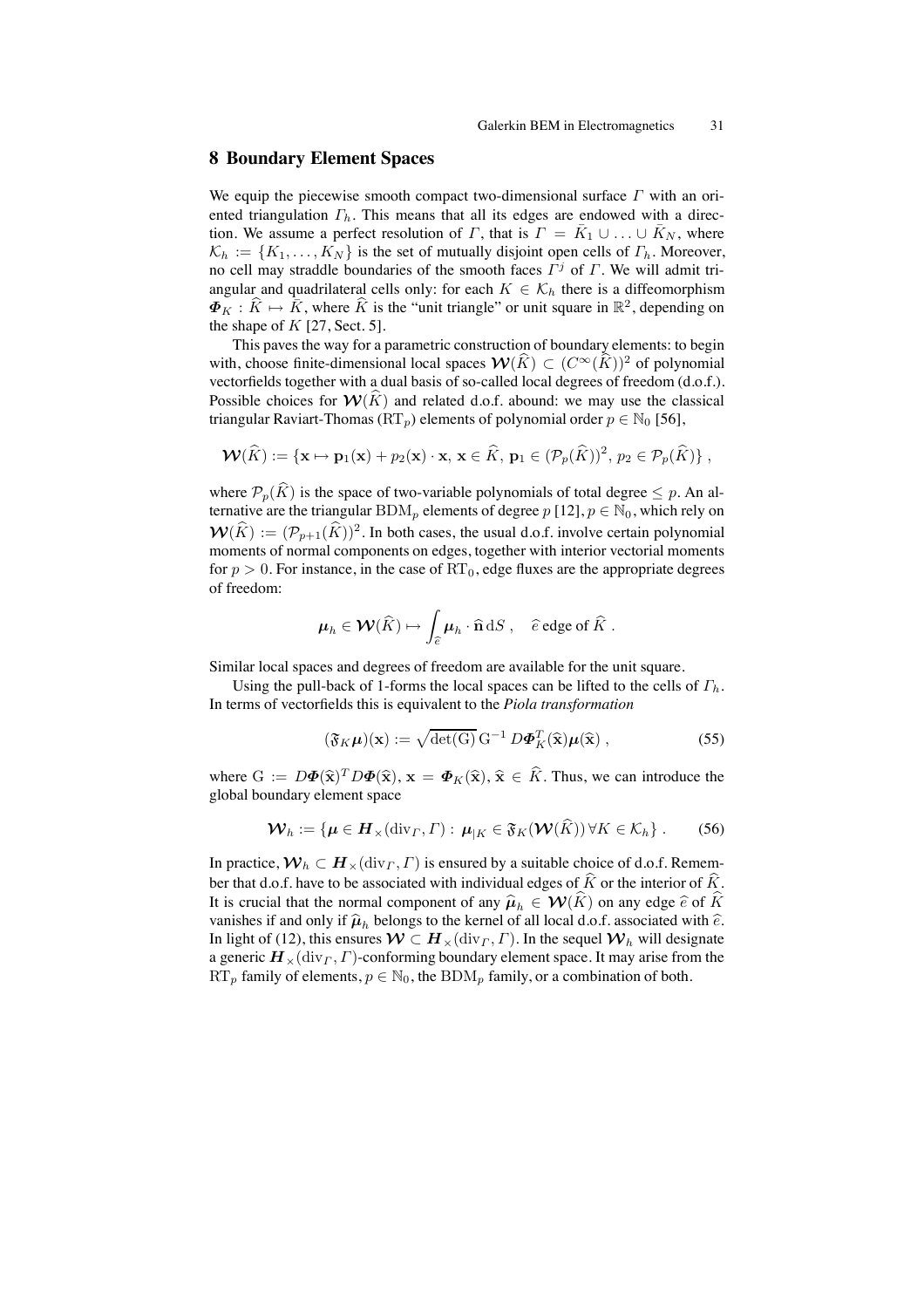Based on the degrees of freedom we can introduce *local interpolation operators*  $\Pi_h : \text{Dom}(\Pi_h) \mapsto \mathcal{W}_h$ . It is a projector onto  $\mathcal{W}_h$  and enjoys the fundamental *commuting diagram property*

$$
\operatorname{div}_{\Gamma} \circ \Pi_h = \mathsf{Q}_h \circ \operatorname{div}_{\Gamma} \quad \text{on } \mathbf{H}_{\times}(\operatorname{div}_{\Gamma}, \Gamma) \cap \operatorname{Dom}(\Pi_h) \ . \tag{57}
$$

Here,  $Q_h$  is the  $L^2(\Gamma)$ -orthogonal projection onto a suitable space  $Q_h$  of  $\Gamma_h$ piecewise polynomial discontinuous functions. It must be emphasized that the interpolation operators  $\Pi_h$  fail to be bounded on  $\mathbf{H}_{\times}(\text{div}_\Gamma, \Gamma)$ ; slightly more regularity of tangential vectorfields in  $Dom(\Pi_h)$  is required [7, Lemma 4.7].

Next, we turn our attention to asymptotic properties of the boundary element spaces, in particular to estimates of interpolation errors and best approximation errors. We restrict ourselves to the  $h$ -version of boundary elements, which relies on shape-regular families  $\{ \Gamma_h \}_{h \in \mathbb{H}}$  of triangulations of  $\Gamma$  [30, Ch. 3, § 3.1]. Here,  $\mathbb H$ stands for a decreasing sequence of meshwidths, and  $\mathbb H$  is assumed to converge to zero.

By means of transformation to reference elements, the commuting diagram property, and Bramble-Hilbert arguments, interpolation error estimates can easily be obtained [13, III.3.3].

**Lemma 15 (Interpolation error estimate).** For  $0 < s \leq p + 1$  we find constants C > 0*, depending only on the shape regularity of the meshes and* s*, such that for*  $all \mu \in H^s_\times(\Gamma) \cap H_\times(\text{div}_\Gamma, \Gamma), h \in \mathbb{H},$ 

$$
\|\boldsymbol{\mu}-\Pi_h\boldsymbol{\mu}\|_{\boldsymbol{L}^2(\Gamma)}\leq Ch^s\left(\|\boldsymbol{\mu}\|_{\boldsymbol{H}^s_{\times}(T)}+\|\mathrm{div}_{\Gamma}\boldsymbol{\mu}\|_{L^2(\Gamma)}\right)\;,
$$

*and such that for all*  $\boldsymbol{\mu} \in \boldsymbol{H}_{\times}({\rm div}_\varGamma, \varGamma)$ ,  ${\rm div}_\varGamma \boldsymbol{\mu} \in H^s_-(\varGamma)$ 

$$
\|\mathrm{div}_{\Gamma}(\boldsymbol{\mu}-\Pi_h\boldsymbol{\mu})\|_{L^2(\Gamma)}\leq Ch^s\|\mathrm{div}_{\Gamma}\boldsymbol{\mu}\|_{H^s_-(\Gamma)}.
$$

**Corollary 5.** *The union of all boundary element spaces*  $W_h$ ,  $h \in \mathbb{H}$ , *is dense in*  $\boldsymbol{H}_{\times}^{-\frac{1}{2}}(\text{div}_\varGamma, \varGamma).$ 

A particular variant of the above interpolation error estimate addresses vector fields with discrete surface divergence:

**Lemma 16.** *If*  $\mu \in H_{\times}^{s}(\Gamma)$ ,  $0 < s \leq 1$ , and  $\text{div}_{\Gamma}\mu \in Q_h$ , then there is a constant C > 0*, depending on the shape-regularity of the meshes only, such that*

 $\|\mu - \Pi_h \mu\|_{L^2_t(\Gamma)} \leq C h^s \|\mu\|_{H^s_{\times}(\Gamma)}.$ 

 $i$ From the interpolation error estimates we instantly get best approximation estimates in terms of the  $H_{\times}$ (div<sub>Γ</sub>, Γ)-norm. Yet, what we actually need is a result about approximation in the "energy norm"  $\left\| \cdot \right\|_{\mathbf{H}^{-\frac{1}{2}}_{\times}(\text{div}_\mathbf{\Gamma}, \mathbf{\Gamma})}$  of the form

$$
\inf_{\xi_h} \|\boldsymbol{\mu}_h - \boldsymbol{\xi}_h\|_{\boldsymbol{H}_{\times}^{-\frac{1}{2}}(\text{div}_\Gamma, \Gamma)} \le C h^{s + \frac{1}{2}} \|\boldsymbol{\mu}\|_{\boldsymbol{H}_{\times}^s(\text{div}_\Gamma, \Gamma)} . \tag{58}
$$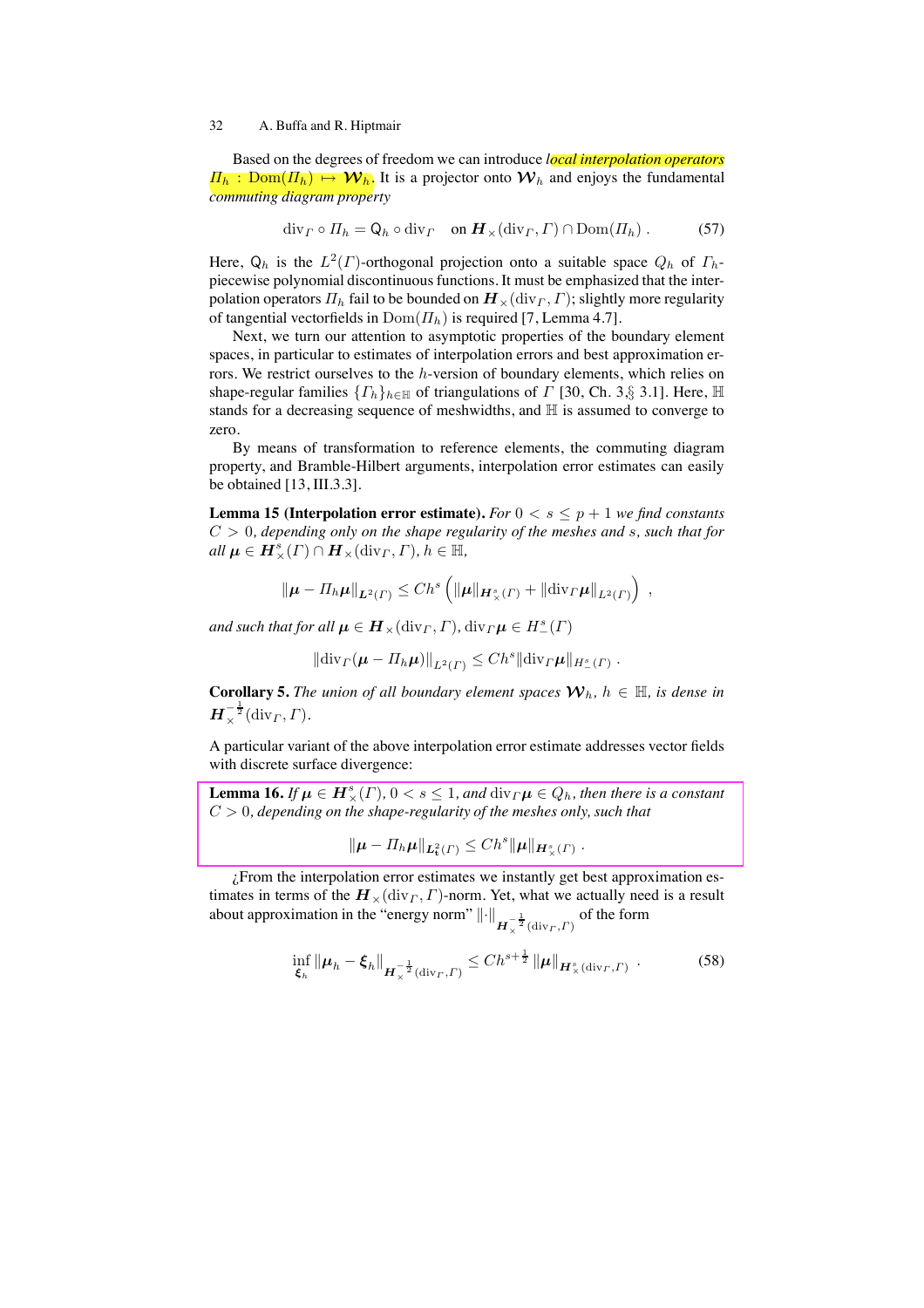The estimate in  $H_*(\text{div}_\Gamma, \Gamma)$  does not directly provide (58). Even worse, standard duality arguments cannot be applied. Recall their main idea: we set out from a Hilbertian triple  $V \subset H \subset V'$ , have a finite dimensional subspace of H, say  $V<sub>h</sub>$ , and we want to estimate the best approximation error in  $V'$ . Then it is crucial that we know how to use the difference in regularity between  $H$  and  $V$  through an estimate of the type  $\exists v_h \in V_h : ||u - v_h||_H \leq C(h) ||u||_V$ , with  $C(h)$  optimal in a suitable sense.

Here, we have an estimate between  $\boldsymbol{H}_{\times}(\text{div}_{\Gamma}, \Gamma)$  and  $\boldsymbol{H}_{\times}^s(\text{div}_{\Gamma}, \Gamma), s > 0$ . Thus, we should use  $H_*(\text{div}_\Gamma, \Gamma)$  as self dual space, i.e., the standard inner product in  $\mathbf{H}_{\times}(\text{div}_\Gamma, \Gamma)$ . But, in order to conclude, we should be able to prove that  $H^{-s}_{\times}(\text{div}_\Gamma, \Gamma)$  is dual of  $H^s_{\times}(\text{div}_\Gamma, \Gamma)$  for  $0 < s \leq \frac{1}{2}$  with respect to the  $\mathbf{H}_{\times}(\text{div}_\Gamma, \Gamma)$  inner product. Unfortunately this is the case for regular surfaces but not for non-regular ones [29].

The question of obtaining (58) has been addressed in [16] and the idea is to use the duality argument face by face (which are seen as regular open manifolds), exploiting continuity of the normal components of vector-fields in  $\mathbf{H}_{\times}(\text{div}_{\Gamma}, \Gamma)$ . At the end of a technical procedure we obtain the following result:

**Theorem 14.** Let  $\mathcal{P}_h$  :  $\bm{H}_{\times}^{-\frac{1}{2}}(\text{div}_\Gamma,\Gamma) \rightarrow \bm{\mathcal{W}}_h$  be the orthogonal projection with *respect to the*  $H_{\times}^{-\frac{1}{2}}(\text{div}_\Gamma, \Gamma)$  *inner product. Then, for any*  $-\frac{1}{2} \leq s \leq p+1$  *we have*

$$
\|\boldsymbol{\mu} - \mathcal{P}_h \boldsymbol{\mu}\|_{\boldsymbol{H}_\times^{-\frac{1}{2}}(\text{div}_\Gamma, \Gamma)} \le C h^{s + \frac{1}{2}} \|\boldsymbol{\mu}\|_{\boldsymbol{H}_\times^s(\text{div}_\Gamma, \Gamma)} \quad \forall \boldsymbol{\mu} \in \boldsymbol{H}_\times^s(\text{div}_\Gamma, \Gamma) .
$$
\n(59)

This theorem tells us that we can expect good approximation properties, but these cannot be obtained using local interpolation operators.

# **9 Galerkin Discretization**

The Galerkin approach simply consists of replacing the Hilbert spaces  $\bm{H}_{\times}^{-\frac{1}{2}}(\mathrm{div}_\varGamma,\varGamma)$ and  $\mathbf{H}_{\times}$ (div<sub>Γ</sub>,Γ) in the variational formulations by finite dimensional subspaces  $\boldsymbol{\mathcal{W}}_h.$ 

# **9.1 Integral equations of the first kind**

First, we study the simplest BIE of the first kind, namely the electric field integral equations (42) and (49), that is, we examine variational problems like: seek  $\lambda \in$  $\boldsymbol{H}_{\times}^{-\frac{1}{2}}(\mathrm{div}_\varGamma,\varGamma)$  such that

$$
\widehat{\mathsf{C}}\mathsf{F}(\mathsf{E}: \quad a(\boldsymbol{\lambda},\boldsymbol{\mu}) := \langle \mathbf{S}_{\kappa}\boldsymbol{\lambda},\boldsymbol{\mu}\rangle_{\boldsymbol{\tau},\Gamma} = \text{r.h.s.}(\boldsymbol{\mu}) \quad \forall \boldsymbol{\mu} \in \boldsymbol{H}_{\times}^{-\frac{1}{2}}(\text{div}_{\Gamma},\Gamma) , \qquad (60)
$$

for a suitable continuous functional on the right hand side. If  $\kappa$  stays away from interior electric Maxwell eigenvalues, we saw that the operator  $\mathbf{S}_{\kappa}: \bm{H}_\times^{-\frac{1}{2}}(\mathrm{div}_\varGamma,\varGamma)\mapsto$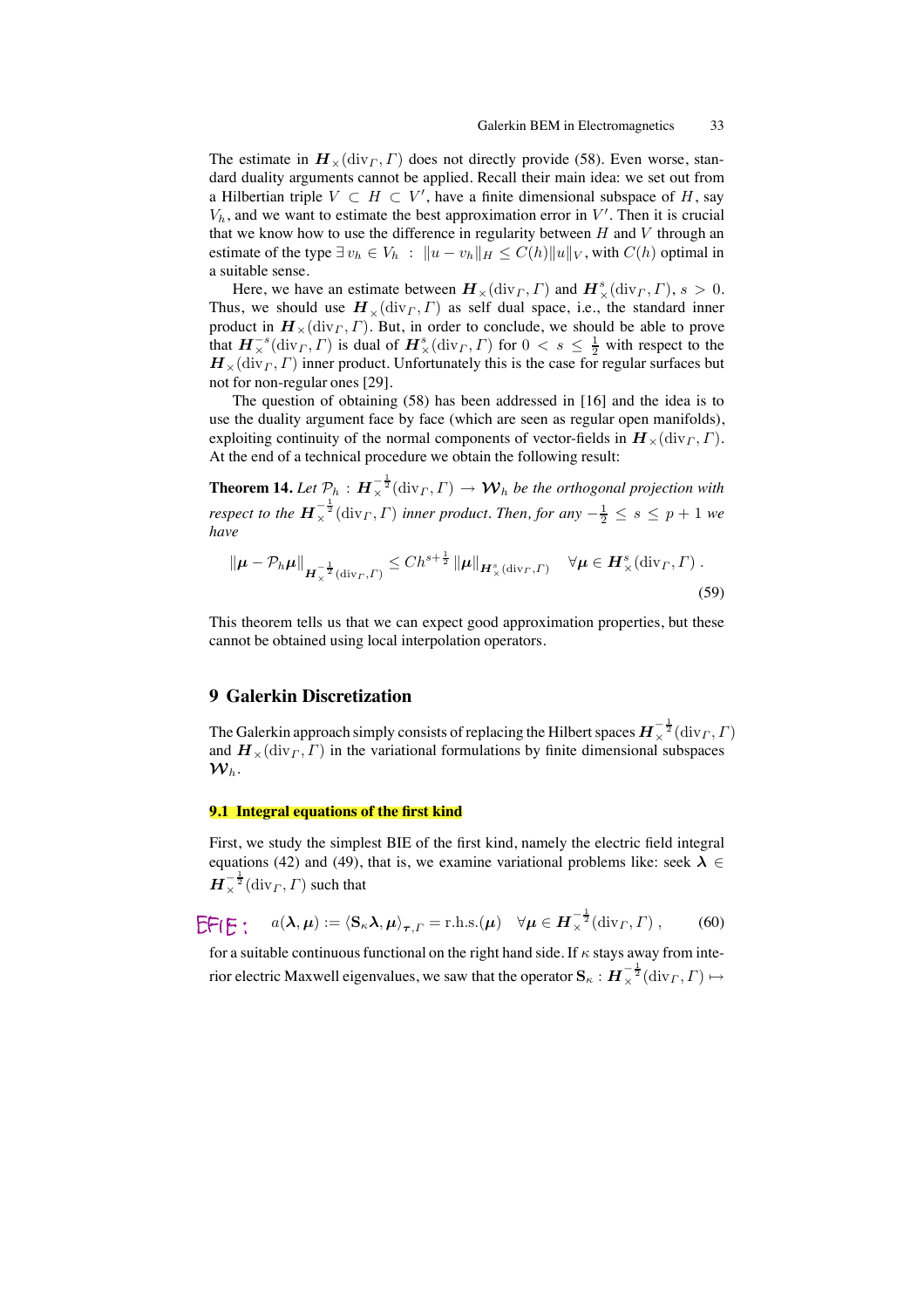$\mathbf{H}_{\times}^{-\frac{1}{2}}(\text{div}_{\Gamma}, \Gamma)$  defines an isomorphism. This is equivalent to the existence of a constant  $C_S > 0$  such that the following *continuous inf-sup condition* holds true:

$$
\sup_{\boldsymbol{\eta} \in \boldsymbol{H}_{\times}^{-\frac{1}{2}}(\text{div}_{\boldsymbol{\Gamma}},\boldsymbol{\Gamma})} \frac{|a(\boldsymbol{\mu},\boldsymbol{\eta})|}{\|\boldsymbol{\eta}\|_{\boldsymbol{H}_{\times}^{-\frac{1}{2}}(\text{div}_{\boldsymbol{\Gamma}},\boldsymbol{\Gamma})}} \geq C_{S} \|\boldsymbol{\mu}\|_{\boldsymbol{H}_{\times}^{-\frac{1}{2}}(\text{div}_{\boldsymbol{\Gamma}},\boldsymbol{\Gamma})} \quad \forall \boldsymbol{\mu} \in \boldsymbol{H}_{\times}^{-\frac{1}{2}}(\text{div}_{\boldsymbol{\Gamma}},\boldsymbol{\Gamma}) .
$$
\n(61)

We aim at establishing a *uniform discrete inf-sup-condition* of the form: there exists  $C_D > 0$  such that  $\forall \mu_h \in \mathcal{W}_h$ ,

$$
\sup_{\boldsymbol{\eta}_h \in \mathcal{W}_h} \frac{|a(\boldsymbol{\mu}_h, \boldsymbol{\eta}_h)|}{\|\boldsymbol{\eta}_h\|_{\boldsymbol{H}^{-\frac{1}{2}}_x(\text{div}_\Gamma, \Gamma)}} \ge C_D \|\boldsymbol{\mu}_h\|_{\boldsymbol{H}^{-\frac{1}{2}}_x(\text{div}_\Gamma, \Gamma)}, \ h \in \mathbb{H}. \tag{62}
$$

According to Babuška's theory  $[8]$  refined in  $[63]$  this guarantees existence of discrete solutions  $\lambda_h \in \mathcal{W}_h$  and translates into their quasi-optimal behaviour:

$$
\|\boldsymbol{\lambda} - \boldsymbol{\lambda}_h\|_{\boldsymbol{H}_{\times}^{-\frac{1}{2}}(\text{div}_\Gamma, \Gamma)} \leq C_D^{-1} C_A \inf_{\boldsymbol{\eta}_h \in \mathcal{W}} \|\boldsymbol{\lambda} - \boldsymbol{\eta}_h\|_{\boldsymbol{H}_{\times}^{-\frac{1}{2}}(\text{div}_\Gamma, \Gamma)} \quad \forall h \in \mathbb{H},
$$
\n(63)

where  $C_A > 0$  is the operator norm of  $a(\cdot, \cdot)$ . As a first step towards a discrete inf-sup condition, we have to find a suitable candidate for  $\eta$  in (61). To that end, introduce the operator  $\top : H_{\times}^{-\frac{1}{2}}(\text{div}_\Gamma, \Gamma) \mapsto H_{\times}^{-\frac{1}{2}}(\text{div}_\Gamma, \Gamma)$  through

$$
a(\eta, \mathsf{T}\mu) = c_{\Gamma}(\mu, \eta) \quad \forall \eta \in \mathbf{H}_{\times}^{-\frac{1}{2}}(\mathrm{div}_{\Gamma}, \Gamma), \, \mu \in \mathbf{H}_{\times}^{-\frac{1}{2}}(\mathrm{div}_{\Gamma}, \Gamma) ,
$$

where  $c_F$  is the compact bilinear form of Lemma 10. Owing to (61) this is a valid definition of a compact operator T. It is immediate from (61) and Lemma 10 that

$$
|a(\boldsymbol{\mu}, (\mathsf{X}_{\Gamma} + \mathsf{T})\overline{\boldsymbol{\mu}})| = |a(\boldsymbol{\mu}, \mathsf{X}_{\Gamma}\overline{\boldsymbol{\mu}}) + c_{\Gamma}(\boldsymbol{\mu}, \overline{\boldsymbol{\mu}})| \ge C_G \left\| \boldsymbol{\mu} \right\|_{\boldsymbol{H}_{\chi}^{-\frac{1}{2}}(\text{div}_{\Gamma}, \Gamma)}^2 \tag{64}
$$

for all  $\mu \in H_{\times}^{-\frac{1}{2}}(\text{div}_\Gamma, \Gamma)$ . The choice  $\eta := (X_{\Gamma} + \Gamma)\mu$  will make (61) hold with  $C_S = C_G$ . The challenge is that  $(X_F + T)\mu_h$  will not be a boundary element function even for  $\mu_h \in \mathcal{W}_h$ . This is clear because neither  $X_F$  nor T may leave the boundary element spaces invariant. It will be necessary to project  $X_{\Gamma}\mu_h$  and  $T\mu_h$  back to  $\mathcal{W}_h$ . This can be achieved by applying suitable continuous projection operators  $P_h^X$  :  $X_\Gamma(\mathcal{W}_h) \mapsto \mathcal{W}_h$ ,  $P_h^T$  :  $H_{\infty}^{-\frac{1}{2}}(\text{div}_\Gamma, \Gamma) \mapsto \mathcal{W}_h$ . Then, for an arbitrary  $\mu_h\in\mathcal{W}_h$  we can hope that  $\bm\eta_h:=(\mathsf{P}_h^X\circ\mathsf{X}_\varGamma+\mathsf{P}_h^T\circ\mathsf{T})\bm\mu_h$  is an appropriate choice for  $\eta_h$  in (62). Making use of (64) we see that

 $|a(\mu_h, \eta_h)| = |a(\mu_h, (X_\Gamma + \mathsf{T})\mu_h) - a(\mu_h, ((\mathrm{Id}-\mathsf{P}_h^X)X_\Gamma + (\mathrm{Id}-\mathsf{P}_h^T)\mathsf{T})\mu_h)|.$  (65)

We know that  $|a(\mu_h, (\mathsf{X}_\Gamma+\mathsf{T})\mu_h)| \geq C_G \left\|\mu_h\right\|_{\boldsymbol{H}(\boldsymbol{\mathrm{curl}};\varOmega)}^2$  and we need to estimate the second term in the left hand side by the triangle inequality. Obviously, the projectors  $P_h^X$ ,  $P_h^T$  have to guarantee *uniform* convergence (Id  $-P_h^T$ )  $\circ$  T<sub>|W<sub>h</sub></sub>  $\to$  0 and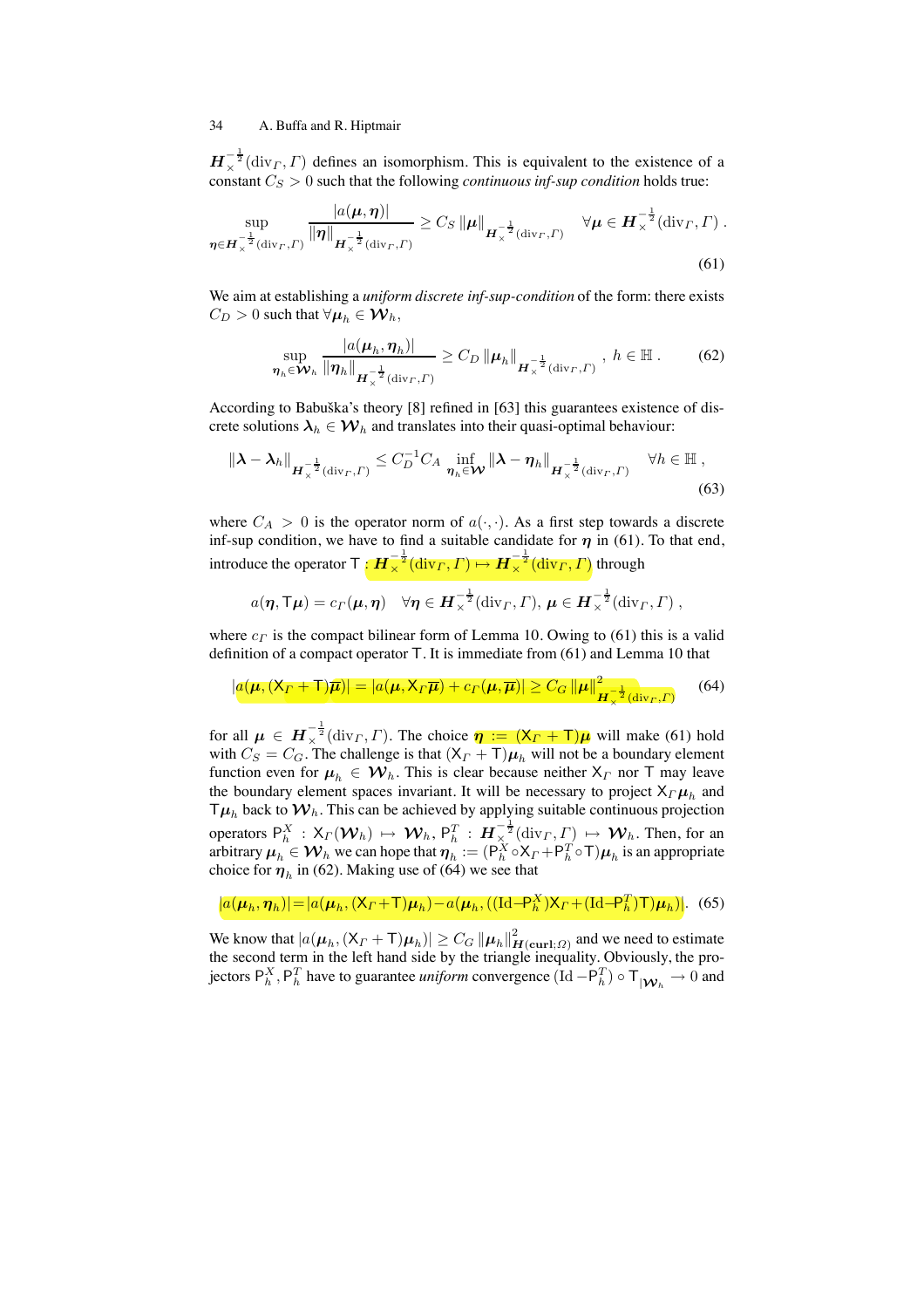$(\mathrm{Id}-P_h^X) \circ X_{\Gamma|\mathcal{W}_h} \to 0$  in  $\mathbf{H}_{\times}^{-\frac{1}{2}}(\mathrm{div}_\Gamma, \Gamma)$  as  $h \to 0$ . For  $P_h^T$  this is easy: we choose  ${\sf P}^T_h$  as the  $\bm H_\times^{-\frac{1}{2}}(\mathrm{div}_\varGamma,\varGamma)$ -orthogonal projection. Due to the compactness of T, we know [49, Corollary 10.4] that there exists a decreasing function  $\epsilon = \epsilon(h)$ such that  $\lim_{h\to 0} \epsilon(h) = 0$  and, for all  $\mu_h \in H^{-\frac{1}{2}}_{\times}(\text{div}_\Gamma, \Gamma)$ ,

$$
\left\| (\mathrm{Id}-\mathsf{P}_h^T) \circ \mathsf{T} \boldsymbol{\mu}_h \right\|_{\boldsymbol{H}_{\times}^{-\frac{1}{2}}(\mathrm{div}_\varGamma, \varGamma)} < \epsilon(h) \left\| \boldsymbol{\mu}_h \right\|_{\boldsymbol{H}_{\times}^{-\frac{1}{2}}(\mathrm{div}_\varGamma, \varGamma)} . \tag{66}
$$

As regards  $P_h^X$ , a crucial hint lies in the observation that  $P_h^X$  acts on functions in  $X_{\Gamma}(\mathbf{W}_h)$ . From div $_{\Gamma}R^{\Gamma}\mu = \text{div}_{\Gamma}\mu$  we conclude that  $\text{div}_{\Gamma}(X_{\Gamma}(\mathbf{W}_h)) \subset Q_h$ . We see that  $P_h^X$  has to be applied to functions with discrete  $\text{div}_\Gamma$  only. We remind of Lemma 16, which bears out that  $X_{\Gamma}(\mathcal{W}_h)$  is contained in the domain of the local interpolation operators  $\Pi_h$ . We discover that a perfectly valid candidate for  $P_h^X$  is the local interpolation operator:  $P_h^X := \Pi_h$ . Then, Lemma 16 is the key to uniform convergence  $(\mathrm{Id}-\mathsf{P}_h^X)\mathsf{X}_{\Gamma|\mathcal{W}_h} \to 0.$ 

**Lemma 17.** *There is a*  $C_* = C_*(\Omega, p, shape regularity) > 0$  *such that for all*  $\mu_h \in$  ${\cal W}_h$ 

$$
\left\| (\text{Id} - \mathsf{P}_{h}^{X}) \mathsf{X}_{\Gamma} \boldsymbol{\mu}_{h} \right\|_{\boldsymbol{H}_{\times}(\text{div}_{\Gamma}, \Gamma)} \leq C_{*} h^{1/2} \left\| \text{div}_{\Gamma} \boldsymbol{\mu}_{h} \right\|_{H^{-\frac{1}{2}}(\Gamma)} . \tag{67}
$$

*Proof.* Note that  $(\text{Id} - \Pi_h)X_{\Gamma}\mu_h = (\text{Id} - \Pi_h)(2R^{\Gamma} - \text{Id})\mu_h = 2(\text{Id} - \Pi_h)R^{\Gamma}\mu_h$ , and that  $\text{div}_\Gamma \mathsf{R}^\Gamma \mu_h = \text{div}_\Gamma \mu_h$ . Thus, for the estimate of the  $\mathbf{L}^2_{\mathbf{t}}$  norm, we need only combine Lemma 16 (applied to  $R^T \mu_h$ ) with (20). The observation, based on the commuting diagram property (57), that

$$
\mathrm{div}_{\Gamma}((\mathrm{Id}-\Pi_h)\mathsf{X}_{\Gamma}\boldsymbol{\mu}_h)=(\mathrm{Id}-Q_h)\mathrm{div}_{\Gamma}(\mathsf{X}_{\Gamma}\boldsymbol{\mu}_h)=(\mathrm{Id}-Q_h)\mathrm{div}_{\Gamma}\boldsymbol{\mu}_h=0
$$

finishes the proof. □

Using  $(66)$  and  $(67)$  in  $(65)$ , we obtain:

$$
|a(\boldsymbol{\mu}_h, \boldsymbol{\eta}_h)| \geq (C_G - C_A(\epsilon(h) + C_* h^{\frac{1}{2}})) \|\boldsymbol{\mu}_h\|_{\boldsymbol{H}^{-\frac{1}{2}}_{\times}(\text{div}_\varGamma, \varGamma)}^2.
$$

This means that for h small enough to ensure  $1 - C_A(\epsilon(h) + C_*h^{\frac{1}{2}})/C_G > \frac{1}{2}$  we have the discrete inf-sup condition (62). This yields the main result:

**Theorem 15.** *Provided that*  $\kappa^2$  *is not an interior electric eigenvalue, there is a* h<sup>∗</sup> > 0*, depending on the parameters of the continuous problem and the shaperegularity of the triangulation, such that a unique solution*  $\lambda_h \in W_h$  *of the discretized problem (60) exists, provided that*  $h < h_∗$ *. It supplies an asymptotically optimal approximation to the continuous solution*  $\lambda$  *of* (60) *in the sense of* (63).

Exactly the same arguments apply to (48) and give us an analogue of Thm. 15 for the Galerkin BEM discretization in the case of the transmission problem.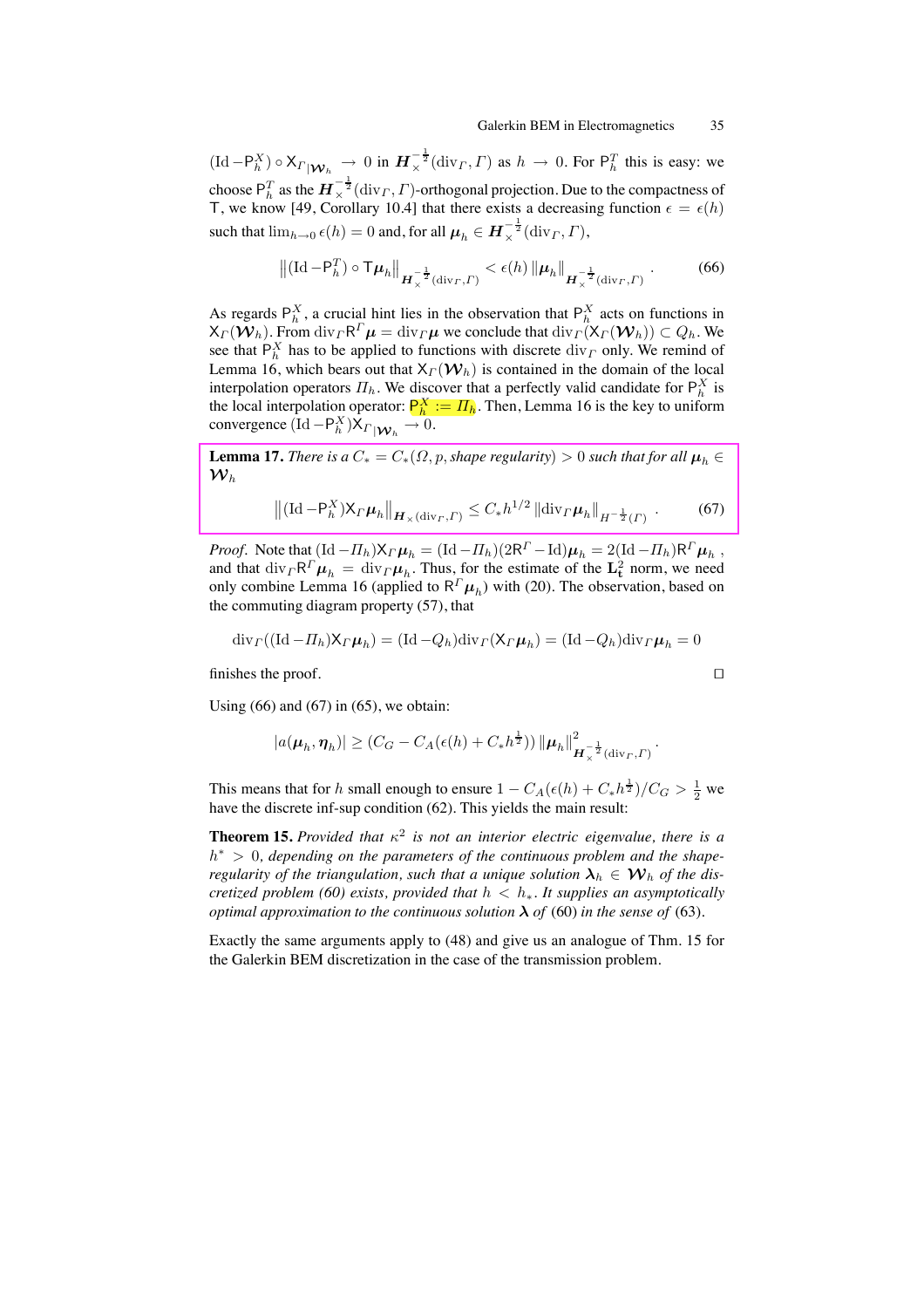*Remark 2.* Asymptotic quasi-optimality alone does not provide information about the actual speed of convergence as  $h \to 0$ , unless we have information about the smoothness of  $\lambda$ . To assess the regularity of  $\lambda$  it is necessary to recall its meaning as a boundary value or the jump of a trace of Maxwell solutions. Then the results on the regularity of Maxwell solutions given in [34] can be used. Ultimately we will always have  $\lambda \in H^s_{\times}(\text{div}_\Gamma, \Gamma)$  for some  $s > 0$  depending on the excitation and the geometry of  $\Gamma$ . In combination with Thm. 14 we can predict asymptotic rates of convergence for the h-version of the Galerkin boundary element schemes.

*Remark 3.* A striking difference between (42) and (49) is the choice of unknowns. In the indirect method  $\lambda$  is a jump. Hence, when solving the boundary integral equations on a polyhedron, the unknown of the indirect method will be affected by the corner and edge singularities of both interior and exterior Maxwell solutions [34]. As any edge is re-entrant when seen from either  $\Omega_s$  or  $\Omega'$ , the jump  $[\gamma_N]_P$  (e) will invariably possess a very low regularity. As a consequence, it might be much harder to approximate by boundary elements than the unknown of the direct method.

In terms of Galerkin discretization the CFIE from Sect. 7.2 poses an extra diffculty, because of the composition of the integral operator  $C_{\kappa}$  and the smoothing operator M. The usual trick to avoid such operator products is to switch to a mixed formulation introducing the new unknown  $p := M\zeta$ . If we use the particular smoothing operator from (54), we get  $p \in H_{\times}(\text{div}_{\Gamma}, \Gamma)$  and may simply incorporate (54) into the eventual mixed variational problem: find  $\zeta \in H^{-\frac{1}{2}}_{\times}(\text{div}_{\Gamma}, \Gamma)$ ,  $\mathbf{p}\in \boldsymbol{H}_{\times}(\mathrm{div}_\varGamma,\varGamma)$  such that for all  $\boldsymbol{\mu}\in \boldsymbol{H}^{-\frac{1}{2}}_{\times}(\mathrm{div}_\varGamma,\varGamma), \mathbf{q}\in \boldsymbol{H}_{\times}(\mathrm{div}_\varGamma,\varGamma),$ 

$$
-i\eta \langle \mathbf{S}_{\kappa}\boldsymbol{\zeta}, \boldsymbol{\mu} \rangle_{\boldsymbol{\tau},\Gamma} + \langle (\frac{1}{2}\operatorname{Id} - \mathbf{C}_{\kappa})\mathbf{p}, \boldsymbol{\mu} \rangle_{\boldsymbol{\tau},\Gamma} = \langle \gamma_{\mathbf{t}}^+ \mathbf{e}_i, \boldsymbol{\mu} \rangle_{\boldsymbol{\tau},\Gamma},
$$
  
\n
$$
\langle \mathbf{q}, \boldsymbol{\zeta} \rangle_{\boldsymbol{\tau},\Gamma} - \langle \mathbf{p}, \mathbf{q} \rangle_{0;\Gamma} - \langle \operatorname{div}_{\Gamma} \mathbf{p}, \operatorname{div}_{\Gamma} \mathbf{q} \rangle_{0;\Gamma} = 0.
$$
 (68)

Thanks to the compact embedding  $H_\times(\text{div}_\Gamma, \Gamma) \hookrightarrow H_\times^{-\frac{1}{2}}(\text{div}_\Gamma, \Gamma)$  the offdiagonal terms in (68) are compact. Thus, a generalized Gårding inequality is immediate from Lemma 10. As far as the analysis of the Galerkin discretization in  $W_h \times W_h$  is concerned, we only need to deal with the diagonal terms in (68): using exactly the same arguments as above we conclude the quasi-optimality of Galerkin solutions on sufficiently fine meshes. Please note that the estimates now employ the norm of the product space  $\bm{H}_{\times}^{-\frac{1}{2}}(\mathrm{div}_\varGamma,\varGamma)\times\bm{H}_{\times}(\mathrm{div}_\varGamma,\varGamma).$  Thus, asymptotic rates of convergence will depend on the smoothness of both  $\zeta$  and  $p$ .

#### **9.2 Integral equations of the second kind**

Pitfalls have to be avoided when performing a Galerkin boundary element discretization of the Fredholm integral equation of the second kind (44). A straightforward Galerkin discretization would lead to: seek  $\lambda_h \in \mathcal{W}_h$  such that

$$
\langle (\frac{1}{2} \operatorname{Id} + \mathbf{C}_{\kappa}) \boldsymbol{\lambda}_h, \boldsymbol{\mu}_h \rangle_{\boldsymbol{\tau}, \Gamma} = \text{r.h.s.}(\boldsymbol{\mu}_h) \quad \forall \boldsymbol{\mu}_h \in \mathcal{W}_h .
$$
 (69)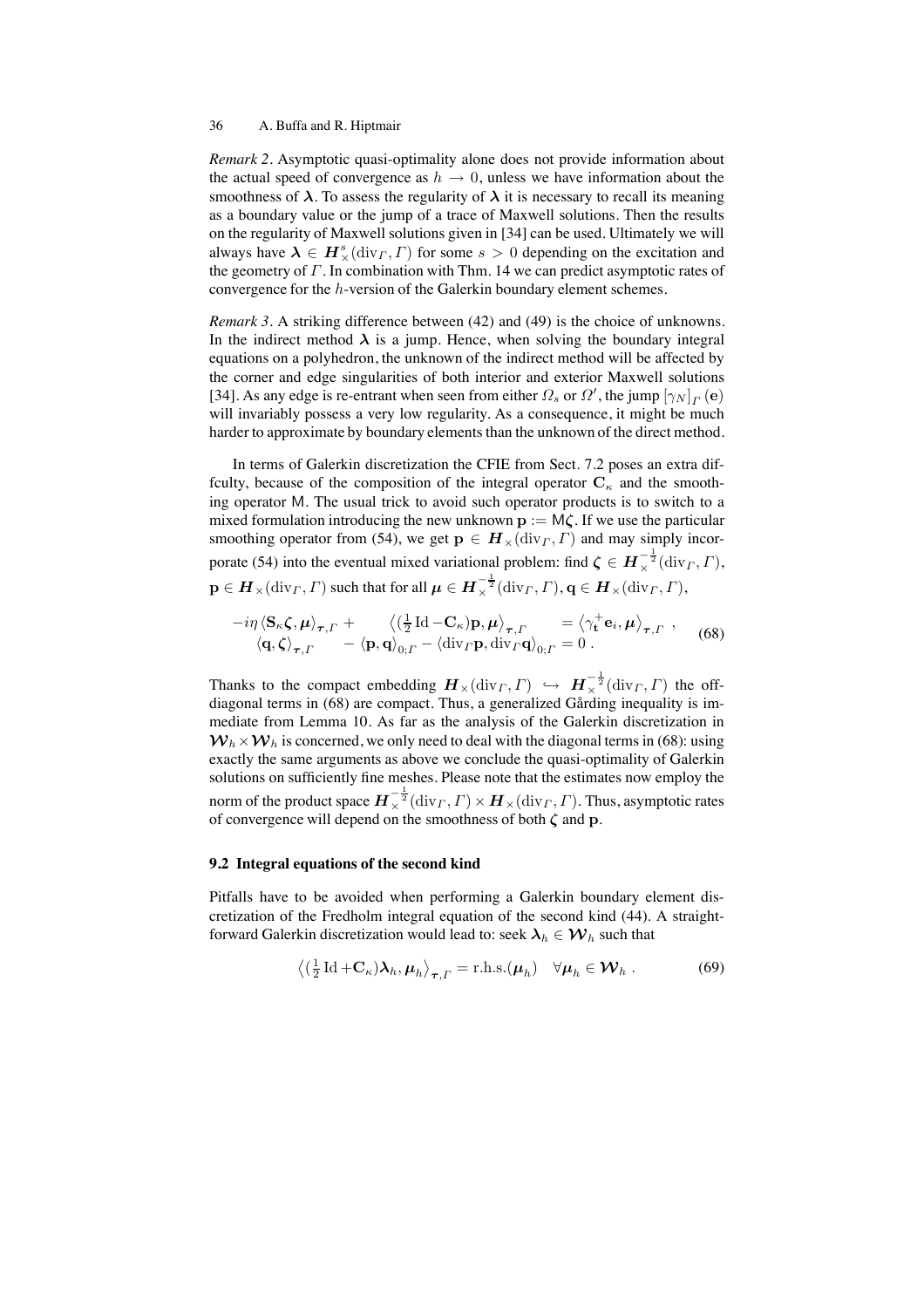If  $\Gamma \in C^{\infty}$ , then existence and uniqueness of solutions of the continuous variational problem are clear from Theorem 11. However, this does not necessarily remain true for (69). The cause of the difficulties is the failure of Theorem 2 to hold in the discrete setting. In other words,  $W<sub>h</sub>$  may not be dual to itself with respect to the pairing  $\langle \cdot, \cdot \rangle_{\tau}$ . More precisely, in [29, Section 3.1] it has been shown by means of Hodge decompositions that for  $RT_0$  boundary elements and quasiuniform families of surface meshes  $\Gamma_h$  there is  $\alpha > 0$  and spaces  $\mathcal{K}_h \subset \mathcal{W}_h$  such that, for all  $h \in \mathbb{H}$ ,  $\dim \mathcal{K}_h \geq \alpha \dim \mathcal{W}_h$  and

$$
\forall \mu_h \in \mathcal{K}_h \quad \sup_{\boldsymbol{\xi}_h \in \mathcal{W}_h} \frac{|\langle \mu_h, \boldsymbol{\xi}_h \rangle_{\boldsymbol{\tau}, \Gamma}|}{\|\boldsymbol{\xi}_h\|_{\boldsymbol{H}^{-\frac{1}{2}}_{\times}(\text{div}_\Gamma, \Gamma)}} \leq C h^{\frac{1}{2}} \|\mu_h\|_{\boldsymbol{H}^{-\frac{1}{2}}_{\times}(\text{div}_\Gamma, \Gamma)}.
$$

The discretization of  $\langle \cdot, \cdot \rangle_{\tau,\Gamma}$  on  $\mathcal{W}_h$  is not stable! This bars us from deriving a discrete inf-sup condition, though the continuous bilinear form satisfies a generalized Gårding inequality.

*Remark 4.* The instability of  $\langle \cdot, \cdot \rangle_{\tau, \Gamma}$  in W also thwarts the straightforward application of an otherwise effective preconditioning strategy for boundary integral equations of the first kind, which is based on Calderón projectors [59]. The gist of the remedy, devised in [28], is to express  $\langle \cdot, \cdot \rangle_{\tau}$  via an approximate discrete Hodge decomposition of  $W$ .

This instability forces us to switch from (44) to (45), before a Galerkin discretization by means of  $\mathcal{W}_h$  becomes feasible: the stability of the  $TH(\text{div}_\Gamma, \Gamma)$  inner product in the discrete setting is a moot point. Hence, provided that the assumptions of Theorem 11 hold, the Galerkin discretization in  $\mathcal{W}_h$  will produce asymptotically optimally convergent solutions on sufficiently fine meshes. The proof follows the standard approach to coercive variational problems [62]. However, note that all estimates will be based on the  $H_*(\text{div}_\Gamma, \Gamma)$ -norm, that is

$$
\|\boldsymbol{\lambda}-\boldsymbol{\lambda}_h\|_{\boldsymbol{H}_\times(\mathrm{div}_\varGamma,\varGamma)}\leq C\inf_{\boldsymbol{\eta}\in\boldsymbol{\mathcal{W}}_h}\|\boldsymbol{\lambda}-\boldsymbol{\eta}_h\|_{\boldsymbol{H}_\times(\mathrm{div}_\varGamma,\varGamma)}.
$$

We point out that the bilinear expressions  $(\lambda_h, \mu_h) \mapsto \langle \text{div}_{\Gamma} C_{\kappa} \lambda_h, \text{div}_{\Gamma} \mu_h \rangle_{0; \Gamma}$ that have to be evaluated for basis functions of  $\mathcal{W}_h$  in order to get the system matrix can be converted into sums of two integrals over  $\Gamma \times \Gamma$  featuring weakly singular kernels. Details can be found in the proof of Lemma 11.

# **10 Coupling of Finite Elements and Boundary Elements**

The solution of the transmission problem of electromagnetic scattering by means of direct boundary integral equations is confined to the case of homogeneous scatterers, because the simple representation formula (26) for Maxwell solutions cannot accommodate variable material coefficients  $\underline{\epsilon} = \underline{\epsilon}(x), \mu = \mu(x), x \in \Omega_s$ . This situation poses no problems for a Galerkin finite element discretization of the spatial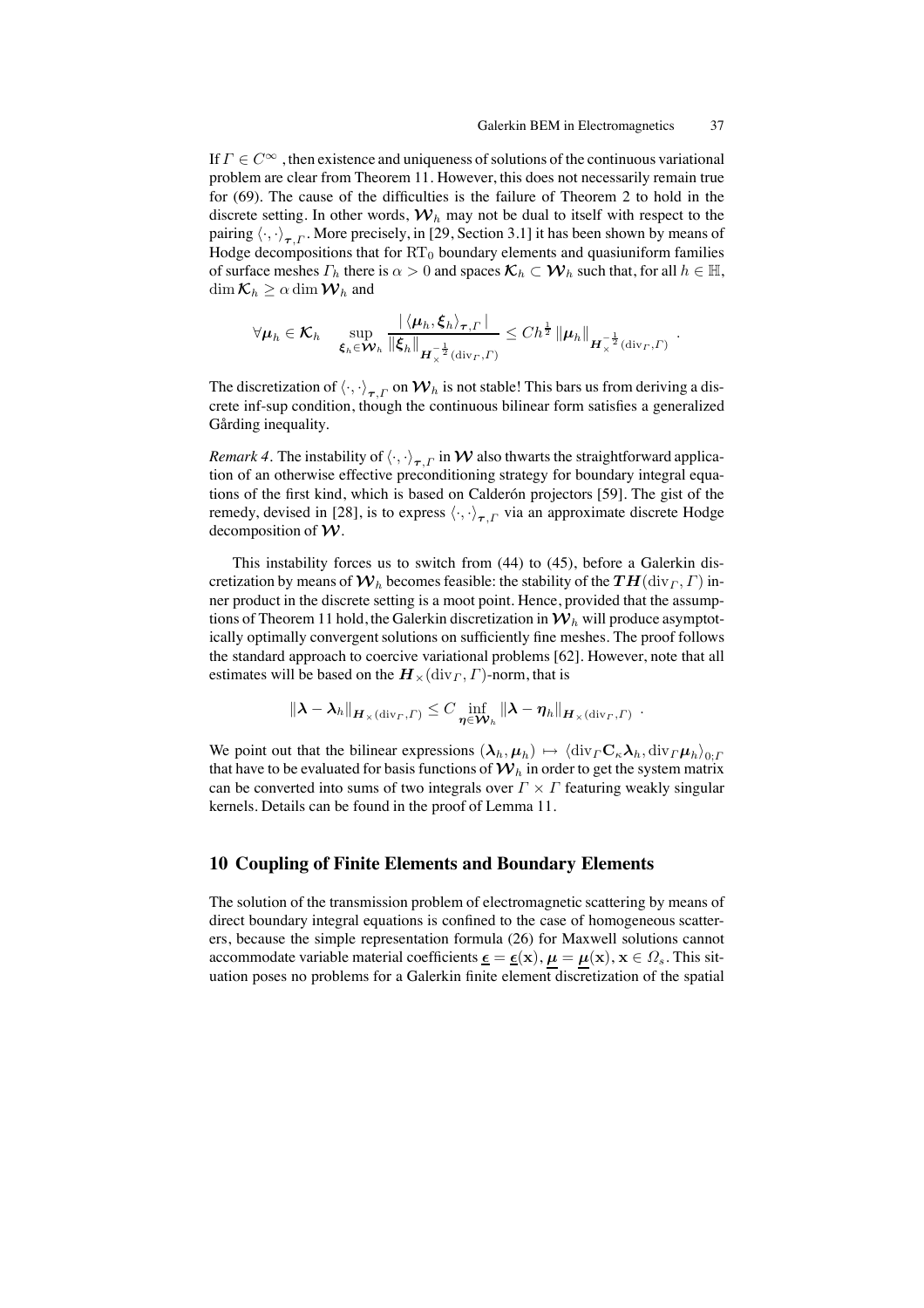variational problem inside  $\Omega_s$ . On the other hand, the field problem in the air region  $\Omega'$  is not amenable to a treatment by classical finite elements, but offers a perfect setting for the boundary element methods discussed in the previous sections. Thus, it is natural to tackle scattering at an inhomogeneous body by a combined Galerkin discretization involving both finite elements and boundary elements. In this section the focus will be on a method based on the Calderon projector  $\mathbb{P}^+_{\kappa}$  from (34).

Using  $a_M(\cdot, \cdot)$  defined in (15), the electric field in  $\Omega_s$  satisfies

$$
a_M(\mathbf{e}, \mathbf{v}) - \langle \underline{\mu}^{-1} \gamma_\mathbf{t}^- \operatorname{curl} \mathbf{e}, \gamma_\mathbf{t}^- \mathbf{v} \rangle_{\tau, \Gamma} = 0 \tag{70}
$$

for all  $\mathbf{v} \in H(\text{curl}; \Omega_s)$ . The gist of coupling is to employ an operator representation of the *Dirichlet-to-Neumann* map  $DtN_{\kappa}^+ : H_{\times}^{-\frac{1}{2}}(\text{div}_\Gamma, \Gamma) \mapsto H_{\times}^{-\frac{1}{2}}(\text{div}_\Gamma, \Gamma),$ which is a linear operator returning  $\gamma_N^+$ e for a Maxwell solution e in  $\Omega'$  if  $\gamma_t^+$ e is prescribed. If this was available, we could use the transmission conditions

$$
\gamma_t^- \mathbf{e} = \gamma_t^+ \mathbf{e} + \gamma_t^+ \mathbf{e}_i \quad , \quad \underline{\mu}^{-1} \gamma_t^- \operatorname{curl} \mathbf{e} = \frac{\kappa}{\mu_0} \gamma_N^+ \mathbf{e} + \gamma_t^+ \mathbf{h}_i \; , \tag{71}
$$

to cast the scattering problem in the variational form: seek  $e \in H(\text{curl}; \Omega_s)$  such that for all  $\mathbf{v} \in H(\text{curl}; \Omega_s)$ 

$$
a_M(\mathbf{e}, \mathbf{v}) - \kappa \mu_0^{-1} \langle \mathrm{DtN}_{\kappa}^+ \gamma_{\mathbf{t}}^- \mathbf{e}, \gamma_{\mathbf{t}}^- \mathbf{v} \rangle_{\boldsymbol{\tau}, \Gamma} = \text{r.h.s}(\mathbf{v})
$$
.

By Thm. 8 either row of the interior Calderon projector  $\mathbb{P}^-$  immediately supplies a realization of  $DtN_{\kappa}^+$ :

$$
\mathsf{DtN}_{\kappa}^{+} = -\left(\frac{1}{2}\operatorname{Id} + \mathbf{C}_{\kappa}\right)^{-1}\mathbf{S}_{\kappa} \quad , \quad \mathsf{DtN}_{\kappa}^{+} = -\mathbf{S}_{\kappa}^{-1}\left(\frac{1}{2}\operatorname{Id} + \mathbf{C}_{\kappa}\right). \tag{72}
$$

Both formulae describe the same operator, but appear vastly different. The reason is that they both break the inherent symmetry of magnetic and electric fields. Symmetry can be preserved by combining both rows of  $\mathbb{P}^+_{\kappa}$  in a clever manner:

$$
\mathrm{DtN}_{\kappa}^{+} = -\mathbf{S}_{\kappa} - \left(\frac{1}{2}\operatorname{Id} - \mathbf{C}_{\kappa}\right)\mathbf{S}_{\kappa}^{-1}\left(\frac{1}{2}\operatorname{Id} + \mathbf{C}_{\kappa}\right). \tag{73}
$$

This discovery was first presented in [32] and is the foundation for the so-called symmetric approach to marrying finite elements and boundary elements. It has been applied to a wide range of transmission problems, see, for instance [22, 23, 50]. In the case of electromagnetism the idea was examined theoretically in [4–6], and in [9] for a related problem involving impedance boundary conditions.

Of course, a variational formulation suited for Galerkin discretization has to dispense with the explicit inverse  $S<sub>\kappa</sub>$ <sup>-1</sup>. Instead another equation is added, which leads to: seek  $\mathbf{e} \in \bm{H}(\mathbf{curl};\Omega_s), \bm{\lambda} \in \bm{H}^{-\frac{1}{2}}_{\times}(\mathrm{div}_\Gamma,\Gamma)$  with

$$
a_M(\mathbf{e}, \mathbf{e}') + \left\langle \frac{\kappa}{\mu_0} \mathbf{S}_{\kappa} \gamma_\mathbf{t}^- \mathbf{e}, \gamma_\mathbf{t}^- \mathbf{e}' \right\rangle_{\boldsymbol{\tau}, \Gamma} - \left\langle \frac{\kappa}{\mu_0} (\frac{1}{2} \operatorname{Id} - \mathbf{C}_{\kappa}) \boldsymbol{\lambda}, \gamma_\mathbf{t}^- \mathbf{e}' \right\rangle_{\boldsymbol{\tau}, \Gamma} = \dots, \tag{74}
$$

$$
\left\langle (\frac{1}{2} \operatorname{Id} + \mathbf{C}_{\kappa}) \gamma_\mathbf{t}^- \mathbf{e}, \boldsymbol{\lambda}' \right\rangle_{\boldsymbol{\tau}, \Gamma} + \left\langle \mathbf{S}_{\kappa} \boldsymbol{\lambda}, \boldsymbol{\lambda}' \right\rangle_{\boldsymbol{\tau}, \Gamma} = \dots,
$$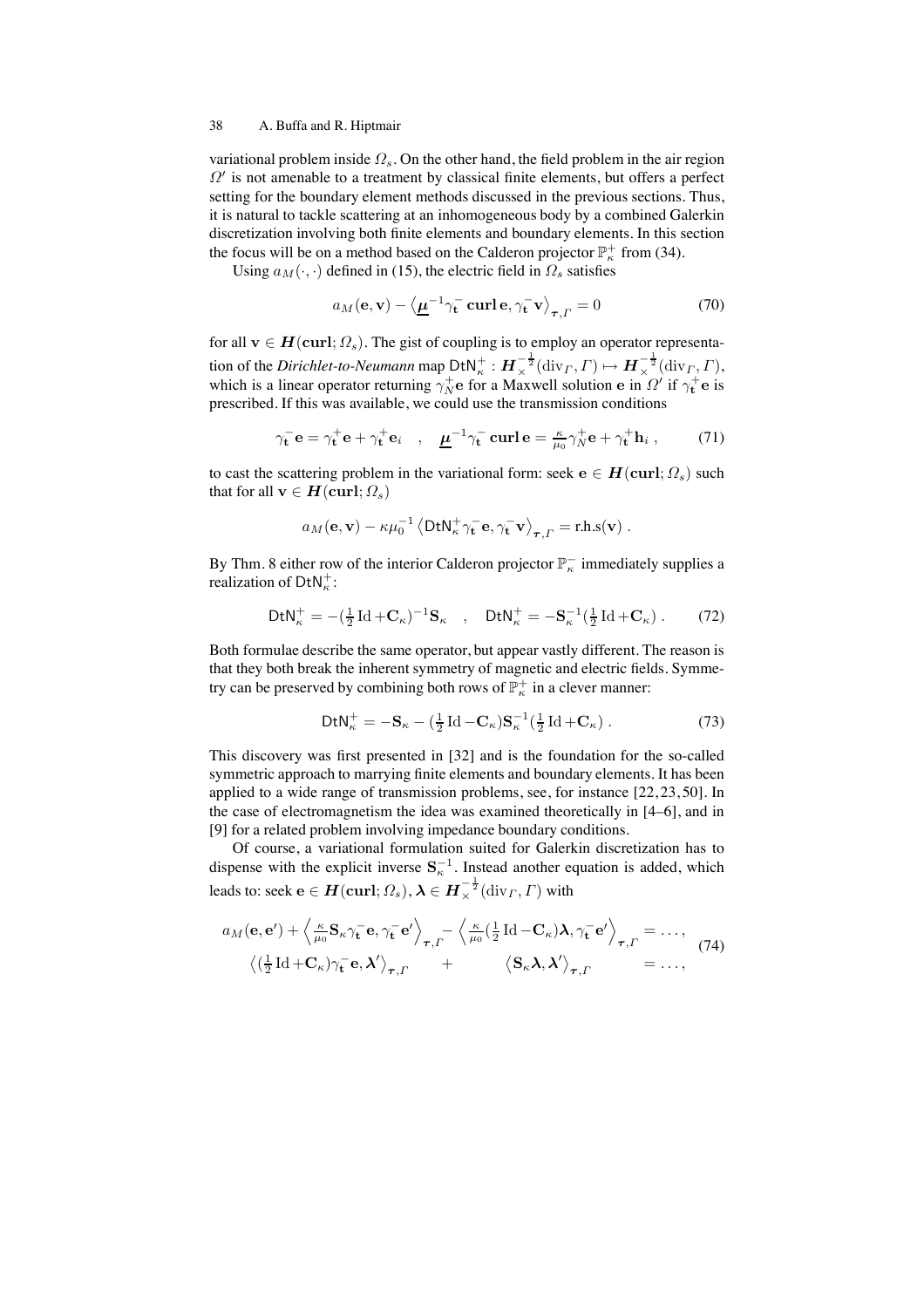for all  $\mathbf{e}' \in \bm{H}(\mathbf{curl};\Omega_s), \bm{\lambda}' \in \bm{H}_\times^{-\frac{1}{2}}(\mathrm{div}_\Gamma,\Gamma).$  The new unknown  $\bm{\lambda}$  will provide the exterior Neumann trace  $\gamma_N^+$ e.

Note that the symmetric version of  $DtN_{\kappa}^+$  involves the inverse of  $S_{\kappa}$ . This suggests that "forbidden wave numbers" will also haunt the coupled formulations, *cf.* Sect. 7. Similar to Lemma 14 one proves the following theorem, see [44].

**Theorem 16.** *If*  $\kappa^2$  *is not an interior electric eigenvalue, a solution* (e,  $\lambda$ ) *of* (74) *provides a solution of the transmission problem* (1) *by retaining e in*  $\Omega_s$ *and using the exterior Stratton-Chu representation formula* (26) *with the data*  $(\gamma_{\mathbf{t}}^{-}\mathbf{e} - \gamma_{\mathbf{t}}^{+}\mathbf{e}_i, \boldsymbol{\lambda}).$ 

**Corollary 6.** *If*  $\kappa^2$  *is not an interior electric eigenvalue, the solution* (e,  $\lambda$ ) *of* (74) *is unique.*

We point out that even if  $\kappa$  violates the assumption of the theorem, the solution for e will remain unique. This will no longer be true for  $\lambda$ , which is unique only up to Neumann traces of interior electric eigenmodes. This can be seen by refining the arguments in the proof of Theorem 16.

We denote by  $\mathbf{d}_{\kappa}$  the bilinear form on  $\boldsymbol{H}(\textbf{curl}; \Omega_s) \times \boldsymbol{H}_{\times}^{-\frac{1}{2}}(\text{div}_{\Gamma}, \Gamma)$  that is associated with the the variational problem (74). Pursuing the same policy as in Sect. 3 and 7, we aim to establish a generalized Gå rding inequality for  $d_{\kappa}$ . Of course, the splitting idea will pave the way. More precisely, the crucial "sign flipping isomorphism"  $\mathbb{X}_{\mathcal{V}}$  will involve both splittings (18) and (21) employed in Sects. 3 and 7. Writing,  $\mathcal{V}:=\bm H(\mathbf{curl};\Omega_s)\times \bm H_\times^{-\frac{1}{2}}(\mathrm{div}_\varGamma,\varGamma),$  it reads

$$
\mathbb{X}_{\boldsymbol{\mathcal{V}}}\binom{\mathbf{u}}{\boldsymbol{\xi}}:=\binom{(R-Z)\mathbf{u}}{(R^{\varGamma}-Z^{\varGamma})\boldsymbol{\xi}}:\boldsymbol{\mathcal{V}}\mapsto\boldsymbol{\mathcal{V}}\;.
$$

We make the important observation that the trace  $\gamma_t^-$  maps curl-free vectorfields into  $\mathcal{N}(\Gamma)$ . In addition we can use the symmetry of  $C_{\kappa}$  stated in lemma 6 and proceed as in the proof of Thm. 9. This will give us the desired strengthened Gå rding inequality:

**Theorem 17.** *There exists a compact bilinear form*  $\mathbf{c}: \mathcal{V} \times \mathcal{V} \mapsto \mathbb{C}$  *and a constant*  $C_G > 0$  such that

$$
\left| d_{\kappa}\left(\binom{\mathbf{u}}{\mu}, \mathbb{X}_{\mathcal{V}}\left(\frac{\overline{\mathbf{u}}}{\mu}\right)\right) - c\left(\binom{\mathbf{u}}{\mu}, \binom{\overline{\mathbf{u}}}{\mu}\right) \right| \geq \newline \geq C_G \left( \|\mathbf{u}\|_{H(\mathrm{curl};\Omega_s)}^2 + \|\mu\|_{H_{\chi}^{-\frac{1}{2}}(\mathrm{div}_\Gamma, \Gamma)}^2 \right)
$$

*holds for all*  $\mathbf{u} \in \mathbf{H}(\mathbf{curl};\Omega_s), \mathbf{\mu} \in \mathbf{H}^{-\frac{1}{2}}_{\times}(\mathrm{div}_\Gamma, \Gamma).$ 

Hence, in conjuction with Cor. 6, a Fredholm alternative argument confirms the existence of solutions of the variational problem (74).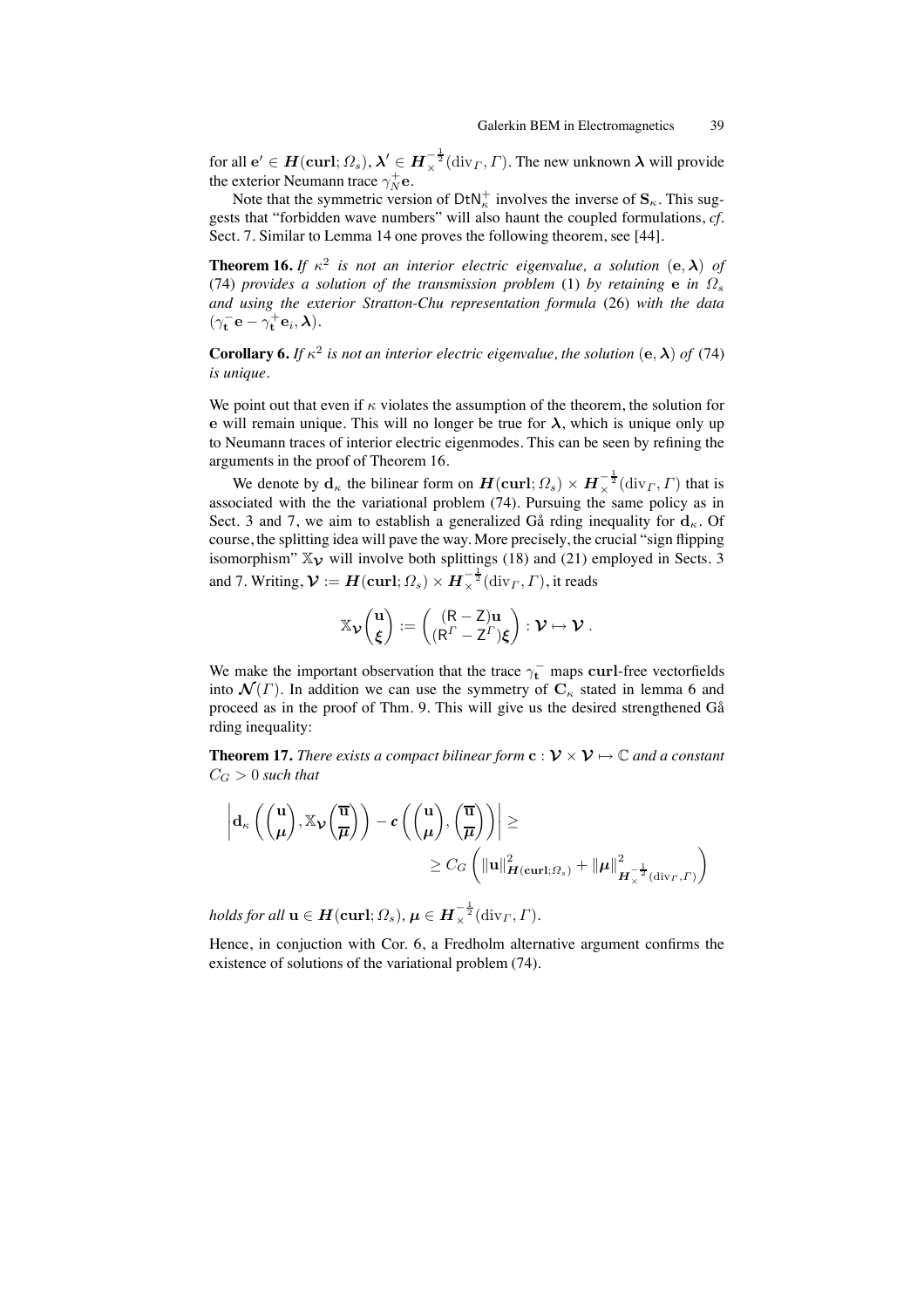Besides  $\Gamma_h$  the Galerkin discretization of (74) requires a triangulation  $\Omega_h$  of  $\Omega_s$ . In principle, both can be independent of each other, but implementation is greatly facilitated if  $\Gamma_h = \Omega_{h|\Gamma}$ . Then, we can rely on the  $\mathbf{H}_{\times}(\text{div}_\Gamma, \Gamma)$ -conforming boundary element spaces  $W_h$  to approximate  $\lambda$ , and special  $H(\text{curl}; \Omega_s)$ -conforming finite elements for e. The latter are thoroughly discussed in [45, Ch. 3]. They enjoy all the properties that permit us to prove a discrete inf-sup-condition as in Sect. 9.1. Thus we can get asymptotic quasi-optimality of discrete solutions obtained by the symmetric coupling of finite elements and boundary elements for the electromagnetic scattering problem.

# **References**

- 1. R. ADAMS, *Sobolev Spaces*, Academic Press, New York, 1975.
- 2. A. ALONSO AND A. VALLI, *Some remarks on the characterization of the space of tangential traces of* H(rot; Ω) *and the construction of an extension operator*, Manuscripta mathematica, 89 (1996), pp. 159–178.
- 3. H. AMMARI AND S. HE, *Effective impedance boundary conditions for an inhomogeneous thin layer on a curved metallic surface*, IEEE Trans. Antennas and Propagation, 46 (1998), pp. 710–715.
- 4. H. AMMARI AND J. NÉDÉLEC, Couplage éléments finis-équations intégrales pour la résolution des équations de Maxwell en milieu hétérogene, in Equations aux derivees partielles et applications. Articles dedies a Jacques-Louis Lions, Gauthier-Villars, Paris, 1998, pp. 19–33.
- 5. H. AMMARI AND J.-C. NÉDÉLEC, *Coupling of finite and boundary element methods for the time-harmonic Maxwell equations. II: A symmetric formulation*, in The Maz'ya anniversary collection. Vol. 2, J. Rossmann, ed., vol. 110 of Oper. Theory, Adv. Appl., Birkhäuser, Basel, 1999, pp. 23-32.
- 6. , *Coupling integral equations method and finite volume elements for the resolution of the Leontovich boundary value problem for the time-harmonic Maxwell equations in three dimensional heterogeneous media*, in Mathematical aspects of boundary element methods. Minisymposium during the IABEM 98 conference, dedicated to Vladimir Maz'ya on the occasion of his 60th birthday on 31st December 1997, M. Bonnet, ed., vol. 41 of CRC Research Notes in Mathematics, CRC Press, Boca Raton, FL, 2000, pp. 11–22.
- 7. C. AMROUCHE, C. BERNARDI, M. DAUGE, AND V. GIRAULT, *Vector potentials in three–dimensional nonsmooth domains*, Math. Meth. Appl. Sci., 21 (1998), pp. 823–864.
- 8. I. BABUŠKA, *Error bounds for the finite element method*, Numer. Math., 16 (1971), pp. 322–333.
- 9. A. BENDALI, *Boundary element solution of scattering problems relative to a generalized impedance boundary condition*, in Partial differential equations: Theory and numerical solution. Proceedings of the ICM'98 satellite conference, Prague, Czech Republic, August 10-16, 1998., W. Jäger, ed., vol. 406 of CRC Res. Notes Math., Boca Raton, FL, 2000, Chapman & Hall/CRC, pp. 10–24.
- 10. A. BENDALI AND L. VERNHET, *The Leontovich bondary value problem and its boundary integral equations solution*, Preprint, CNRS-UPS-INSA, Department de Genie Mathematique, Toulouse, France, 2001.
- 11. H. BREZIS, *Analyse fonctionnelle. Th´eorie et applications*, Masson, Paris, 1983.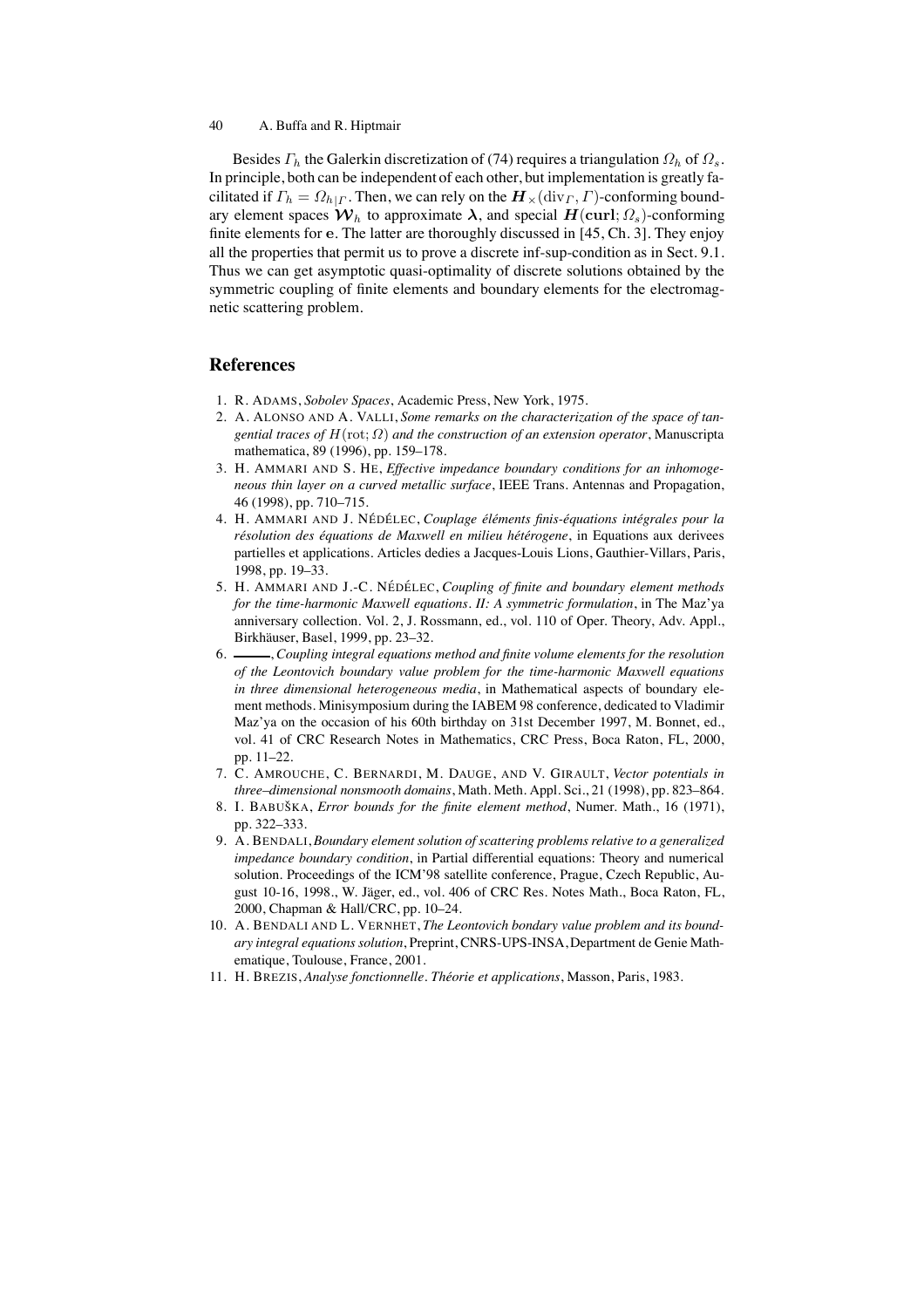- 12. F. BREZZI, J. DOUGLAS, AND D. MARINI, *Two families of mixed finite elements for 2nd order elliptic problems*, Numer. Math., 47 (1985), pp. 217–235.
- 13. F. BREZZI AND M. FORTIN, *Mixed and hybrid finite element methods*, Springer, 1991.
- 14. A. BUFFA, *Hodge decompositions on the boundary of a polyhedron: The multiconnected case*, Math. Mod. Meth. Appl. Sci., 11 (2001), pp. 1491–1504.
- 15. Traces theorems for functional spaces related to Maxwell equations: An over*wiew*. To appear in Proceedings of the GAMM Workshop on Computational Electromagnetics, Kiel, January 26th - 28th, 2001.
- 16. A. BUFFA AND S. CHRISTIANSEN, *The electric field integral equation on Lipschitz screens: Definition and numerical approximation*, Numer. Mathem. (2002), DOI 10.1007/s00211-002-0422-0.
- 17. A. BUFFA AND P. CIARLET, JR., *On traces for functional spaces related to Maxwell's equations. Part I: An integration by parts formula in Lipschitz polyhedra.*, Math. Meth. Appl. Sci., 24 (2001), pp. 9–30.
- 18.  $\_\_\_\_$ , On traces for functional spaces related to Maxwell's equations. Part II: Hodge *decompositions on the boundary of Lipschitz polyhedra and applications*, Math. Meth. Appl. Sci., 21 (2001), pp. 31–48.
- 19. A. BUFFA, M. COSTABEL, AND C. SCHWAB, *Boundary element methods for Maxwell's equations on non-smooth domains*, Numer. Mathem. 92 (2002) 4, pp. 679-710.
- 20. A. BUFFA, M. COSTABEL, AND D. SHEEN, *On traces for* H(curl, Ω) *in Lipschitz domains*, J. Math. Anal. Appl., 276/2 (2002), pp. 845-876.
- 21. A. BUFFA, R. HIPTMAIR, T. VON PETERSDORFF, AND C. SCHWAB, *Boundary element methods for Maxwell equations on Lipschitz domains*, Numer. Math., (2002). To appear.
- 22. C. CARSTENSEN, *A posteriori error estimate for the symmetric coupling of finite elements and boundary elements*, Computing, 57 (1996), pp. 301–322.
- 23. C. CARSTENSEN AND P. WRIGGERS, *On the symmetric boundary element method and the symmetric coupling of boundary elements and finite elements*, IMA J. Numer. Anal., 17 (1997), pp. 201–238.
- 24. M. CESSENAT, *Mathematical Methods in Electromagnetism*, vol. 41 of Advances in Mathematics for Applied Sciences, World Scientific, Singapore, 1996.
- 25. G. CHEN AND J. ZHOU, *Boundary Element Methods*, Academic Press, New York, 1992.
- 26. S. CHRISTIANSEN, *Discrete Fredholm properties and convergence estimates for the EFIE*, Technical Report 453, CMAP, Ecole Polytechique, Paris, France, 2000.
- 27. *Mixed boundary element method for eddy current problems*, Research Report 2002-16, SAM, ETH Zürich, Zürich, Switzerland, 2002.
- 28. S. CHRISTIANSEN AND J.-C. NÉDÉLEC, *Des préonditionneurs pour la résolution numérique des équations intégrales de frontiére de l'electromagnétisme*, C.R. Acad. Sci. Paris, Ser. I Math, 31 (2000), pp. 617–622.
- 29. —, A preconditioner for the electric field integral equation based on Calderón for*mulas*. To appear in SIAM J. Numer. Anal.
- 30. P. CIARLET, *The Finite Element Method for Elliptic Problems*, vol. 4 of Studies in Mathematics and its Applications, North-Holland, Amsterdam, 1978.
- 31. D. COLTON AND R. KRESS, *Inverse Acoustic and Electromagnetic Scattering Theory*, vol. 93 of Applied Mathematical Sciences, Springer, Heidelberg, 2nd ed., 1998.
- 32. M. COSTABEL, *Symmetric methods for the coupling of finite elements and boundary elements*, in Boundary Elements IX, C. Brebbia, W. Wendland, and G. Kuhn, eds., Springer, Berlin, 1987, pp. 411–420.
- 33. , *Boundary integral operators on Lipschitz domains: Elementary results*, SIAM J. Math. Anal., 19 (1988), pp. 613–626.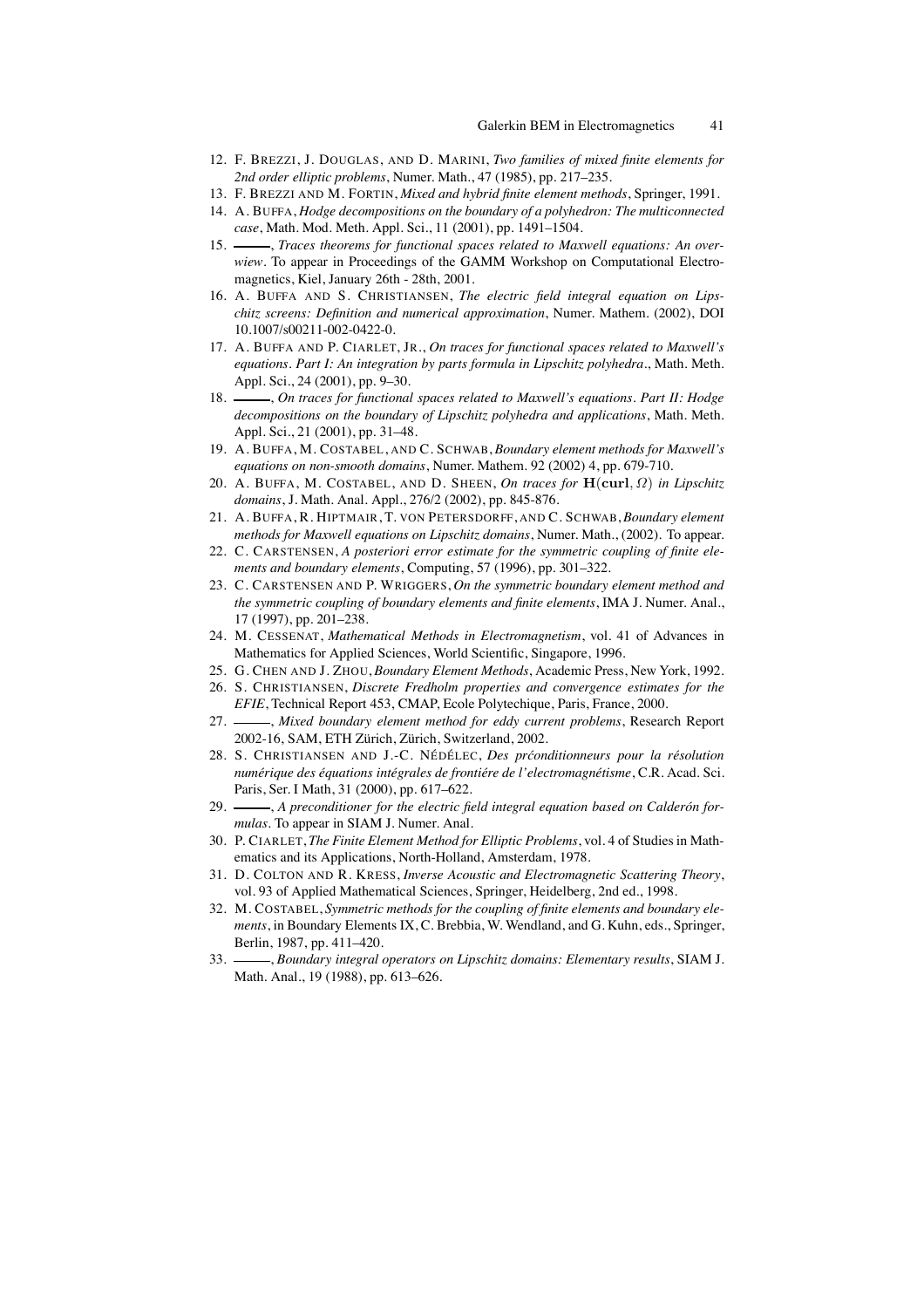- 42 A. Buffa and R. Hiptmair
- 34. M. COSTABEL AND M. DAUGE, *Singularities of Maxwell's equations on polyhedral domains*, in Analysis, Numerics and Applications of Differential and Integral Equations, M. Bach, ed., vol. 379 of Longman Pitman Res. Notes Math. Ser., Addison Wesley, Harlow, 1998, pp. 69–76.<br>35. *\_\_\_\_\_*, *Maxwell and Lar*
- $\rightarrow$ , *Maxwell and Lamé eigenvalues on polyhedra*, Math. Methods Appl. Sci., 22 (1999), pp. 243–258.
- 36. R. DAUTRAY AND J.-L. LIONS, *Mathematical Analysis and Numerical Methods for Science and Technology*, vol. 4, Springer, Berlin, 1990.
- 37. A. DE LA BOURDONNAYE, *Some formulations coupling finite element amd integral equation method for Helmholtz equation and electromagnetism*, Numer. Math., 69 (1995), pp. 257–268.
- 38. L. DEMKOWICZ, *Asymptotic convergence in finite and boundary element methods: Part 1, Theoretical results*, Comput. Math. Appl., 27 (1994), pp. 69–84.
- 39. V. GIRAULT AND P. RAVIART, *Finite element methods for Navier–Stokes equations*, Springer, Berlin, 1986.
- 40. P. GRISVARD, *Elliptic Problems in Nonsmooth Domains*, Pitman, Boston, 1985.
- 41. , *Singularities in boundary value problems*, vol. 22 of Research Notes in Applied Mathematics, Springer, New York, 1992.
- 42. W. HACKBUSCH, *Integral equations. Theory and numerical treatment.*, vol. 120 of International Series of Numerical Mathematics, Birkhäuser, Basel, 1995.
- 43. C. HAZARD AND M. LENOIR, *On the solution of time-harmonic scattering problems for Maxwell's equations*, SIAM J. Math. Anal., 27 (1996), pp. 1597–1630.
- 44. R. HIPTMAIR, *Coupling of finite elements and boundary elements in electromagnetic scattering*, Report 164, SFB 382, Universität Tübingen, Tübingen, Germany, July 2001. Submitted to SIAM J. Numer. Anal.
- 45. , *Finite elements in computational electromagnetism*, Acta Numerica, (2002), pp. 237–339.
- 46. , *Symmetric coupling for eddy current problems*, SIAM J. Numer. Anal., 40 (2002), pp. 41–65.
- 47. R. HIPTMAIR AND C. SCHWAB, *Natural boundary element methods for the electric field integral equation on polyhedra*, SIAM J. Numer. Anal., 40 (2002), pp. 66–86.
- 48. R. KRESS, *On the boundary operator in electromagnetic scattering*, Proc. Royal Soc. Edinburgh, 103A (1986), pp. 91–98.
- 49.  $\frac{1}{2}$ , *Linear Integral Equations*, vol. 82 of Applied Mathematical Sciences, Springer, Berlin, 1989.
- 50. M. KUHN AND O. STEINBACH,*FEM-BEM coupling for 3d exterior magnetic field problems*, Math. Meth. Appl. Sci., (2002). To appear.
- 51. R. MCCAMY AND E. STEPHAN, *Solution procedures for three-dimensional eddycurrent problems*, J. Math. Anal. Appl., 101 (1984), pp. 348–379.
- 52. W. MCLEAN, *Strongly Elliptic Systems and Boundary Integral Equations*, Cambridge University Press, Cambridge, UK, 2000.
- 53. J.-C. NÉDÉLEC, Acoustic and Electromagnetic Equations: Integral Representations for *Harmonic Problems*, vol. 44 of Applied Mathematical Sciences, Springer, Berlin, 2001.
- 54. A. NETHE, R.QUAST, AND H. STAHLMANN, *Boundary conditions for high frequency eddy current problems*, IEEE Trans. Mag., 34 (1998), pp. 3331–3334.
- 55. L. PAQUET, *Problemes mixtes pour le systeme de Maxwell*, Ann. Fac. Sci. Toulouse, V. Ser., 4 (1982), pp. 103–141.
- 56. P. A. RAVIART AND J. M. THOMAS, *A Mixed Finite Element Method for Second Order Elliptic Problems*, vol. 606 of Springer Lecture Notes in Mathematics, Springer, Ney York, 1977, pp. 292–315.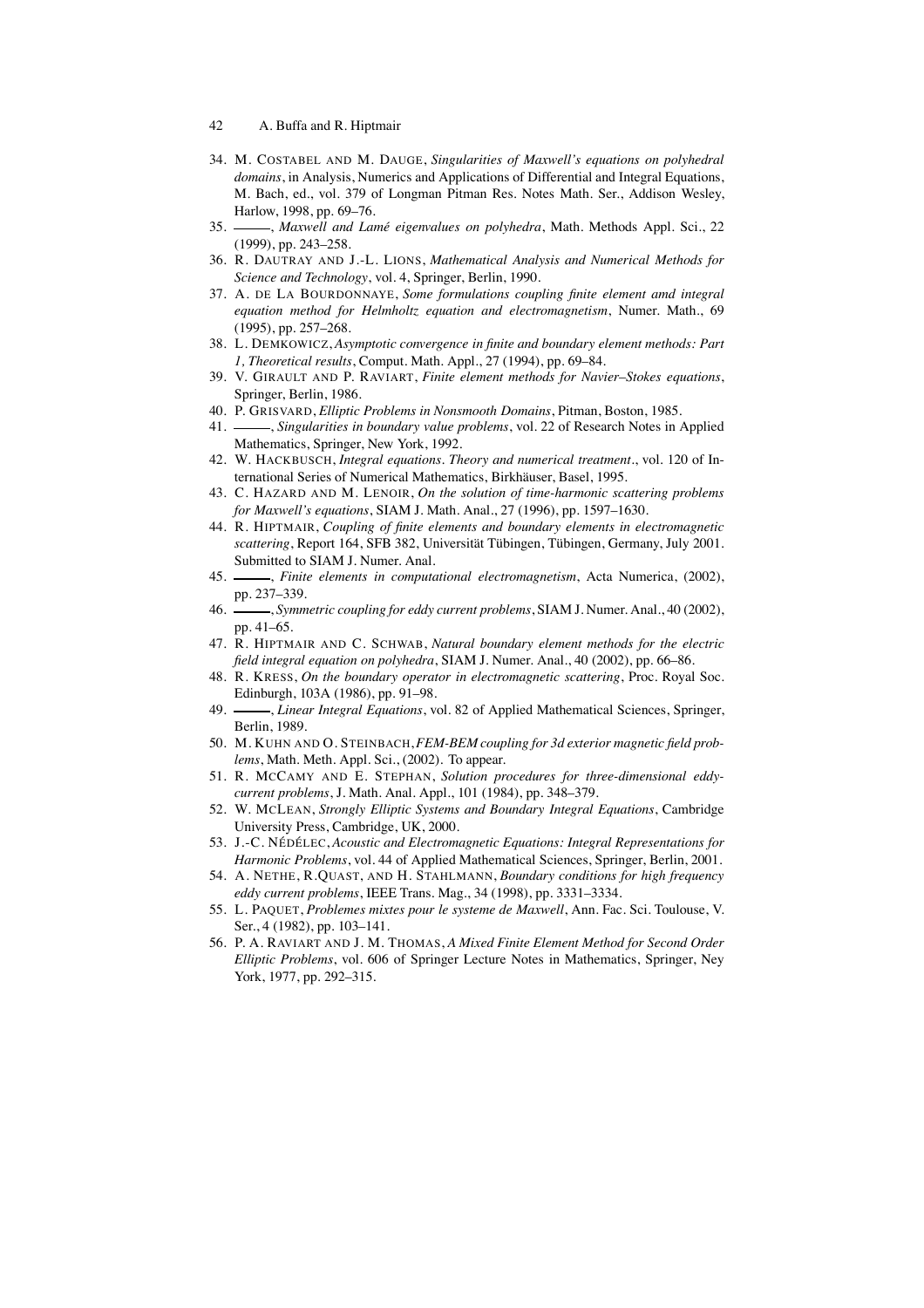- 57. M. REISSEL, *On a transmission boundary-value problem for the time-harmonic Maxwell equations without displacement currents*, SIAM J. Math. Anal., 24 (1993), pp. 1440–1457.
- 58. A. SCHATZ, *An observation concerning Ritz-Galerkin methods with indefinite bilinear forms*, Math. Comp., 28 (1974), pp. 959–962.
- 59. O. STEINBACH AND W. WENDLAND, *The construction of some efficient preconditioners in the boundary element method*, Adv. Comput. Math., 9 (1998), pp. 191–216.
- 60. J. STRATTON AND L. CHU, *Diffraction theory of electromagnetic waves*, Phys. Rev., 56 (1939), pp. 99–107.
- 61. T. VON PETERSDORFF, *Boundary integral equations for mixed Dirichlet, Neumann and transmission problems*, Math. Meth. Appl. Sci., 11 (1989), pp. 185–213.
- 62. W. WENDLAND, *Boundary element methods for elliptic problems*, in Mathematical Theory of Finite and Boundary Element Methods, A. Schatz, V. Thomée, and W. Wendland, eds., vol. 15 of DMV-Seminar, Birkhäuser, Basel, 1990, pp. 219–276.
- 63. J. XU AND L. ZIKATANOV, *Some oberservations on Babuˇska and Brezzi theories*, Report AM222, PennState Department of Mathematics, College Park, PA, September 2000. To appear in Numer. Math.

# **A Scattering from coated dielectric objects**

Now, we consider a partition of  $\Gamma := \partial \Omega_s$  into a part  $\Gamma_{\text{PEC}}$  covered by a perfectly conducting coating, and a part  $\Gamma_o$  that can be penetrated by electromagnetic fields. Further, we assume that  $\Omega_s$  is filled with an isotropic, homogeneous dielectric material with material parameters  $\epsilon^-$  and  $\mu^-$ . Hence we end up with a wave number  $\kappa^- := \omega \sqrt{\epsilon^- \mu^-}$  inside  $\Omega_s$ , whereas  $\kappa^+ := \omega \sqrt{\epsilon_0 \mu_0}$  has to be used in  $\Omega'$ . On  $\Gamma$ we find the following boundary and transmission conditions:

$$
\gamma_{\mathbf{t}}^-\mathbf{e} = \gamma_{\mathbf{t}}^+\mathbf{e} = 0 \quad \text{on } \Gamma_{\text{PEC}} \quad , \quad \gamma_{\mathbf{t}}^-\mathbf{e} = \gamma_{\mathbf{t}}^+\mathbf{e} \quad \text{on } \Gamma_o ,
$$

$$
\frac{\kappa^-}{\mu^-} \gamma_N^-\mathbf{e} = \frac{\kappa^+}{\mu_0} \gamma_N^+\mathbf{e} \quad \text{on } \Gamma_o .
$$

We aim to establish a variational direct boundary integral equation formulation for this transmission problem. We closely follow the approach in Sect. 7.1, p. 28, and will reuse the notations introduced there.

First, we recall some results about traces of functions in  $H(\text{curl}; \Omega)$  onto parts of the boundary, *cf*. [18]. To this end, let  $\Omega \subset \mathbb{R}^3$  be a generic domain and  $\Gamma_o \subset \partial \Omega$ an open subset of its piecewise smooth Lipschitz boundary  $\Gamma$ . We take for granted that  $\Gamma_o$  is a union of faces of  $\Gamma$ . We introduce the space

$$
\boldsymbol{H}_{\boldsymbol{\varGamma}\setminus\boldsymbol{\varGamma}_o}(\mathbf{curl};\Omega):=\{\mathbf{u}\in\boldsymbol{H}(\mathbf{curl};\Omega),\,\gamma_\mathbf{t}\mathbf{u}=0\text{ on }\boldsymbol{\varGamma}\setminus\boldsymbol{\varGamma}_o\}\;,
$$

and the two trace spaces

$$
\boldsymbol{H}_{\times}^{-\frac{1}{2}}(\mathrm{div}_{\Gamma}, \Gamma_o) := \{ \boldsymbol{\mu} \in \boldsymbol{H}_{\times}^{-\frac{1}{2}}(\Gamma_o), \, \mathrm{div}_{\Gamma} \boldsymbol{\mu} \in H^{-\frac{1}{2}}(\Gamma_o) \},
$$
\n
$$
\boldsymbol{H}_{\times,00}^{-\frac{1}{2}}(\mathrm{div}_{\Gamma}, \Gamma_o) := \{ \boldsymbol{\mu} \in \boldsymbol{H}_{\times,00}^{-\frac{1}{2}}(\Gamma_o), \, \mathrm{div}_{\Gamma} \boldsymbol{\mu} \in H_{00}^{-\frac{1}{2}}(\Gamma_o) \}.
$$

From [18, Thm. 5.3] we get the following fundamental trace theorem. Its statement makes use of the restriction operator  $r_o\mu := \mu_{|\Gamma_o}$  in the sense of distributions.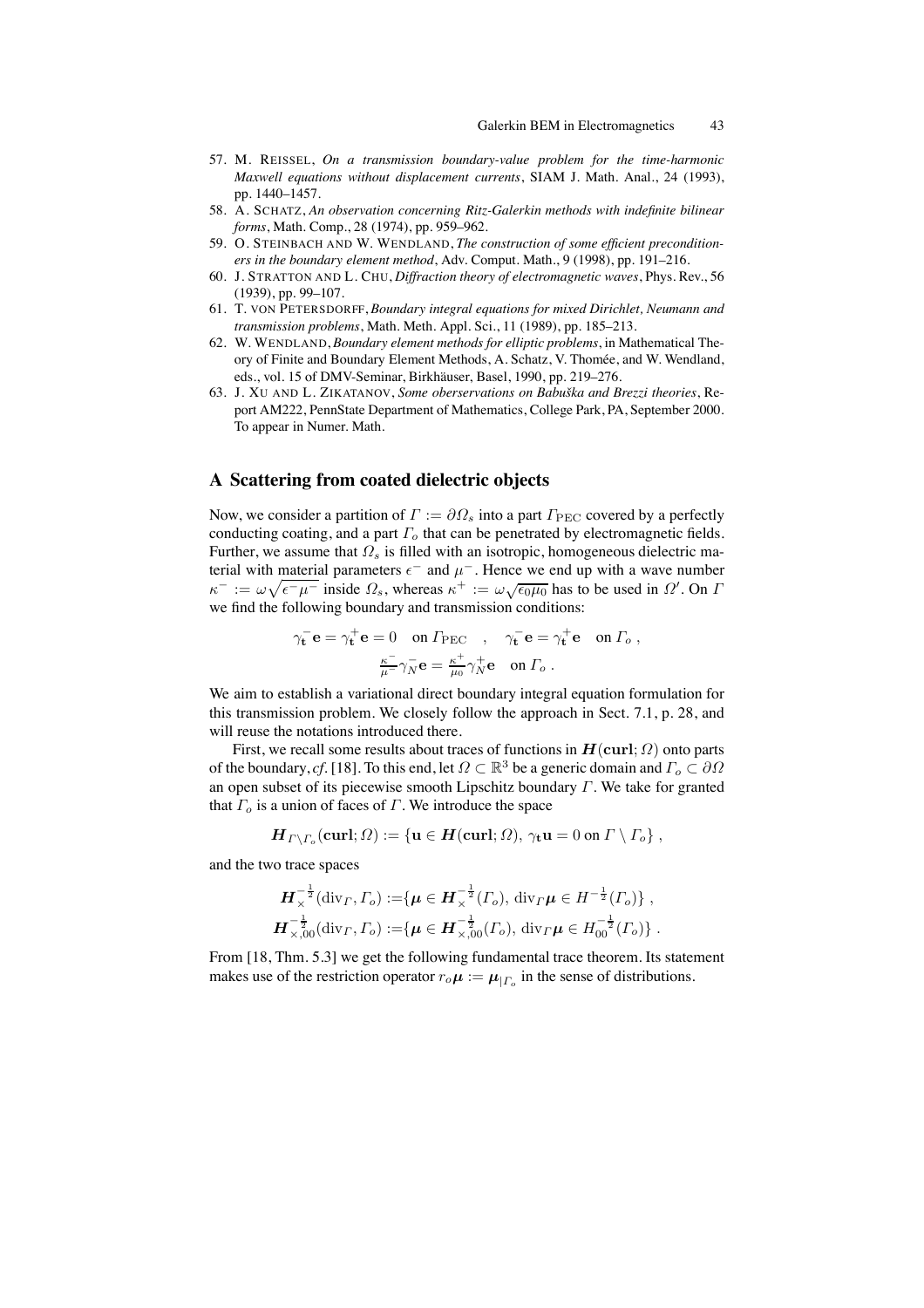**Theorem 18.** *The restricted trace mapping*  $r_o \circ \gamma_{\bf t} : \bm{H}(\mathbf{curl};\Omega) \mapsto \bm{H}_{\times,00}^{-\frac{1}{2}}(\mathrm{div}_\varGamma,\varGamma_o)$ *is continuous and surjective.*

The trace mapping  $\gamma_{\bf t} : \bm H_{\varGamma\setminus\varGamma_o}(\mathbf{curl};\varOmega) \mapsto \bm H_\times^{-\frac{1}{2}}(\mathrm{div}_\varGamma,\varGamma_o)$  is continuous and *surjective.*

We immediately infer that  $\bm{H}_{\times}^{-\frac{1}{2}}(\mathrm{div}_\varGamma,\varGamma_o)$  is the space of tangential vectorfields on  $\varGamma_o$  that yield a function in  $\bm{H}_{\times}^{-\frac{1}{2}}(\mathrm{div}_\varGamma,\varGamma)$  when extended by zero to  $\varGamma.$ The duality for the partial trace spaces is explained in [18, Sect. 5].

**Theorem 19.** *The spaces*  $\bm{H}_{\times}^{-\frac{1}{2}}(\text{div}_\Gamma, \Gamma_o)$  and  $\bm{H}_{\times,00}^{-\frac{1}{2}}(\text{div}_\Gamma, \Gamma_o)$  are dual to each *other with respect to the pairing*  $\langle \cdot, \cdot \rangle_{\bm{\tau},\Gamma}.$ 

As in Sect. 7.1 we introduce the scaled traces

$$
(\zeta^+, \lambda^+) = (\gamma_{\mathbf{t}}^+ \mathbf{e}, \tfrac{\kappa^+}{\mu_0} \gamma_N^+ \mathbf{e}) \quad , \quad (\zeta^-, \lambda^-) = (\gamma_{\mathbf{t}}^- \mathbf{e}, \tfrac{\kappa^-}{\mu^-} \gamma_N^- \mathbf{e}) \ .
$$

With this notation the transmission conditions on  $\Gamma_o$  read

$$
\zeta^- - \zeta^+ = \gamma_t^+ \mathbf{e}_i \quad \text{in } \mathbf{H}_\times^{-\frac{1}{2}}(\text{div}_\Gamma, \Gamma_o) , \tag{75}
$$

$$
\boldsymbol{\lambda}^- - \boldsymbol{\lambda}^+ = \gamma_t^+ \mathbf{h}_i \quad \text{in } \mathbf{H}_{\times,00}^{-\frac{1}{2}}(\text{div}_\Gamma, \Gamma_o) \,. \tag{76}
$$

These transmission conditions are due to the fact that e denotes the total field in  $\Omega_s$ , whereas in  $\Omega'$  it refers only to the scattered field that satisfies the Silver-Müller radiation condition at  $\infty$ .

For the sake of completeness we note that

$$
\boldsymbol{\zeta}^- = 0 \quad , \quad \boldsymbol{\zeta}^+ = -\gamma_\mathbf{t}^+ \mathbf{e}_i \quad \text{on } \Gamma_{\text{PEC}} \ .
$$

Let us rewrite (47) as

$$
\begin{pmatrix}\n-\frac{1}{2}\operatorname{Id} + \mathbf{C}_{\kappa^-} & \frac{\mu^-}{\kappa^-} \mathbf{S}_{\kappa^-} \\
\frac{\kappa^-}{\mu^-} \mathbf{S}_{\kappa^-} & -\frac{1}{2}\operatorname{Id} + \mathbf{C}_{\kappa^-}\n\end{pmatrix}\n\begin{pmatrix}\n\zeta^- \\
\lambda^-\n\end{pmatrix} = 0 ,
$$
\n(77)

$$
\begin{pmatrix} -\frac{1}{2} \operatorname{Id} - \mathbf{C}_{\kappa^+} & -\frac{\mu_0}{\kappa^+} \mathbf{S}_{\kappa^+} \\ -\frac{\kappa^+}{\mu_0} \mathbf{S}_{\kappa^+} & -\frac{1}{2} \operatorname{Id} - \mathbf{C}_{\kappa^+} \end{pmatrix} \begin{pmatrix} \zeta^+ \\ \lambda^+ \end{pmatrix} = 0 \tag{78}
$$

From these equations we aim to derive the crucial *electric to magnetic maps*, which provide the Poincaré-Stekhlov operators for electromagnetic scattering. First, we use the second equations in (77) and (78) and get

$$
\boldsymbol{\lambda}^- = (\frac{\kappa^-}{\mu^-} \mathbf{S}_{\kappa^-}) \boldsymbol{\zeta}^- + (\frac{1}{2} \operatorname{Id} + \mathbf{C}_{\kappa^-}) \boldsymbol{\lambda}^- \,, \tag{79}
$$

$$
\boldsymbol{\lambda}^+ = \left(-\frac{\kappa^+}{\mu_0} \mathbf{S}_{\kappa^+}\right) \boldsymbol{\zeta}^+ + \left(\frac{1}{2} \operatorname{Id} - \mathbf{C}_{\kappa^+}\right) \boldsymbol{\lambda}^+ \,. \tag{80}
$$

Then, we rely on the first equations to eliminate the magnetic traces remaining on the right hand side: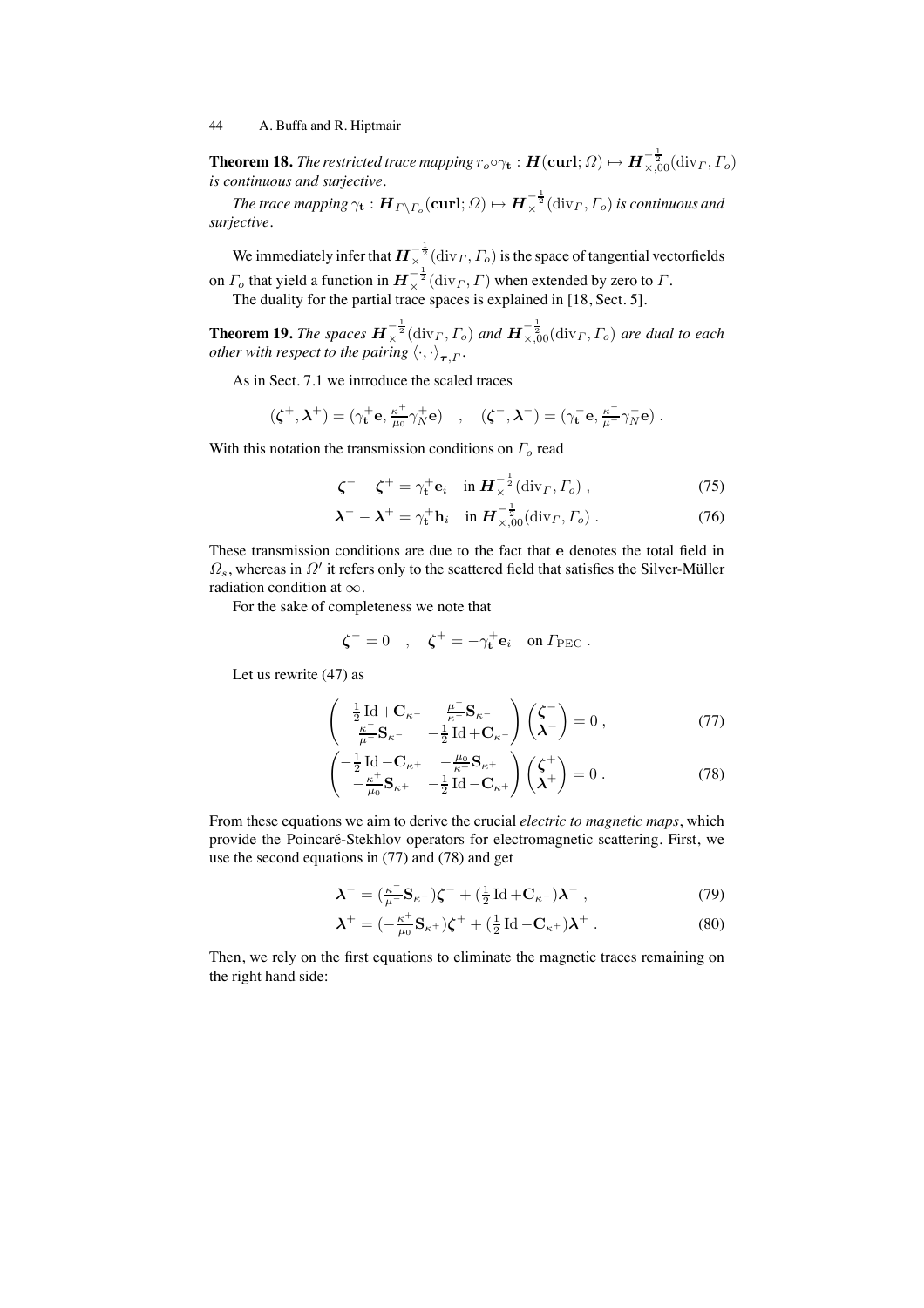Galerkin BEM in Electromagnetics 45

$$
\lambda^{-} = \left(\frac{\kappa^{-}}{\mu^{-}}\mathbf{S}_{\kappa^{-}} - \left(\frac{1}{2}\operatorname{Id} + \mathbf{C}_{\kappa^{-}}\right)\left(\frac{\mu^{-}}{\kappa^{-}}\mathbf{S}_{\kappa^{-}}\right)^{-1}\left(-\frac{1}{2}\operatorname{Id} + \mathbf{C}_{\kappa^{-}}\right)\right)\zeta^{-},\tag{81}
$$

$$
\boldsymbol{\lambda}^+ = \left(-\frac{\kappa^+}{\mu_0} \mathbf{S}_{\kappa^+} + \left(\frac{1}{2} \operatorname{Id} - \mathbf{C}_{\kappa^+}\right) \left(\frac{\mu_0}{\kappa^+} \mathbf{S}_{\kappa^+}\right)^{-1} \left(-\frac{1}{2} \operatorname{Id} - \mathbf{C}_{\kappa^+}\right)\right) \boldsymbol{\zeta}^+ \ . \tag{82}
$$

Strictly speaking, this formal manipulation is only valid, if there are no interior resonances, because invertibility of both  $S_{\kappa^-}$  and  $S_{\kappa^+}$  has to be guaranteed, see Sect. 7.1. For the sake of brevity let us introduce the operators

$$
\begin{aligned} \mathsf{P}^-&:=\tfrac{\kappa^-}{\mu^-} \mathbf{S}_{\kappa^-} - \big(\tfrac12 \operatorname{Id} + \mathbf{C}_{\kappa^-}\big) \big(\tfrac{\mu^-}{\kappa^-} \mathbf{S}_{\kappa^-}\big)^{-1} \big(-\tfrac12 \operatorname{Id} + \mathbf{C}_{\kappa^-}\big)\,, \\ \mathsf{P}^+&:= -\tfrac{\kappa^+}{\mu_0} \mathbf{S}_{\kappa^+} + \big(\tfrac12 \operatorname{Id} - \mathbf{C}_{\kappa^+}\big) \big(\tfrac{\mu_0}{\kappa^+} \mathbf{S}_{\kappa^+}\big)^{-1} \big(-\tfrac12 \operatorname{Id} - \mathbf{C}_{\kappa^+}\big)\,. \end{aligned}
$$

By Cor. 2 they map continuously

$$
P^-, P^+: \boldsymbol{H}_{\times}^{-\frac{1}{2}}(\text{div}_{\Gamma}, \Gamma) \mapsto \boldsymbol{H}_{\times}^{-\frac{1}{2}}(\text{div}_{\Gamma}, \Gamma) .
$$

Moreover, the derivation of  $P^-$  and  $P^+$  confirms that barring interior resonances,  $(\zeta^-, P^-\zeta^-)$  and  $(\zeta^+, P^+\zeta^+)$  will be interior/exterior electromagnetic Cauchy data. Using these operators, the transmission condition (76) can be stated as

$$
\mathsf{P}^{-}\zeta^{-}-\mathsf{P}^{+}\zeta^{+}=\gamma_{\mathbf{t}}^{+}\mathbf{h}_{i}\quad\text{in}\ \mathbf{H}_{\times,00}^{-\frac{1}{2}}(\text{div}_{\Gamma},\Gamma_{o})\ .
$$

Plugging in (75) and retaining  $\zeta := \zeta^-$  as unknown, this can be cast into the equivalent variational form

$$
\left\langle (\mathsf{P}^{-}\boldsymbol{\zeta} - \mathsf{P}^{+}(\boldsymbol{\zeta} - \gamma_{\mathbf{t}}^{+}\mathbf{e}_{i}), \boldsymbol{\mu} \right\rangle_{\boldsymbol{\tau},\boldsymbol{\varGamma}} = \left\langle \gamma_{\mathbf{t}}^{+}\mathbf{h}_{i}, \boldsymbol{\mu} \right\rangle_{\boldsymbol{\tau},\boldsymbol{\varGamma}} \quad \forall \boldsymbol{\mu} \in \boldsymbol{H}_{\times}^{-\frac{1}{2}}(\text{div}_{\boldsymbol{\varGamma}}, \boldsymbol{\varGamma}_{o}) .
$$
\n(83)

The presence of inverse operators in the definitions of  $P^-$  and  $P^+$  makes (83) unsuitable for a direct Galerkin discretization. The usual trick to avoid these undesirable inverses is to use (79) and (80) and switch to a mixed formulation:

$$
\begin{split} \mathsf{P}^{-}\boldsymbol{\zeta} &= \left(\tfrac{\kappa^{-}}{\mu^{-}}\mathbf{S}_{\kappa^{-}}\right)\boldsymbol{\zeta} + \left(\tfrac{1}{2}\operatorname{Id} + \mathbf{C}_{\kappa^{-}}\right)\boldsymbol{\lambda}^{-}, \ \boldsymbol{\lambda}^{-} := -\left(\tfrac{\mu^{-}}{\kappa^{-}}\mathbf{S}_{\kappa^{-}}\right)^{-1}\left(-\tfrac{1}{2}\operatorname{Id} + \mathbf{C}_{\kappa^{-}}\right)\boldsymbol{\zeta} \ ,\\ \mathsf{P}^{+}\boldsymbol{\zeta}^{+} &= \left(-\tfrac{\kappa^{+}}{\mu_{0}}\mathbf{S}_{\kappa^{+}}\right)\boldsymbol{\zeta}^{+} + \left(\tfrac{1}{2}\operatorname{Id} - \mathbf{C}_{\kappa^{+}}\right)\boldsymbol{\lambda}^{+}, \ \boldsymbol{\lambda}^{+} := \left(\tfrac{\mu_{0}}{\kappa^{+}}\mathbf{S}_{\kappa^{+}}\right)^{-1}\left(-\tfrac{1}{2}\operatorname{Id} - \mathbf{C}_{\kappa^{+}}\right)\boldsymbol{\zeta}^{+} \ , \end{split}
$$

where  $\lambda^{-}, \lambda^{+} \in H_{\times}^{-\frac{1}{2}}(\text{div}_{\Gamma}, \Gamma)$  can be regarded as auxiliary unknowns defined on all of  $\Gamma$ . Hence, (83) is equivalent to: seek  $\zeta \in H^{-\frac{1}{2}}_{\times,00}(\text{div}_\Gamma, \Gamma_o)$ ,  $\lambda^- \in H^{-\frac{1}{2}}_{\times}(\mathrm{div}_\varGamma,\varGamma), \lambda^+ \in H^{-\frac{1}{2}}_{\times}(\mathrm{div}_\varGamma,\varGamma)$  such that

$$
\begin{split}\n&\left\langle \left( \frac{\kappa^-}{\mu^-} \mathbf{S}_{\kappa^-} \right) \zeta + \left( \frac{\kappa^+}{\mu_0} \mathbf{S}_{\kappa^+} \right) \left( \zeta - \gamma_t^+ \mathbf{e}_i \right), \mu \right\rangle_{\tau} + \\
&\quad + \left\langle \left( \frac{1}{2} \operatorname{Id} + \mathbf{C}_{\kappa^-} \right) \mathbf{\hat{\lambda}}^-, \mu \right\rangle_{\tau, \Gamma} + \\
&\quad - \left\langle \left( \frac{1}{2} \operatorname{Id} - \mathbf{C}_{\kappa^+} \right) \mathbf{\lambda}^+, \mu \right\rangle_{\tau, \Gamma} = \left\langle \gamma_t^+ \mathbf{h}_i, \mu \right\rangle_{\tau, \Gamma}, \\
&\left\langle \left( -\frac{1}{2} \operatorname{Id} + \mathbf{C}_{\kappa^-} \right) \zeta, \tau \right\rangle_{\tau, \Gamma} + \left\langle \left( \frac{\mu^-}{\kappa^-} \mathbf{S}_{\kappa^-} \right) \mathbf{\lambda}^-, \tau \right\rangle_{\tau, \Gamma} = 0, \\
&\left\langle \left( \frac{1}{2} \operatorname{Id} + \mathbf{C}_{\kappa^+} \right) \left( \zeta - \gamma_t^+ \mathbf{e}_i \right), \theta \right\rangle_{\tau, \Gamma} + \left\langle \left( \frac{\mu_0}{\kappa^+} \mathbf{S}_{\kappa^+} \right) \mathbf{\lambda}^+, \theta \right\rangle_{\tau, \Gamma} = 0. \\
&\quad (84)\n\end{split}
$$

for all  $\boldsymbol{\mu} \in \boldsymbol{H}^{-\frac{1}{2}}_{\times}(\mathrm{div}_\varGamma, \varGamma_o), \boldsymbol{\tau} \in \boldsymbol{H}^{-\frac{1}{2}}_{\times}(\mathrm{div}_\varGamma, \varGamma), \boldsymbol{\theta} \in \boldsymbol{H}^{-\frac{1}{2}}_{\times}(\mathrm{div}_\varGamma, \varGamma).$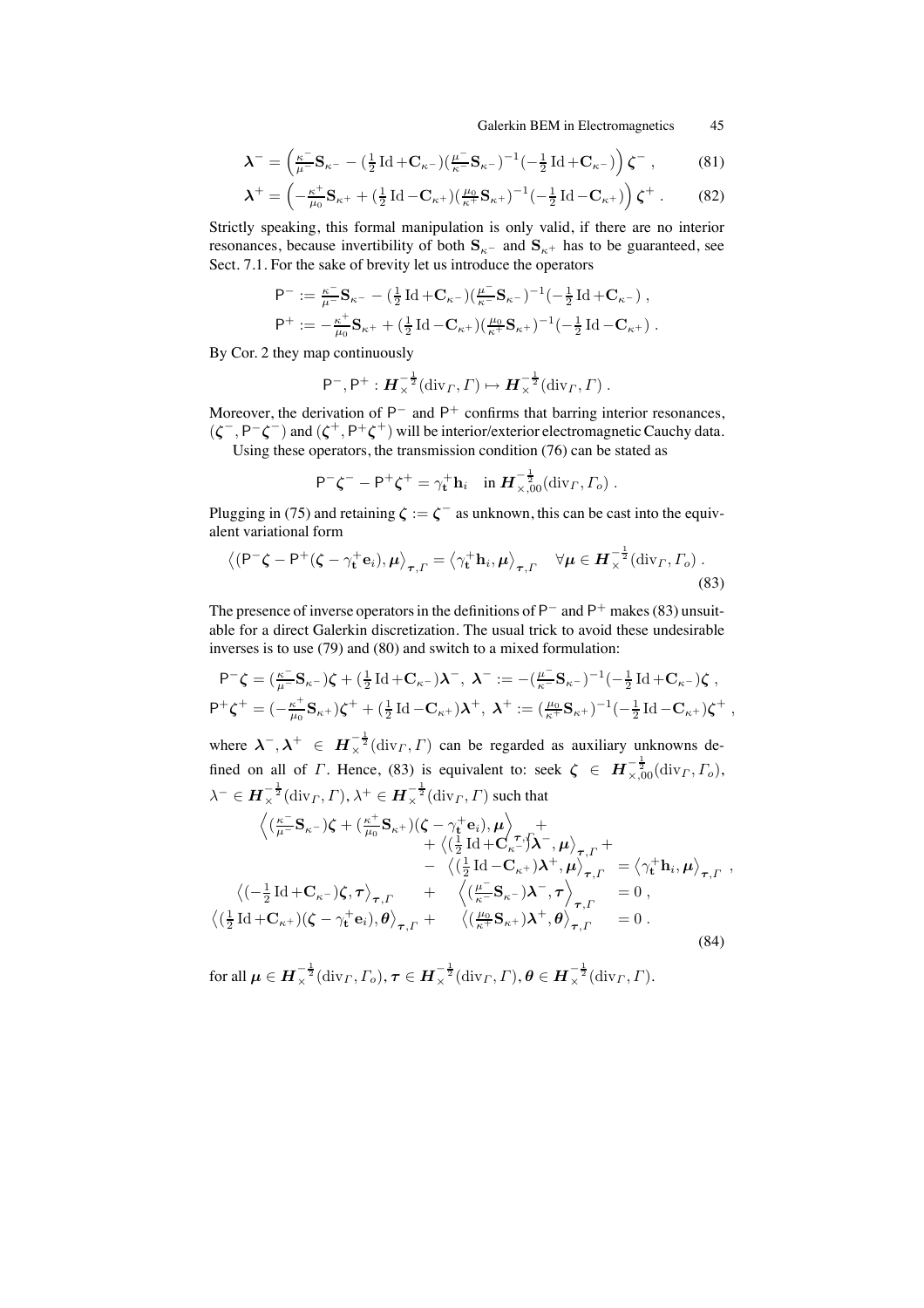**Lemma 18.** *The variational problem* (84) *has a unique solution*  $(\zeta^-, \lambda^+, \lambda^-) \in$  $H_{\times}^{-\frac{1}{2}}(\text{div}_\Gamma, \Gamma_o) \times H_{\times}^{-\frac{1}{2}}(\text{div}_\Gamma, \Gamma) \times H_{\times}^{-\frac{1}{2}}(\text{div}_\Gamma, \Gamma)$ , provided that  $\kappa^+$  does not *coincide with an interior electric Maxwell eigenvalue of* Ωs*.*

*Proof.* We study a solution  $(\zeta, \lambda^+, \lambda^-)$  of the homogeneous system with  $\gamma_t^+ e_i =$ and  $\gamma_{\mathbf{t}}^{+} \mathbf{h}_{i} = 0$ . Then set

$$
\begin{pmatrix} \widetilde{\zeta}^+ \\ \widetilde{\lambda}^+ \end{pmatrix} := \begin{pmatrix} \frac{1}{2} \operatorname{Id} - \mathbf{C}_{\kappa^-} & -\frac{\mu^-}{\kappa^-} \mathbf{S}_{\kappa^-} \\ -\frac{\kappa^-}{\mu^-} \widehat{\mathbf{S}}_{\kappa^-} & \frac{1}{2} \operatorname{Id} - \mathbf{C}_{\kappa^-} \end{pmatrix} \begin{pmatrix} \zeta \\ \lambda^- \end{pmatrix},
$$
(85)

$$
\begin{pmatrix}\n\widetilde{\zeta}^-\n\\
\widetilde{\lambda}^-\n\end{pmatrix} := \begin{pmatrix}\n\frac{1}{2}\operatorname{Id} + \mathbf{C}_{\kappa^+} & \frac{\mu_0}{\kappa^+} \mathbf{S}_{\kappa^+} \\
\frac{\kappa^-}{\mu_0} \widehat{\mathbf{S}}_{\kappa^+} & \frac{1}{2}\operatorname{Id} + \mathbf{C}_{\kappa^+}\n\end{pmatrix} \begin{pmatrix}\n\zeta \\
\lambda^+\n\end{pmatrix},
$$
\n(86)

Please note that the operators in  $(85)$  and  $(86)$  are the (scaled) exterior Calderón projector for the interior wave number  $\kappa^-$  and the interior Calder on projector for the exterior wave number  $\kappa^+$ . This means that  $(\tilde{\xi}_\lambda^+)$  are exterior Maxwell Cauchy data, whereas  $(\tilde{\tilde{\lambda}}^{-})$  turn out to be interior Maxwell Cauchy data.

From the second and third equation of (84) with zero r.h.s. it is immediate that

$$
\widetilde{\zeta}^- = \widetilde{\zeta^+} = 0 \ .
$$

Thus, the unique solvability of the exterior scattering problem yields  $\widetilde{\bm{\lambda}}^+=0.$  If  $\kappa^+$ is different from an interior electric Maxwell eigenvalue, then we can also conclude  $\lambda^- = 0.$ 

Hence, we have shown

$$
\begin{pmatrix}\frac{1}{2} \operatorname{Id} + \mathbf{C}_{\kappa^-} & \frac{\mu^-}{\kappa^-} \mathbf{S}_{\kappa^-} \\ \frac{\kappa^-}{\mu^-} \widehat{\mathbf{S}}_{\kappa^-} & \frac{1}{2} \operatorname{Id} + \mathbf{C}_{\kappa^-} \end{pmatrix} \begin{pmatrix} \zeta \\ \lambda^- \end{pmatrix} = \begin{pmatrix} \zeta \\ \lambda^- \end{pmatrix} \,,
$$
\n
$$
\begin{pmatrix}\frac{1}{2} \operatorname{Id} - \mathbf{C}_{\kappa^+} & -\frac{\mu_0}{\kappa^+} \mathbf{S}_{\kappa^+} \\ -\frac{\kappa^-}{\mu_0} \widehat{\mathbf{S}}_{\kappa^+} & \frac{1}{2} \operatorname{Id} - \mathbf{C}_{\kappa^+} \end{pmatrix} \begin{pmatrix} \zeta \\ \lambda^+ \end{pmatrix} = \begin{pmatrix} \zeta \\ \lambda^+ \end{pmatrix} \,.
$$

This means that  $\binom{\zeta}{\lambda}$  are Cauchy data for the the interior scattering problem with wave number  $\kappa^-$  and  $\binom{\zeta}{\lambda^+}$  play the same role for an exterior scattering problem with wave number  $\kappa^+$ .

Moreover, from the first equation of (84) we can infer that

$$
\lambda^{-} - \lambda^{+} = \left(\frac{\kappa^{-}}{\mu^{-}}\widehat{S}_{\kappa^{-}} + \frac{\kappa^{-}}{\mu_{0}}\widehat{S}_{\kappa^{+}}\right)\zeta + \right.
$$
  
+ 
$$
\left(\frac{1}{2}\operatorname{Id} + C_{\kappa^{-}}\right)\lambda^{-} - \left(\frac{1}{2}\operatorname{Id} - C_{\kappa^{+}}\right)\lambda^{+} = 0 \quad \text{on } \Gamma_{o}.
$$

Summing up, the boundary data  $(\zeta, \lambda^-, \lambda^+)$  are the traces of the electric field and the magnetic field, respectively, that solve the scattering problem for the coated dielectric object  $\Omega$ . Since we considered the case of zero excitation, the unique solvability of the scattering problem enforces  $\zeta = \lambda^- = \lambda^+ = 0$ .